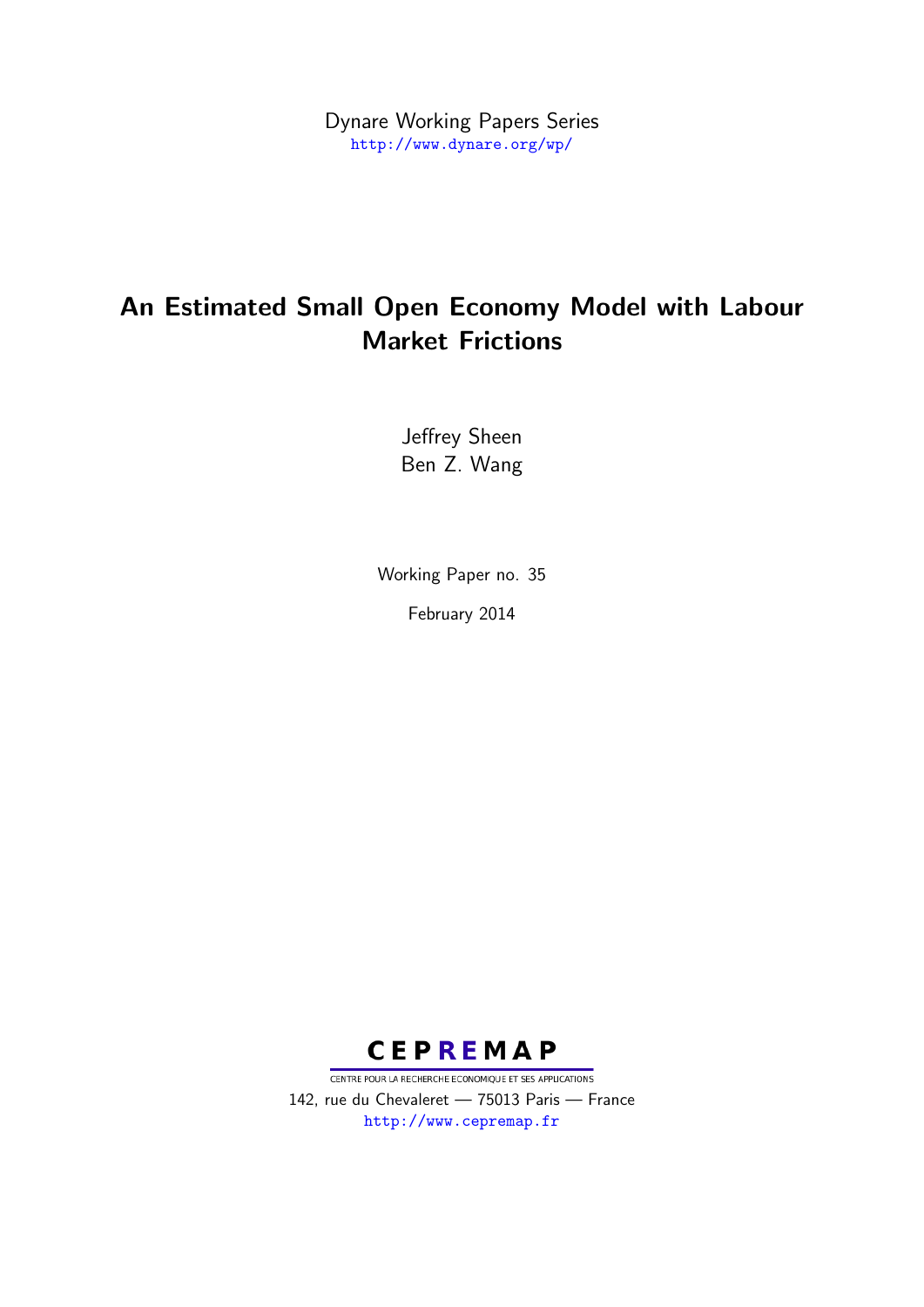## **AN ESTIMATED SMALL OPEN ECONOMY MODEL WITH LABOUR MARKET FRICTIONS**✩

## **Jeffrey Sheen<sup>1</sup> , Ben Z Wang<sup>1</sup>**

*<sup>a</sup>Department of Economics, Macquarie University, NSW, Australia, 2109*

### **Abstract**

We estimate small open economy models with involuntary unemployment using Australian data from 1993 to 2007, focusing on hiring costs and real wage rigidity. We find a strong preference for models with hiring costs, which account for 0.97% of GDP. The data favour models with real over nominal wage rigidity. Impulse responses to technology shocks reveal no productivityemployment puzzle for the preferred model. In the short run, technology shocks, operating through hiring costs via labour demand, explain most unemployment variance, while labour preference shocks explain most real wage variance. Demand shocks dominate supply shocks in explaining output variance. In the long run, these contributions reverse. Out-of-sample conditional forecasts perform well but cannot predict the confidence effects of the crisis.

*Keywords:* DSGE, Hiring cost, wage rigidities, Bayesian estimation, small open economy

JEL Classification: C11, C13, E32, F41, J64

#### **1. Introduction**

We estimate medium-scale small open economy models with labour market frictions using Australian data from 1993Q2 to 2007Q3. The small open economy features of the models are based on Adolfson et al. (2007), who analyze the Euro economies by incorporating various nominal and real rigidities including nominal price and wage rigidities, costly investment adjustment, habit formation and external risk premia. Further, we follow Blanchard and Gali (2010) by characterizing the labour market as searching and matching between firms and employees. In each period, there is a fixed chance of a worker separating from existing employment, and firms have to pay a hiring cost to employ a new worker. These hiring costs depend on current labour market conditions, which in turn depend on lagged and current unemployment. Forward-looking firms internalize this cost when making price decisions, and thus inflation depends on the lagged, current and future expected unemployment rate. These real labour market frictions create a monetary policy trade-off between output(or unemployment) and inflation, thus avoiding the

<sup>&</sup>lt;sup>☆</sup>We would like to thank James Morley, Jarkko Jääskelä, Olivier Blanchard, Doug Laxton and Michael Kumhof, the participants at the Reserve Bank of New Zealand seminar, the 2012 Methods of International Finance Network Conference, the 2012 Workshop in Macroeconomic Dynamics and the 2013 Dynare conference for useful suggestions.

*Email addresses:* jeffrey.sheen@mq.edu.au (Jeffrey Sheen), ben.wang@mq.edu.au (Ben Z Wang)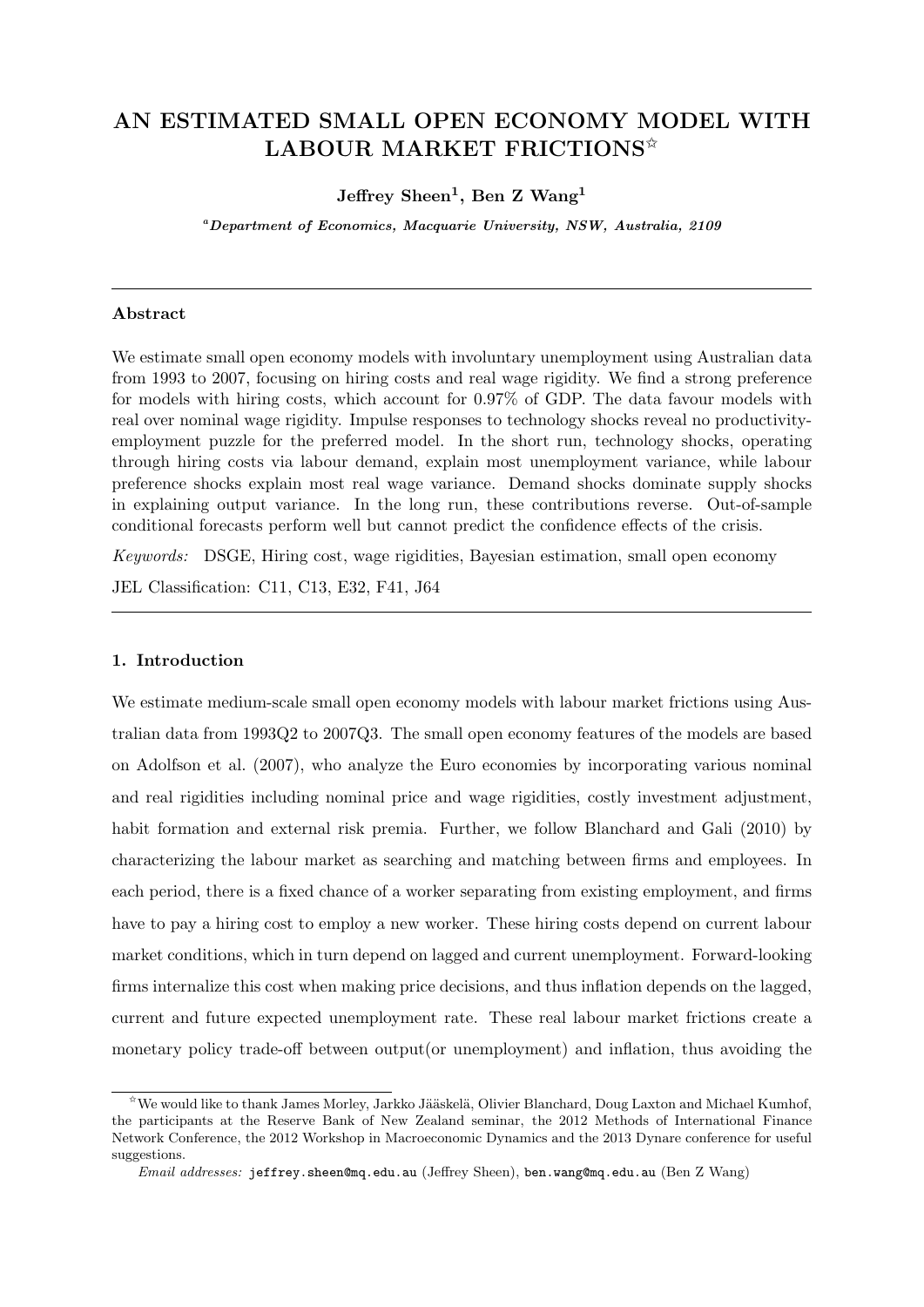so-called 'divine coincidence'.<sup>1</sup> In addition, equilibrium real wages are wedged by the hiring costs, but, as Shimer (2005) argues, real wages determined by Nash bargaining cannot generate the observed fluctuations of unemployment. To resolve this problem, we follow Hall (2005) in allowing a degree of real wage rigidity, and compare this to an assumption of nominal wage rigidity. These various labour market frictions permit involuntary unemployment in our small open economy model.

The main objectives of this paper are the following. Since we are unaware of any empirical evidence on the existence of hiring costs, we quantify these costs and test for their statistical significance using Australian data. We also evaluate whether nominal or real wage rigidity is supported by the data. Riggi (2010) and Riggi and Tancioni (2010) argue that real wage rigidities fail to account for the productivity-employment puzzle. Facing a positive technology shock, a model with real wage rigidity tends to exhibit a rise in employment, which contradicts most empirical findings as discussed in Gali (1999), Francis and Ramey (2005) and Basu et al. (2006). We test whether this puzzle holds in our New Keynesian model with labour market frictions, using Australian data.

Using Bayesian methods, our results indicate that the model with hiring costs fits the data better, regardless of the type of wage rigidity. We estimate that they account for a mean of 0.97 per cent of GDP, which is broadly consistent with the Australian Bureau of Statistics estimates (from ABS8558) that the total industry value-added by employment placement organisations contributed 1.3 per cent to Australian gross domestic product (GDP) in 2001-02. Using Bayes' factor as the guide, our results show that real wage rigidity is strictly preferred to nominal wage rigidity regardless of the existence of hiring costs.

Impulse responses following a positive permanent technology shock reveal that no productivityemployment puzzle is observed for all models except the one with nominal wage rigidity and hiring costs (which we do not prefer given the data), contradicting Riggi (2010) and Riggi and Tancioni (2010). The reason is that inflation rises following a positive permanent technology shock, which makes it harder for a model with nominal wage rigidity to account for the negative correlation between productivity and employment. Even with temporary technology shocks that induce a fall in inflation, all variants of our models do not exhibit a fall in unemployment.

<sup>&</sup>lt;sup>1</sup>The concept, 'divine coincidence', was introduced by Blanchard and Gali (2007) who explained that it occurs in simple New Keynesian models where stabilizing inflation automatically stabilizes output, thus justifying simple inflation targetting.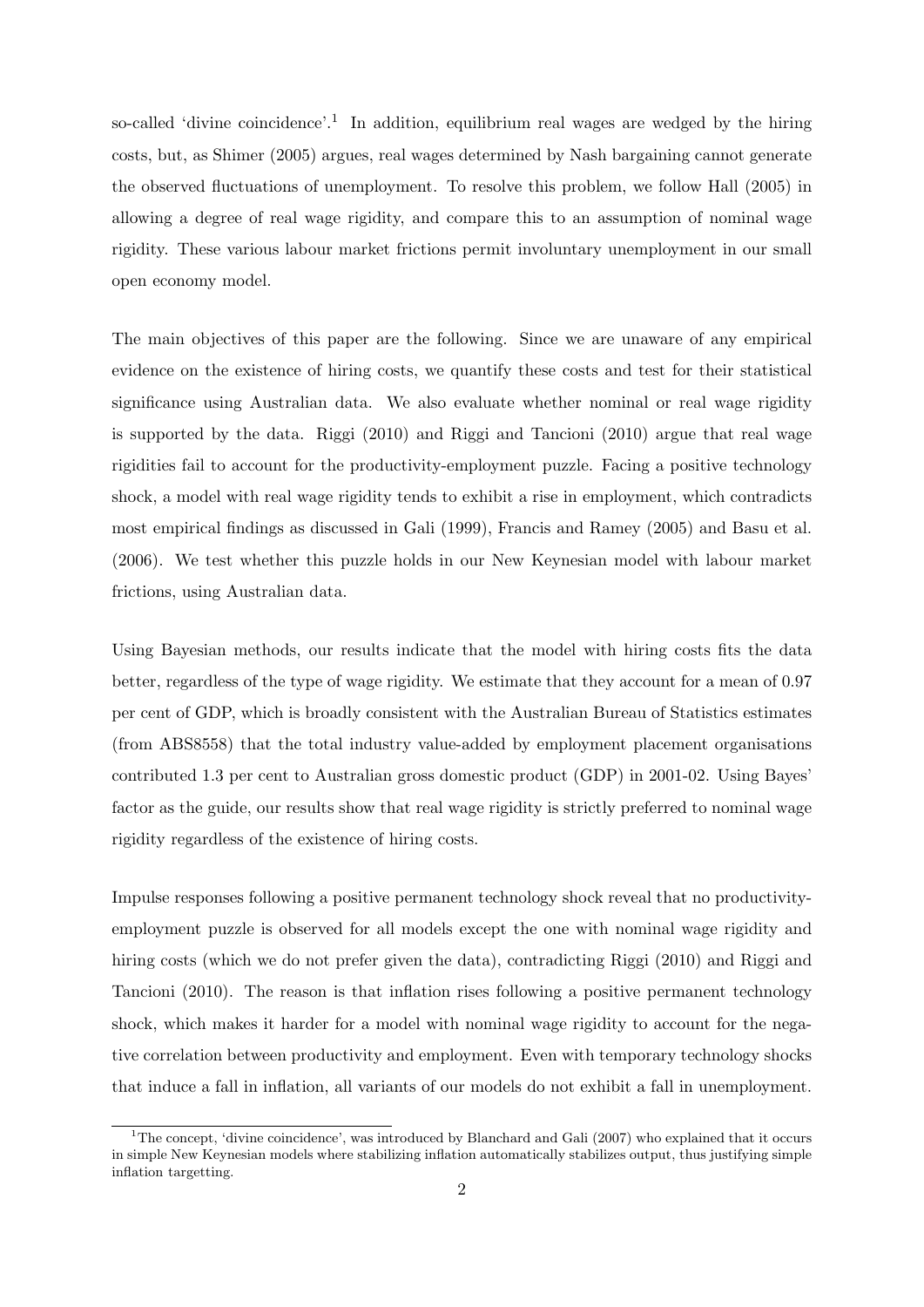The intuition is that following a positive technology shock, the increase in aggregate demand is sufficiently restricted by the various frictions we introduce, such as the hiring costs, nominal price rigidities, habit formation, costly installation of investment goods, variable capital utilization and the incomplete pass-through of export prices.

Decomposing variances using our preferred model reveals that technology shocks, which drive labour demand and incur hiring costs, dominate unemployment variance in the short run, but have little effect on real wages. Labour supply preference shocks have little effect on unemployment variance in the short run, but are important for real wage variance. In the long run, we find that the contributions of technology and labour preferences shocks reverse in their impacts on unemployment and real wage variance. Consistent with our description of the models as New Keynesian, we find that output variances are mostly explained by aggregate demand shocks in the short run, and by aggregate supply shocks in the long run.

To evaluate the performance of our preferred model, we obtain out-of-sample conditional forecasts from the end of 2007 through to 2012. Treating world variables as exogenous, the model performs remarkably well, with reasonable root mean square errors for domestic macroeconomic variables.

There are several related papers. Early attempts at estimating DSGE models for Australia include Buncic and Melecky (2008) and Nimark (2009), who construct and estimate a version of a small open economy New Keynesian model. Jääskelä and Nimark (2011) estimate a version of Adolfson et al. (2007) in a data-rich environment by incorporating the commodity market. However, these authors did not directly consider the labour market. Faccini et al. (2011) estimate a model with matching frictions and nominal wage rigidity for the UK economy, and they find nominal wage rigidity improves the model fit but are irrelevant for inflation dynamics at the estimated equilibrium. Using New Zealand data, Albertini et al. (2011) estimate the small open economy model of Gali and Monacelli (2005) with search and matching frictions, and find the majority of variation in the New Zealand labour market is solely explained by disturbances pertaining to the labour market. For the U.S. market, Gertler et al. (2008) estimate a model with indivisible, costly-to-adjust labour and staggered nominal wage bargaining, and find that the nominal wage rigidity fits the data well compared to the flexible wage version. Gali et al. (2011) extend Smets and Wouters (2007) with unemployment, and estimate the resulting model with unemployment data.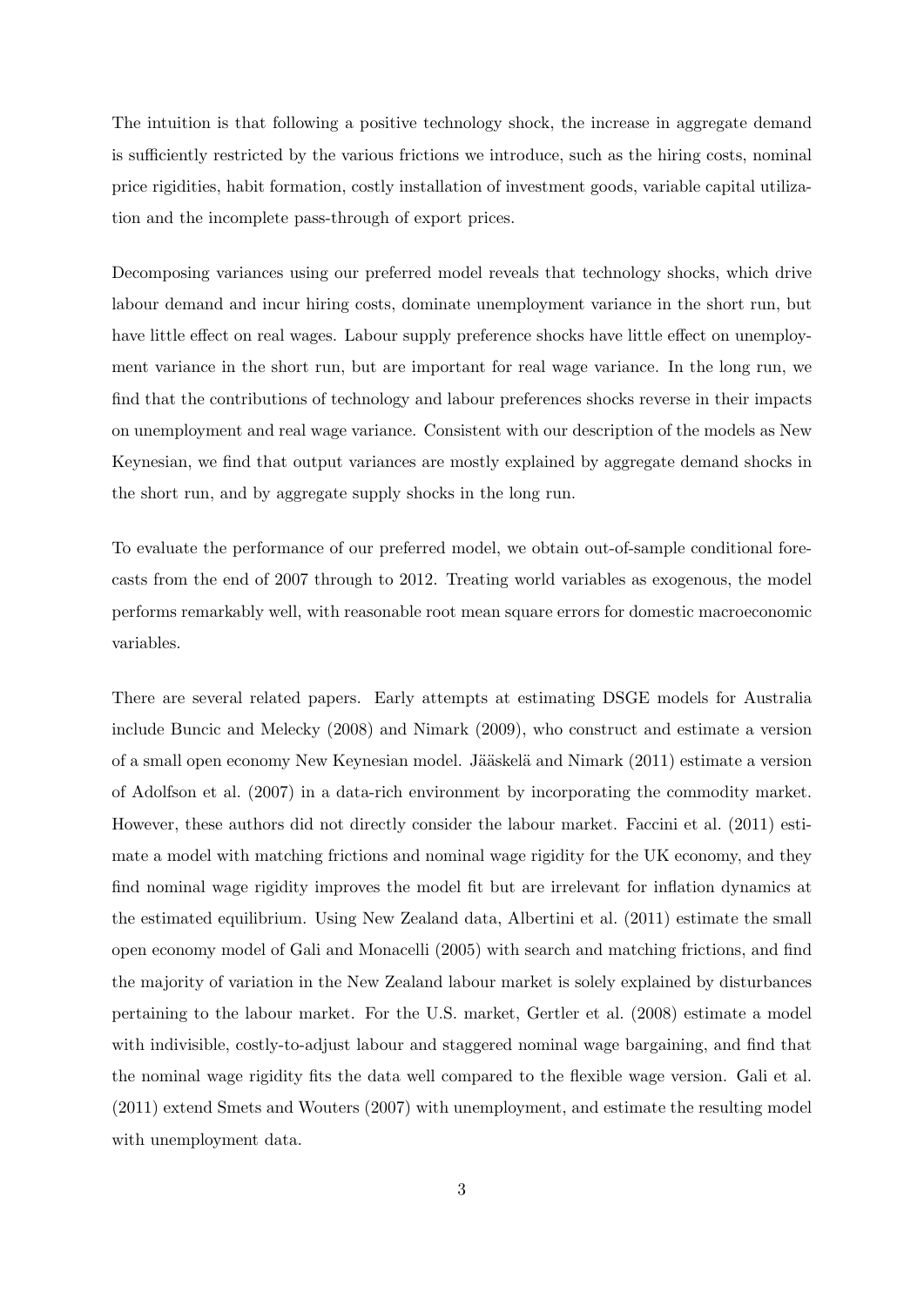This paper is organized as follows. Section 2 outlines the model. Section 3 discusses the estimation procedures and analyzes the results. Section 4 concludes.

## **2. Model**

Our model extends Adolfson et al. (2007) with labour market frictions as discussed in Blanchard and Gali (2010).<sup>2</sup> The economy consists of four types of representative firms: domestic goodsproducing firms, consumption-importing firms, investment-importing firms and exporters. Each type of firm makes a Calvo-type price decision based on their respective markup and real marginal cost. Only domestic goods-producing firms employ labour and capital services, depending on the relative wage and rental price of capital. Households derive utility from both domestic and imported consumption, subject to habit formation. Households also enjoy leisure and real balances. They own the capital stock, the services of which they lease out to households. The supply of capital services are varied by households accumulating capital at a cost, by varying the utilization rate at a cost or by trading amongst themselves. A central bank conducts monetary policy by applying an interest rate rule, and supplies money to meet money demand. Alternative wage setting schemes are considered in this paper. Nominal wage rigidity arises from assuming labour is differentiated, thus giving workers the power to set wages according to the Calvo-type of nominal rigidity. The alternative of real wage rigidity is introduced by making real wages depend on a weighted average of the lagged real wage and the current Nash bargaining wage.

## *2.1. Domestic goods-producing firms*

#### *2.1.1. Final domestic goods*

A final producer can costlessly combine intermediate goods, transforming them into a homogeneous good that can be used for consumption and investment, in both domestic and overseas economies. Domestic-produced goods compete with imported goods bought by the domesticimporting firms, and the domestic-exporting firms export a fraction of the final product abroad. Final goods are aggregated by:

$$
Y_t = \left[ \int_0^1 Y_{i,t}^{\frac{1}{\lambda_t^d}} dt \right]^{\lambda_t^d}, \qquad 1 \le \lambda_t^d < \infty
$$

<sup>&</sup>lt;sup>2</sup>We depart from Adolfson et al. (2007) in the following ways: 1. since inflation was well maintained within the Reserve Bank of Australia's inflation target range (2 to 3 per cent) for the period considered, we assume the past inflation rate is a good approximation for backward indexation in price setting; 2. we assume firms have to finance all of their wage bill by borrowing at the nominal cash rate; and 3. the government is assumed to distribute all tax revenue to households as a lump sum payment. We recognize the important role played by fiscal policy, especially during recessions and financial distress, and we leave that for future work.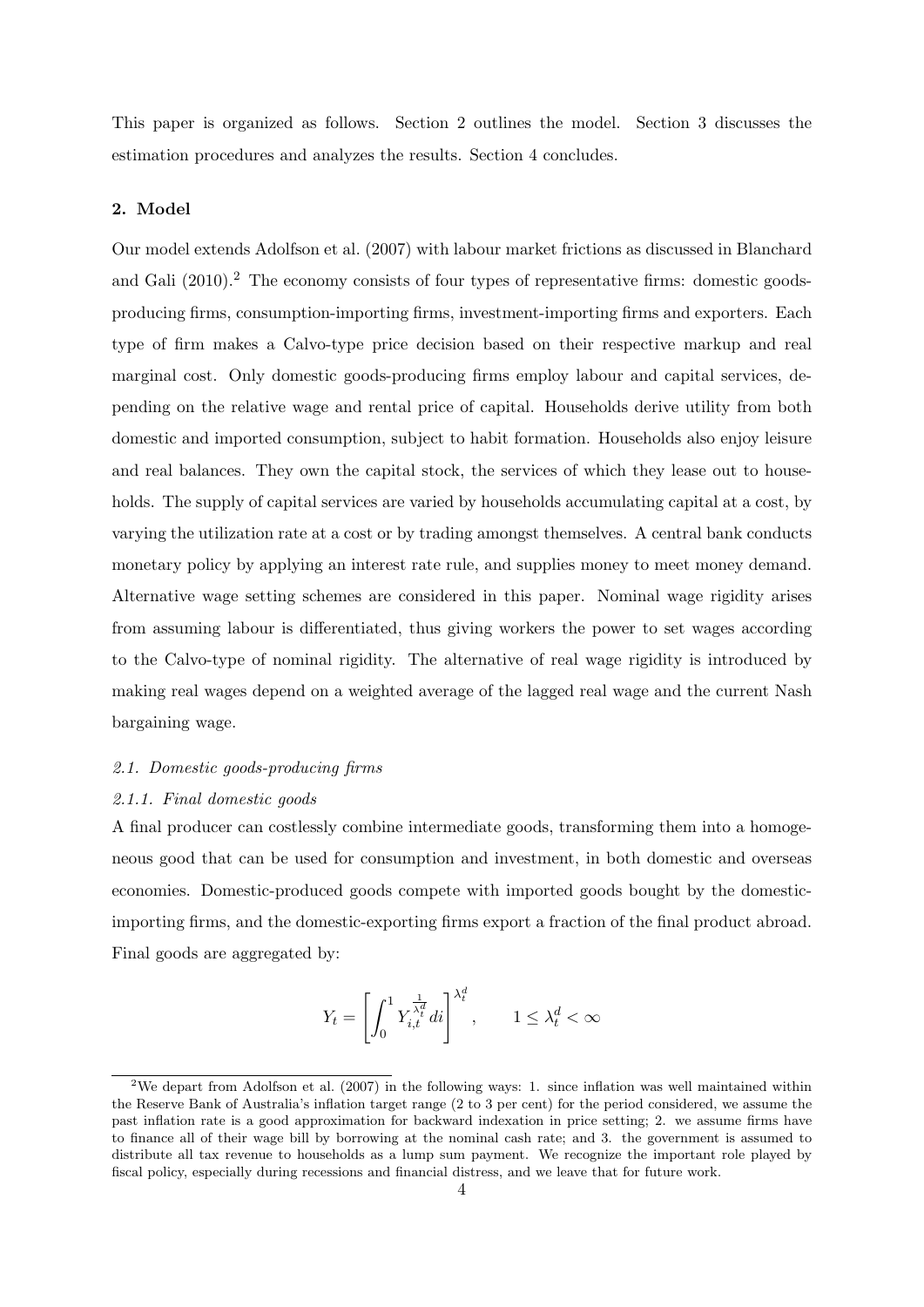where  $Y_{i,t}$  denotes purchased intermediate product with  $i \in [0,1]$ .  $\lambda_t^d$  is the markup for the domestic goods market, which is assumed to follow a persistent stochastic process:

$$
\lambda_t^d = (1 - \rho_{\lambda^d})\bar{\lambda}^d + \rho_{\lambda^d}\lambda_{t-1}^d + \epsilon_t^{\lambda^d}
$$

where  $\bar{\lambda}^d$  is the steady-state level of markup,  $\rho_{\lambda^d}$  measures persistence and  $\epsilon_t^{\lambda^d}$  is an i.i.d. shock. Profit maximization by the final-producing firm yields the following demand curve for the intermediate product *i*:

$$
Y_{i,t} = \left[\frac{P_t^d}{P_{i,t}^d}\right]^{\frac{\lambda_t^d}{\lambda_t^d - 1}} Y_t
$$
\n(2.1)

where  $P_{i,t}^d$  is the output price of intermediate firm *i*, and  $P_t^d$  is the price of the final good compiled as:

$$
P_t^d = \left[ \int_0^1 \left( P_{i,t}^d \right)^{\frac{1}{1-\lambda_t^d}} dt \right]^{1-\lambda_t^d}
$$

## *2.1.2. Intermediate domestic goods*

Intermediate firms are subject to monopolistic competition, with each using the following production technology:

$$
Y_{i,t} = z_t^{1-\alpha} \epsilon_t K_{i,t}^{\alpha} N_{i,t}^{1-\alpha} - z_t \phi \tag{2.2}
$$

 $\phi$  is a fixed cost, scaled by the permanent technology shock  $z_t$  to ensure it grows at the economywide steady state rate.  $K_{i,t}$  and  $N_{i,t}$  are the capital and labour services used in the production process, and  $z_t$  and  $\epsilon_t$  are permanent and temporary technology shocks with log-deviation processes:

$$
\log\left(\frac{z_t}{z_{t-1}}\right) \equiv \hat{\mu}_t^z = \rho_{\mu^z} \mu_{t-1}^z + \epsilon_t^z
$$

$$
\hat{\epsilon}_t = \rho_{\epsilon} \hat{\epsilon}_{t-1} + \epsilon_t^{\epsilon}
$$

 $\mu_t^z = \frac{z_t}{z_{t-1}}$  $\frac{z_t}{z_{t-1}}$  is the source of the growth rate of real variables,  $\epsilon_t^z$  and  $\epsilon_t^{\epsilon}$  are i.i.d. innovations and  $\rho_{\mu^z}$  and  $\rho_{\epsilon}$  are persistence parameters.

#### *Hiring costs*

Following Blanchard and Gali (2010), a fraction  $\delta$  of the labour force is separated from existing employment in each period. Intermediate firms incur a *real* cost  $G_t$  if they hire a new worker: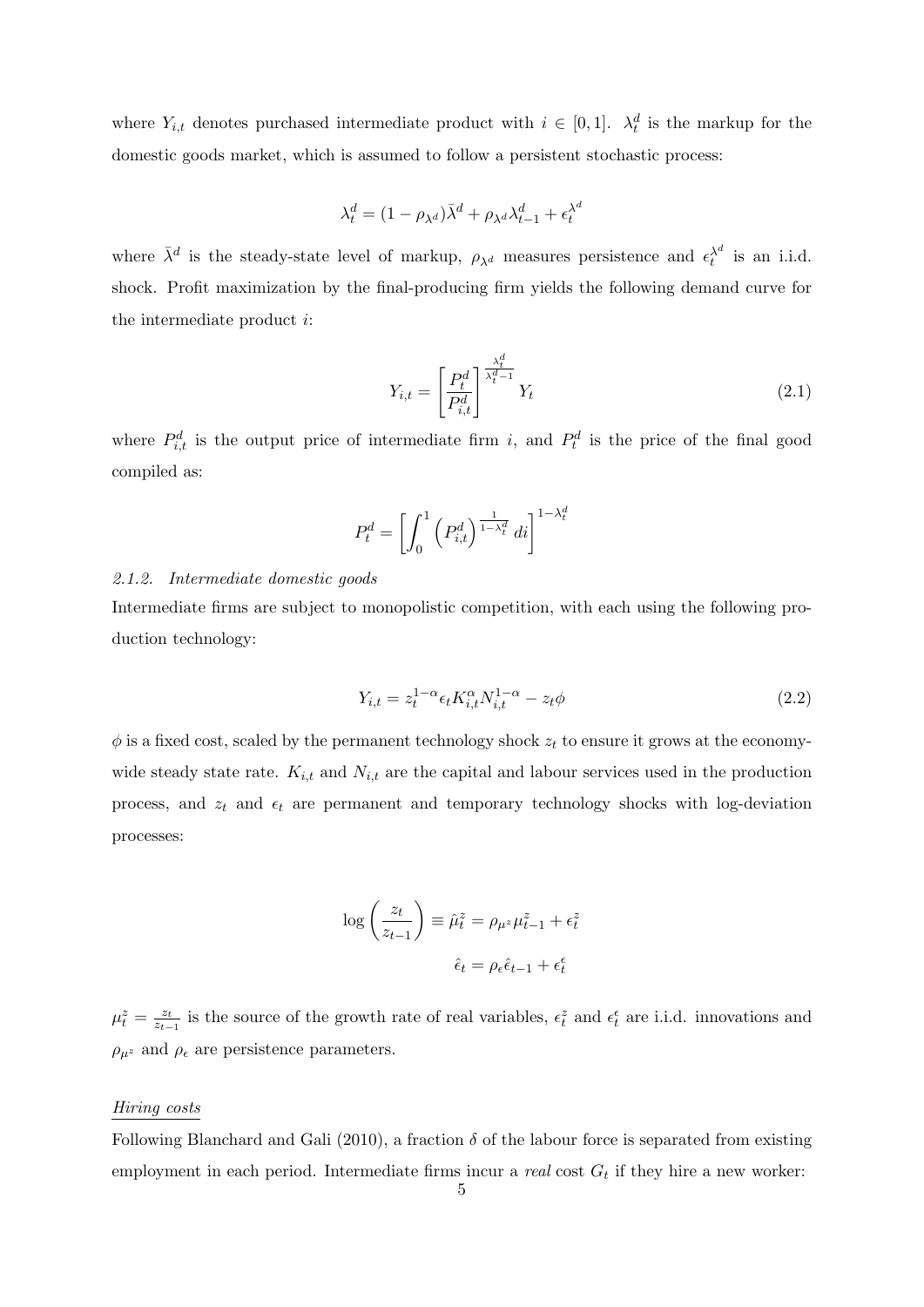$$
G_t = z_t \epsilon_t B x_t^{\vartheta} \zeta_t^x \tag{2.3}
$$

where *B* is a positive constant that measures the scale of the hiring cost.  $\zeta_t^x$  is an AR(1) hiring cost shock that follows in log deviation form:

$$
\hat{\zeta}_t^x = \rho_x \hat{\zeta}_{t-1}^x + \epsilon_t^x
$$

The hiring cost depends on current labour market tightness  $x_t$ , defined as the ratio of the number of hires *H<sup>t</sup>* to the number of unemployed *before* hiring proceeds at *t*:

$$
x_t \equiv \frac{H_t}{(U_{t-1} + \delta N_{t-1})}
$$

where  $H_t \equiv \int_0^1 H_{i,t} dt$  is aggregate hiring,  $N_t \equiv \int_0^1 N_{i,t} dt$  denotes aggregate employment, and  $U_{t-1} = 1 - N_{t-1}$  is the number of unemployed *after* hiring ends in  $t-1$ , assuming the labour force is normalized at 1. Note  $x_t$  can be also interpreted as the job-finding rate from the perspective of the unemployed. The evolution of hiring is given by:

$$
H_t = N_t - (1 - \delta)N_{t-1}
$$

where the number of hires is the difference between current and lagged employment, after accounting for separation. Note  $G_t$  is indexed to technology, so it grows with other real variables. It is convenient to work with the stationary hiring cost:

$$
g_t = \frac{G_t}{z_t} = \epsilon_t B x_t^{\vartheta} \zeta_t^x
$$

## *Optimal factor usage*

Assume the intermediate firm  $i$  has to borrow in advance to fund its wage bill.<sup>3</sup> Therefore its nominal wage bill is  $R_{t-1}W_tN_{i,t}$  at time *t*, where  $W_t$  is the nominal wage and  $R_{t-1}$  is the gross nominal interest rate. To optimally allocate resources across factors, firm *i* minimizes its expected present discounted cost subject to the production technology (2.2):

$$
\min_{K_{i,t}N_{i,t}} \sum_{s=0}^{\infty} \beta^s \left( R_{t-1}W_t N_{i,t} + P_t^d G_t H_{i,t} + R_t^k K_{i,t} + \lambda_t P_{i,t}^d \left[ Y_{i,t} - z_t^{1-\alpha} \epsilon_t K_{i,t}^{\alpha} N_{i,t}^{1-\alpha} + z_t \phi \right] \right)
$$

where  $R_t^k$  is the gross nominal rental rate on capital service and  $\lambda_t$  is the Lagrange multiplier. The permanent technology shock implies that all real variables in the model have a stochastic

<sup>&</sup>lt;sup>3</sup>Borrowing in *advance* to fund the wage bill simply delays the effect of monetary policy changes on marginal cost and thus unemployment.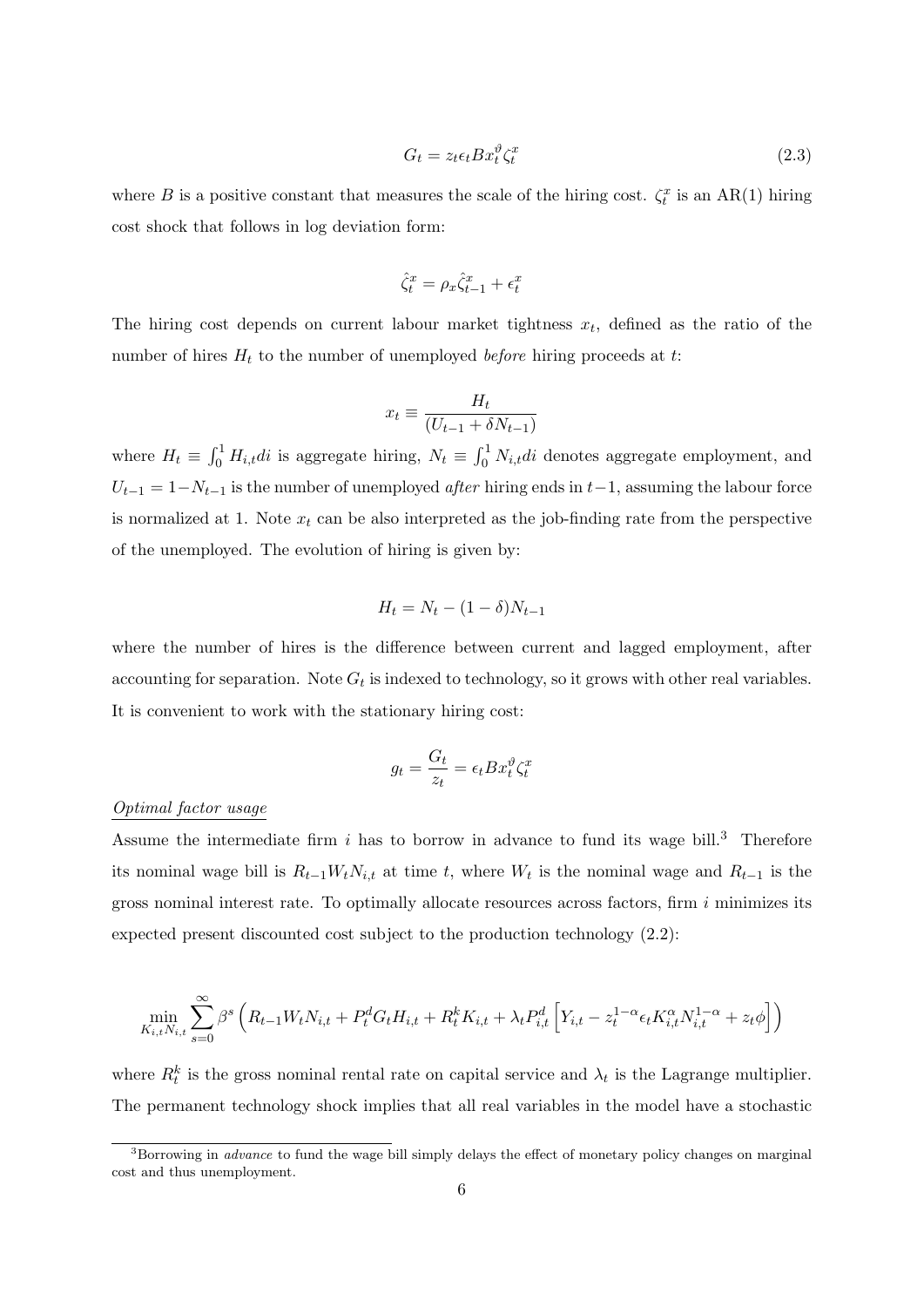trend. Let  $k_{t+1} \equiv \frac{K_{t+1}}{K_{t+1}}$  $\frac{t+1}{z_t}$  represent the de-trended (predetermined) capital service stock. In addition, since the price level is not stationary, nominal variables will share a nominal stochastic trend. To stationarize the model, let  $w_t \equiv \frac{W_t}{P^d}$  $\frac{W_t}{P_t^d z_t}$  denote the de-trended real wage rate, and  $r_t^k \equiv \frac{R_t^k}{P_t^d}$  as the real rental rate of capital earned by households, and define the gross domestic inflation rate as  $\pi_t^d \equiv \frac{P_t^d}{P_{t-1}^d}$ . The real marginal cost for an intermediate producer,  $mc_t^d$ , can be defined as  $mc_t^d = \lambda_t \frac{P_{i,t}^d}{P_t^d}$ , which from the first order conditions becomes:

$$
mc_t^d = \left(\frac{1}{1-\alpha}\right)^{1-\alpha} \left(\frac{1}{\alpha}\right)^{\alpha} \frac{\left(r_t^k\right)^{\alpha}}{\epsilon_t} \left(R_{t-1}w_t + g_t - \beta(1-\delta)\mu_{t+1}^z \pi_{t+1}^d g_{t+1}\right)^{1-\alpha}
$$

The real marginal cost depends on the rental rate of capital, wage rate, and both current and future expected hiring costs. This cost will appear subsequently in the new Keynesian Phillips curve (NKPC), which links labour market conditions with inflation.

#### *Price setting*

Following Calvo (1983), each intermediate firm faces a random probability  $\xi_d$  of not receiving a 'price signal' to re-optimize its price at  $P_{t,new}^d$  in period *t*, in which case it simply indexes its price to the intermediate firm inflation rate  $\pi_{t-1}^d$ :

$$
P_{t,idx}^d = (\pi_{t-1}^d) P_{t-1}^d
$$

Otherwise, with probability  $(1 - \xi_d)$ , the intermediate firm *i* receives a 'price signal' to reoptimize, and so it sets its price at the level that maximizes its expected discounted profit:

$$
\max_{P_{t,new}^d} E_t \sum_{s=0}^{\infty} (\beta \xi_d)^s \nu_{t+s} \left[ (\pi_t^d \pi_{t+1}^d \dots \pi_{t+s-1}^d) P_{t,new}^d Y_{i,t+s} - MC_{i,t+s}^d (Y_{i,t+s} + z_{t+s} \phi) \right] \tag{2.4}
$$

where  $MC_{t+s}^d = mc_{t+s}^d P_{t+s}^d$  represents the nominal marginal cost and  $(\beta \xi_d)^s \nu_{t+s}$  is the stochastic discount factor.<sup>4</sup> Substituting the demand for intermediate good  $i$ ,  $(2.1)$  into  $(2.4)$ , differentiating with respect to  $P_{t,new}^d$ , setting that to 0, and then linearizing around the steady state gives the optimal price-setting rule when an intermediate firm re-optimizes its price.

The aggregate price index is a weighted-average of the indexed and re-optimized intermediate prices:

$$
P_t^d = \left[ \xi_d \left( P_{t-1}^d \pi_{t-1}^d \right)^\frac{1}{1-\lambda_t^d} + (1-\xi_d) \left( P_{t,new}^d \right)^\frac{1}{1-\lambda_t^d} \right]^{1-\lambda_t^d}
$$

Linearizing this and combining it with the re-optimized price gives the NKPC for the domestic goods market:

$$
\hat{\pi}_t^d = \frac{\beta}{1+\beta} E_t \left[ \hat{\pi}_{t+1}^d \right] + \frac{1}{1+\beta} \hat{\pi}_{t-1}^d + \frac{(1-\xi_d)(1-\beta \xi_d)}{\xi_d (1+\beta)} \left[ \hat{\lambda}_t^d + \widehat{mc}_t^d \right]
$$

<sup>&</sup>lt;sup>4</sup>Since households own firms, profits are valued at the household's discounted marginal utility of income, $\beta^s \nu_{t+s}$ .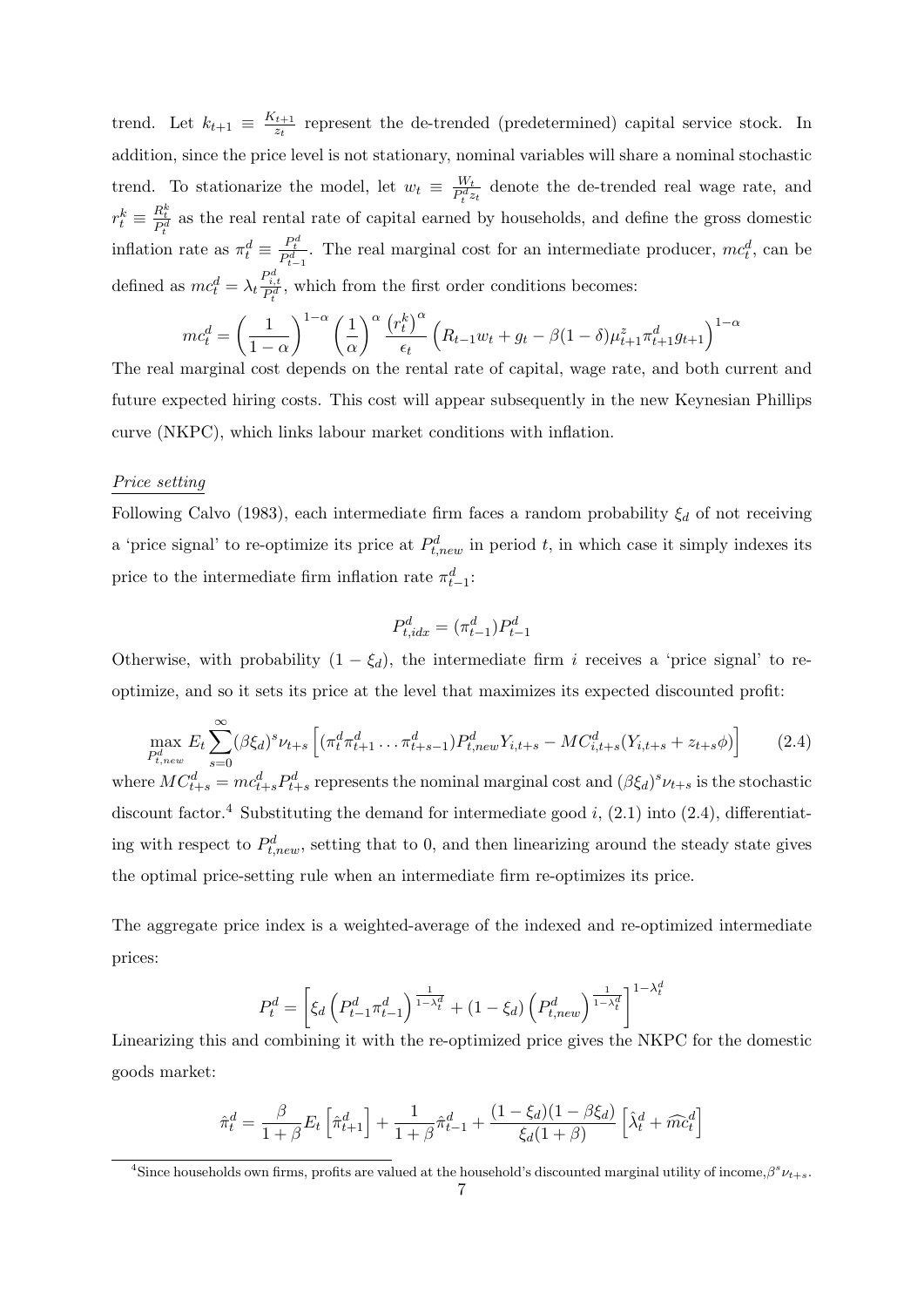#### *2.1.3. Domestic-importing firms*

Importing firms buy homogeneous goods at the given world price, and transform them into differentiated consumption  $C^m$  and investment  $I^m$  goods. Incomplete price pass-through arises because importing firms also follow Calvo (1983) pricing. Both aggregate imported consumption and investment goods are a composite of a continuum of *i* differentiated imported goods through a CES function. Let  $IM_t \in \{C_t^m, I_t^m\}$  denotes the aggregate quantity for consumption and investment imports, with *IM*<sup>*it*</sup> the imports of firm *i* with respective index  $a \in \{cm, im\}$ , where:

$$
IM_t = \left[ \int_0^1 (IM_{it})^{\frac{1}{\lambda_t^a}} di \right]^{\lambda_t^a}, \qquad 1 \le \lambda_t^a < \infty
$$

Profit maximization ensures the demand for imported consumption good *i* is:

$$
IM_{it} = \left(\frac{P_t^a}{P_{i,t}^a}\right)^{\frac{\lambda_t^a}{\lambda_t^a - 1}} IM_t
$$

where  $P_t^a$  denotes the aggregate price of the imported goods and  $P_{i,t}^a$  is the price of the imported goods set by the firm *i*. The time-varying markup  $\lambda_t^a$  follows:

$$
\lambda_t^a = (1 - \rho_{\lambda^a})\bar{\lambda}^a + \rho_{\lambda^a}\lambda_{t-1}^a + \epsilon_t^{\lambda^a}
$$

In each period, only  $1 - \xi^a$  portion of the importing firms can re-optimize their price. For the rest  $\xi^a$ , they simply index their price to the respective import inflation  $P_t^a = \pi^a_{t-1} P_{t-1}^a$ . Denote  $S_t^n$  as the nominal exchange rate (domestic currency per unit of foreign currency) and  $P^*$  as the foreign aggregate price level. Since importing firms can differentiate and repack imported goods costlessly, the marginal cost is the relative price between the cost and selling price:  $mc_t^a = \frac{P_t^* S_t^n}{P_t^a}$ . Similar to the domestic intermediate firms, profit maximizing leads to a New Keynesian Phillips curve for import prices:

$$
\hat{\pi}_t^a = \frac{\beta}{1+\beta} E_t \left[ \hat{\pi}_{t+1}^a \right] + \frac{1}{1+\beta} \hat{\pi}_{t-1}^a + \frac{(1-\xi^a)(1-\beta\xi^a)}{\xi^a(1+\beta)} \left[ \hat{\lambda}_t^a + \widehat{mc}_t^a \right]
$$

#### *2.1.4. Domestic-exporting firms*

Export firms buy domestic final goods at price  $P_t^d$ , differentiate and sell them abroad. Firm *i* faces the following demand for its product,  $X_{i,t}$ :

$$
X_{i,t} = \left(\frac{P_t^x}{P_{i,t}^x}\right)^{\frac{\lambda_t^x}{\lambda_t^x - 1}} X_t
$$

where  $P_t^x$  is the aggregate foreign currency price for exports,  $P_{i,t}^x$  is the price set by firm *i* and  $X_t$  is the total export volume. The stochastic time-varying markup for export firms is:

$$
\lambda_t^x = (1 - \rho_{\lambda^x})\overline{\lambda}^x + \rho_{\lambda^x}\lambda_{t-1}^x + \epsilon_t^{\lambda^x}
$$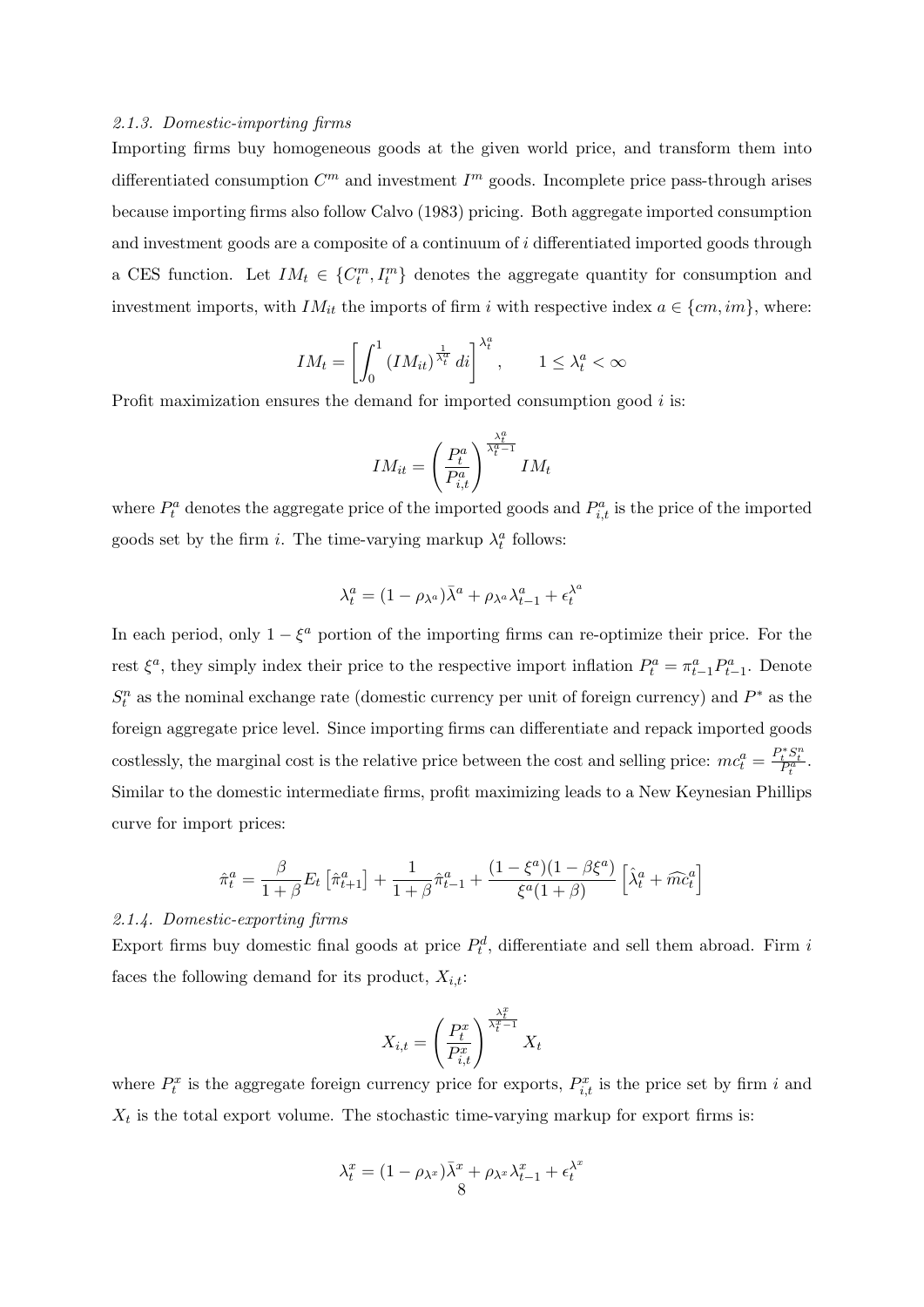Given the domestic economy is small, the total demand for domestic exports is:

$$
X_t = \left[\frac{P_t^x}{P_t^*}\right]^{-\eta_f} Y_t^*
$$
\n(2.5)

where  $Y_t^*$  is foreign output,  $\eta_f$  is the elasticity of substitution in the foreign economy, and  $P_t^*$ is the aggregate foreign price level. As for importing firms, with only  $1 - \xi_x$  probability can an export firm re-optimize its price to  $P_{t,new}^x$  in each period, and for the rest, firms index their price to the past export inflation:  $P_t^x = \pi_{t-1}^x P_{t-1}^x$ . Since no labour and capital services are employed, the marginal cost for the exporting firms is  $mc_t^x = \frac{P_t^d}{S_t^n P_t^x}$ . Profit maximization leads to a New Keynesian Phillips curve for export prices:

$$
\hat{\pi}_t^x = \frac{\beta}{1+\beta} E_t \left[ \hat{\pi}_{t+1}^x \right] + \frac{1}{1+\beta} \hat{\pi}_{t-1}^x + \frac{(1-\xi_x)(1-\beta \xi_x)}{\xi_x(1+\beta)} \left[ \hat{\lambda}_t^x + \hat{m} \hat{c}_t^x \right]
$$

### *2.2. Households*

A representative household *j* with a continuum of members indexed by  $\iota \in [0,1]$  maximizes the following utility function:

$$
E_0^j \sum_{t=0}^{\infty} \beta^t \left[ \zeta_t^c \ln(C_{j,t} - bC_{j,t-1}) - \zeta_t^N A_L \frac{N_{j,t}^{1+\sigma_L}}{1+\sigma_L} + A_q \frac{\left(\frac{Q_{j,t}}{z_t P_t^d}\right)^{1-\sigma_q}}{1-\sigma_q} \right]
$$
(2.6)

Households get utility from habitual consumption  $C_{j,t}$ , with the degree of habit persistence measured by  $b$ , disutility from work  $5$ , and utility from real cash balances scaled by the permanent technology shock  $\frac{Q_{j,t}}{z_t P_t^d}$ .  $\zeta_t^l$  for  $l \in \{c, N\}$  are preference shocks for consumption and labour supply, with a steady-state value  $E[\zeta_t^l]=1$ .

Following Gertler et al. (2008) and Gali et al. (2011), we model labour so that it varies on its extensive rather than intensive margin (as assumed in Adolfson et al. (2007) and Jääskelä and Nimark (2011)). This turns out to be broadly consistent with Australian experience during the period we study, since the correlation between employment and hours worked is 0.818.

The budget constraint for the representative household is:

$$
R_{t-1}(M_t - Q_t) + Q_t + \Pi_t + W_t N_t + R_t^k u_t \tilde{K}_t + R_{t-1}^* \Phi\left(\frac{A_{t-1}}{z_{t-1}}, \tilde{\phi}_{t-1}\right) S_t^n B_t^*
$$
  
=  $M_{t+1} + S_t^n B_{t+1}^* + P_t^c C_t + P_t^i I_t + P_t^d \left(\tilde{a}(u_t) \tilde{K}_t + P_t^{k'} \Delta_t\right)$  (2.7)

<sup>&</sup>lt;sup>5</sup>A household member *ι* can either be employed or unemployed. If employed, she incurs a disutility of  $A_L \zeta_t^N \iota^{\sigma_L}$ and 0 otherwise, where *A<sup>L</sup>* is a positive constant. Since agents are ex ante homogeneous, integrating over the members who are employed gives  $\int_0^{N_{j,t}} A_L \zeta_t^N \iota^{\sigma_L} d\iota = A_L \zeta_t^N \frac{\nu_{j,t}^{1+\sigma_L}}{1+\sigma_L}$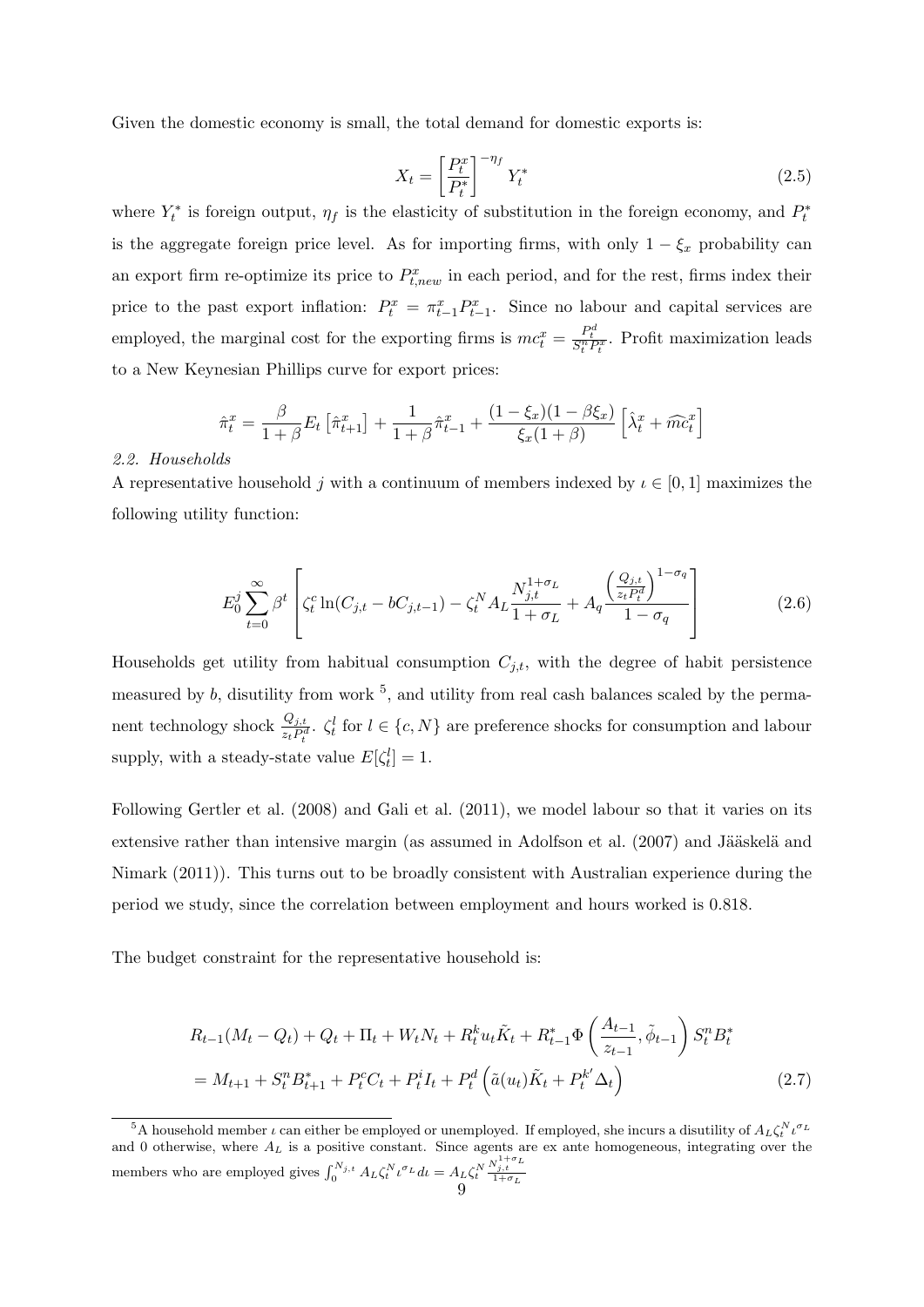where  $M_t$  is total nominal domestic assets (either in the form of cash  $Q_t$  or domestic interest earning assets  $(M_t - Q_t)$ .)  $B_t^*$  is foreign bonds held by the household at time *t* earning  $R_t^*$ .  $\Pi_t$ is profits from domestic firms.<sup>6</sup>

The household has three options in varying capital services: 1. purchase new investment goods at price  $P_t^i$ , with a cost of installation; or 2. pay the capital utilization cost  $\tilde{a}(u_{j,t})$  to change the utilization rate of existing capital stock, where the capital utilization cost is assumed to satisfy  $\tilde{a}(1) = 0$ ,  $\tilde{a}'(1) = \bar{r}^k$  and  $a''(1) \ge 0^7$ ; or 3. go to the market to purchase existing installed capital stocks at cost  $P_t^{k'} \Delta_t$ .

The function  $\Phi(.)$  represents the risk premium on holding foreign bonds, which depends on the real aggregate net foreign asset position of the domestic economy  $A_t \equiv \frac{S_t^n B_{t+1}^*}{P_t^d}$ .

$$
\Phi\left(\frac{A_t}{z_t}, \tilde{\phi}_t\right) = \Phi\left(a_t, \tilde{\phi}_t\right) = \exp\left(-\tilde{\phi}_a(a_t - \bar{a}) + \tilde{\phi}_t\right)
$$

where  $\tilde{\phi}_t$  is a time-varying shock to the risk premium.<sup>8</sup> The function  $\Phi(.)$  is assumed to be strictly decreasing in  $a_t$ , so that domestic households are charged a premium on the foreign interest rate if the home country is a net borrower  $(B_{t+1}^* < 0)$ . This risk premium ensures a well-defined steady state in the model (for details see Schmitt-Grohe and Uribe (2003)).

## *2.2.1. Consumption and investment*

Households derive utility from an aggregate of domestic and imported consumption goods:

$$
C_t = \left[(1-\omega_c)^{\frac{1}{\eta_c}}\left(C_t^d\right)^{\frac{\eta_c-1}{\eta_c}} + \omega_c^{\frac{1}{\eta_c}}\left(C_t^m\right)^{\frac{\eta_c-1}{\eta_c}}\right]^{\frac{\eta_c}{\eta_c-1}}
$$

where  $\omega_c$  is the share of imports in aggregate consumption and  $\eta_c$  is the elasticity of substitution between domestic and foreign consumption goods. Optimal consumption is:

$$
C_t^d = (1 - \omega_c) \left[ \frac{P_t^d}{P_t^c} \right]^{-\eta_c} C_t \tag{2.8}
$$

$$
C_t^m = \omega_c \left[ \frac{P_t^{m,c}}{P_t^c} \right]^{-\eta_c} C_t \tag{2.9}
$$

where  $P_t^c$  is the aggregate price for consumption goods (CPI):

 $^6\phi$  is set to ensure the steady-state value of this profit equals to 0.

<sup>&</sup>lt;sup>7</sup>Recall  $u_t = \frac{K_t}{\tilde{K}_t}$  is the utilization rate with a steady-state value of 1.

<sup>&</sup>lt;sup>8</sup>In the case of no borrowing at the steady state,  $\Phi(0,0) = 1$ .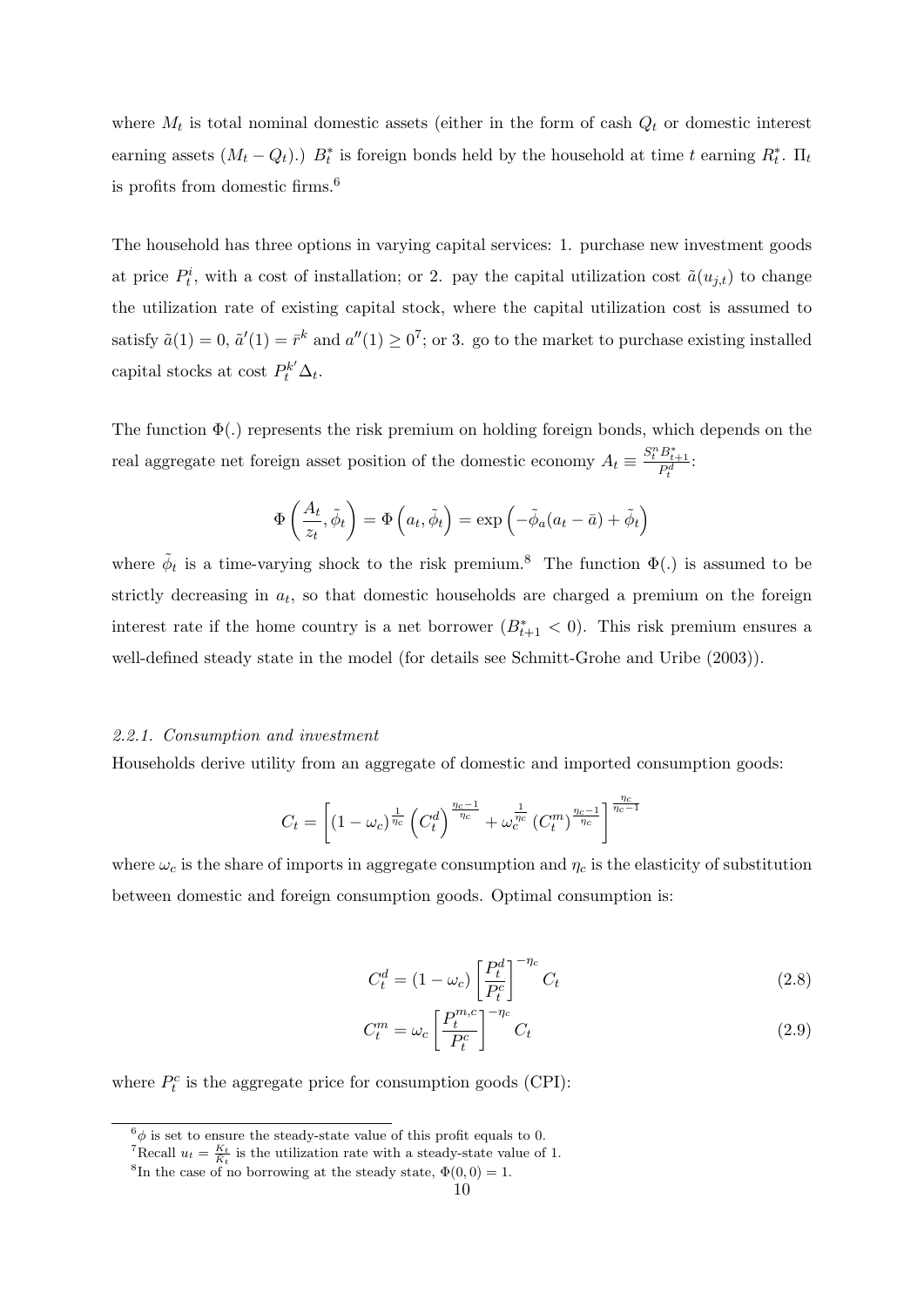$$
P_t^c = \left[ \left(1 - \omega_c\right) \left(P_t^d\right)^{1 - \eta_c} + \omega_c \left(P_t^{m,c}\right)^{1 - \eta_c} \right]^{\frac{1}{1 - \eta_c}}
$$

Similarly, households make investment decisions, with aggregate investment being:

$$
I_{t} = \left[ (1 - \omega_{i})^{\frac{1}{\eta_{i}}} \left( I_{t}^{d} \right)^{\frac{\eta_{i} - 1}{\eta_{i}}} + \omega_{i}^{\frac{1}{\eta_{i}}} \left( I_{t}^{m} \right)^{\frac{\eta_{i} - 1}{\eta_{i}}} \right]^{\frac{\eta_{i}}{\eta_{i} - 1}}
$$

The aggregate investment price level  $P_t^i$  can deviate from the aggregate consumption price level  $P_t^c$ :

$$
P_t^i = \left[ \left( 1 - \omega_i \right) \left( P_t^d \right)^{1 - \eta_i} + \omega_i \left( P_t^{m,i} \right)^{1 - \eta_i} \right]^{\frac{1}{1 - \eta_i}}
$$

The allocation of demand between domestic and imported investment is:

$$
I_t^d = (1 - \omega_i) \left[ \frac{P_t^d}{P_t^i} \right]^{-\eta_i} I_t \tag{2.10}
$$

$$
I_t^m = \omega_i \left[ \frac{P_t^{m,i}}{P_t^i} \right]^{-\eta_i} I_t \tag{2.11}
$$

Aggregate imports is the sum of consumption and investment imports:

$$
M^m_t = C^m_t + I^m_t
$$

## *2.2.2. Capital accumulation*

The accumulation of physical capital stock by households  $\tilde{K}_{t+1}$  is governed by depreciation  $\delta_k$ and new investments with an installation cost.

$$
\tilde{K}_{t+1} = (1 - \delta_k)\tilde{K}_t + \Gamma_t \left[1 - \tilde{S}\left(\frac{I_t}{I_{t-1}}\right)\right]I_t + \Delta_t
$$

where  $\Gamma_t$  is a stationary investment-specific technology shock with  $E[\Gamma_t] = 1$ .  $\Delta_t$  reflects households with access to a market where they can purchase new, installed capital  $\tilde{K}_{t+1}$  from other households. Since households are representative,  $\Delta_t = 0$  in equilibrium. The existence of this market facilitates calculation of the price of second-hand physical capital,  $P_t^{k'}$ .  $1-\tilde{S}\left(\frac{I_t}{I_t-\tilde{S}}\right)$ *It−*<sup>1</sup>  $\lambda$ describes the installation technology, with  $\tilde{S}(\bar{\mu}^z) = \tilde{S}'(\bar{\mu}^z) = 0$  and  $\tilde{S}''(\mu_t^z) = \tilde{S}'' > 0$ . Since the capital stock is pre-determined and has a trend component, we stationarize it by dividing by *z<sup>t</sup>* on both sides of the above equation to give:

$$
\tilde{k}_{t+1} = (1 - \delta_k) \frac{\tilde{k}_t}{\mu_t^2} + \Gamma_t f(i_t, i_{t-1}, \mu_t^z) + \frac{\Delta_t}{z_t}
$$
\n(2.12)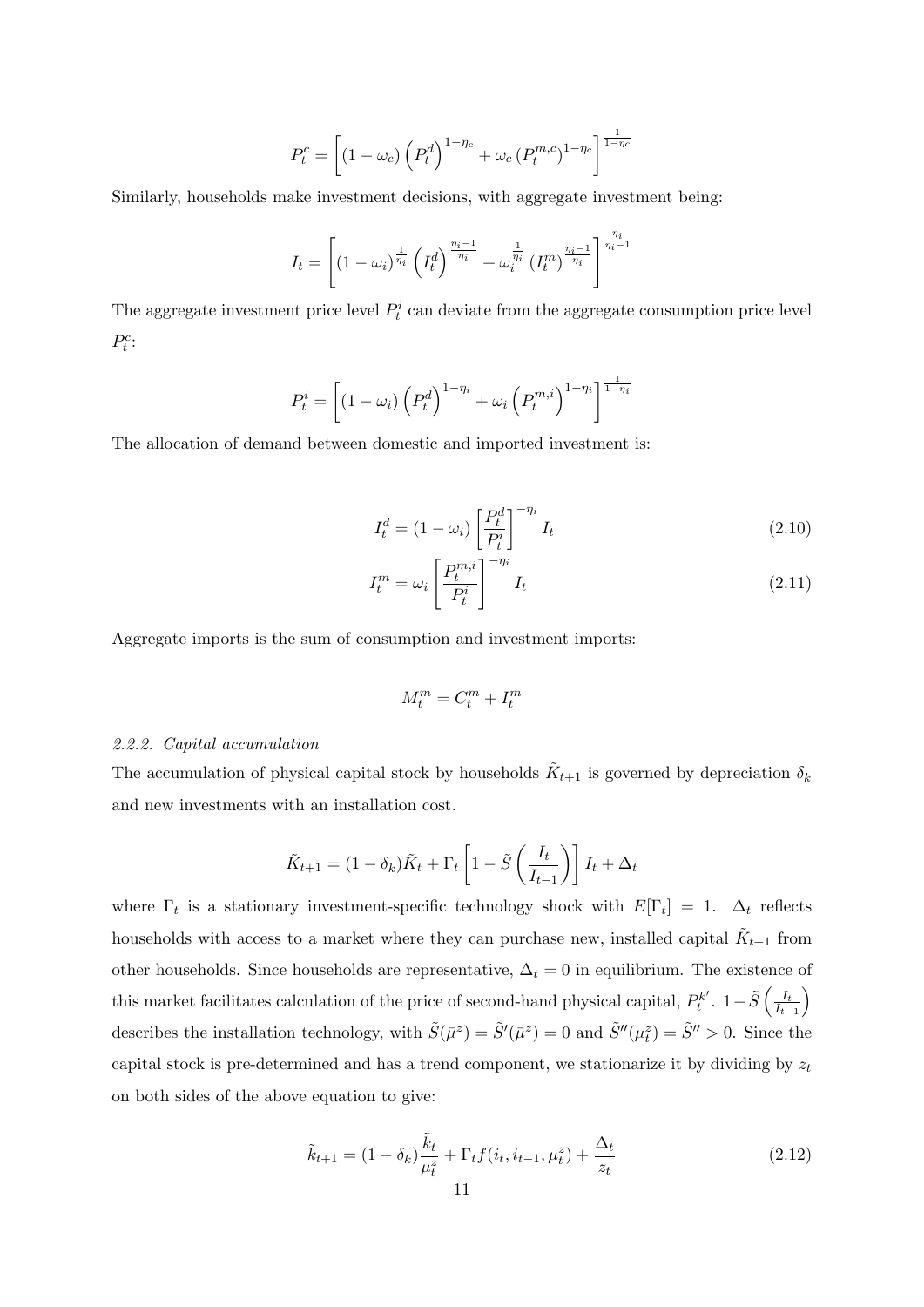## *2.2.3. Optimality conditions*

The household *j* maximizes the utility function (2.6), subject to the budget constraint (2.7) and the capital accumulation identity (2.12). Defining  $\psi_t^z \equiv z_t P_t^d \nu_t$  as the stationarized marginal utility from income, the first-order-conditions with respect to  $c_t, m_{t+1}, \Delta_t, \tilde{k}_{t+1}, i_t, u_t, q_t$  and  $b_{t+1}^*$  are:

$$
\frac{\zeta_t^c}{c_t - \frac{bc_{t-1}}{\mu_t^2}} - \beta b E_t \left[ \frac{\zeta_{t+1}^c}{c_{t+1}\mu_{t+1}^2 - bc_t} \right] - \psi_t^z \frac{P_t^c}{P_t^d} = 0
$$

$$
-\psi_t^z + \beta E_t \left[ \frac{\psi_{t+1}^z}{\mu_{t+1}^z \pi_{t+1}^d} R_t \right] = 0
$$

$$
-\psi_t^z P_t^{k'} + \omega_t = 0
$$

$$
-\psi_t^z P_t^{k'} + \beta E_t \left[ \frac{\psi_{t+1}^z}{\mu_{t+1}^z} \left( (1 - \delta_k) P_{t+1}^{k'} + r_{t+1}^k u_{t+1} - \tilde{a}(u_{t+1}) \right) \right] = 0
$$

$$
-\psi_t^z \frac{P_t^i}{P_t^d} + \psi_t^z P_t^{k'} \Gamma_t f_1(i_t, i_{t-1}, \mu_t^z) + \beta E_t \left[ P_{t+1}^{k'} \psi_{t+1}^z \Gamma_{t+1} f_2(i_{t+1}, i_t, \mu_{t+1}^z) \right] = 0
$$

$$
(\mu_t^z)^{-1} \psi_t^z \left( r_t^k - \tilde{a}'(u_t) \right) \tilde{k}_t = 0
$$

$$
A_q q_t^{-\sigma_q} - \psi_t^z (R_{t-1} - 1) = 0
$$

$$
-\psi_t^z S_t^n + \beta E_t \left[ \frac{\psi_{t+1}^z}{\mu_{t+1}^z \pi_{t+1}^d} \left( S_{t+1}^n R_t^* \Phi(a_t, \tilde{\phi}_t) \right) \right] = 0
$$

The optimal decisions on domestic asset and foreign bond holding yield a risk-adjusted uncovered interest rate parity condition:

$$
\hat{R}_t - \hat{R}_t^* = E_t \left[ \hat{S}_{t+1}^n - \hat{S}_t^n \right] - \tilde{\phi}_a \hat{a}_t + \hat{\tilde{\phi}}_t
$$

where  $\hat{\phi}_t$  is the time-varying shock to the risk premium, which is assumed to follow a stationary  $AR(1)$  process.

## *2.3. Wage determination under alternative rigidity assumptions*

We consider real and nominal wage rigidities as alternatives. We construct real wage rigidity in the spirit of Hall (2003, 2005), where the real wage is a weighted average of the lagged real wage and the equilibrium Nash-bargaining wage. We construct nominal wage rigidity with labour assumed differentiated and organized possibly through unions, and following the Calvo (1983)-type of wage-setting.

## *2.3.1. Real wage rigidity*

For this alternative, in the absence of any rigidity, the equilibrium real wage would be determined by Nash bargaining. In each period, both firms and workers calculate the surplus from an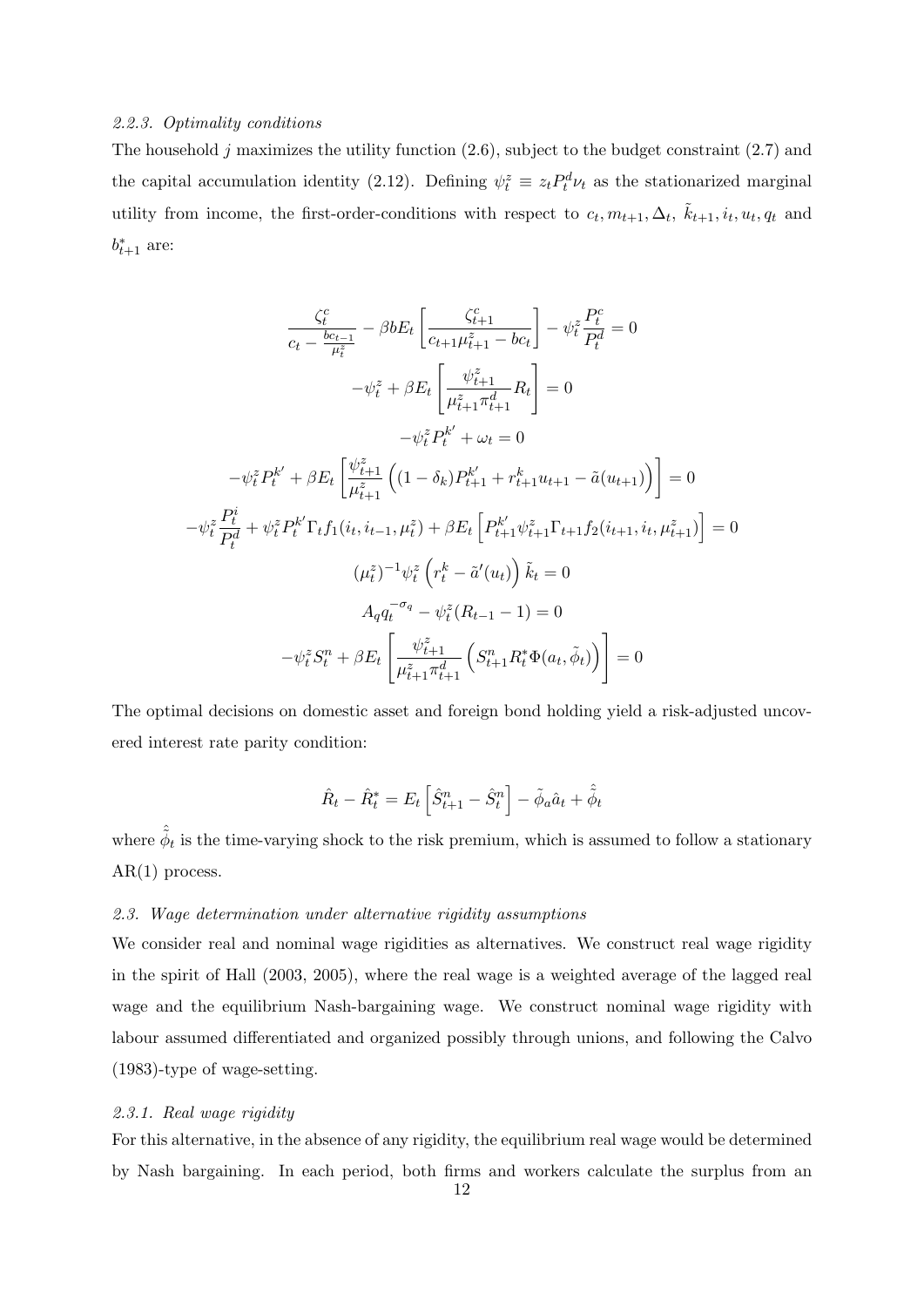established employment relationship. Because firms can replace any worker immediately after paying a hiring cost, the stationarized surplus for a firm is the hiring cost:

$$
S_t^F = g_t = B\epsilon_t x_t^{\vartheta} \zeta_t^x
$$

The worker's surplus from the existing match depends on the wage rate, the opportunity cost measured by the marginal rate of substitution and the future discounted prospect of the existing relationship:<sup>9</sup>

$$
V_t^N = w_t - \frac{\zeta_t^N A_L N_t^{\sigma_L}}{\psi_t^z} + \beta E_t \left[ \frac{\psi_{t+1}^z}{\psi_t^z \mu_{t+1}^z \pi_{t+1}^d} \left\{ (1 - \delta (1 - x_{t+1})) V_{t+1}^N + \delta (1 - x_{t+1}) V_{t+1}^U \right\} \right] (2.13)
$$

The term *βE<sup>t</sup>*  $\left[\frac{\psi_{t+1}^z}{\psi_t^z \mu_{t+1}^z \pi_{t+1}^d}\right]$  is the stochastic discount factor, while  $x_{t+1}$  can be interpreted as the job-finding rate in period  $t + 1$ . The value of a worker who is unemployed is given by:

$$
V_t^U = \beta E_t \left[ \frac{\psi_{t+1}^z}{\psi_t^z \mu_{t+1}^z \pi_{t+1}^d} \left\{ x_{t+1} V_{t+1}^N + (1 - x_{t+1}) V_{t+1}^U \right\} \right]
$$
(2.14)

Therefore the net surplus to the worker from an existing relationship is the difference between (2.13) and (2.14):

$$
S_t^H \equiv V_t^N - V_t^U = w_t - \frac{\zeta_t^N A_L N_t^{\sigma_L}}{\psi_t^z} + \beta (1 - \delta) E_t \left[ \frac{\psi_{t+1}^z}{\psi_t^z \mu_{t+1}^z \pi_{t+1}^d} (1 - x_{t+1}) S_{t+1}^H \right]
$$

The gains induced by the matching friction generates a wedge between the maximum wage that the firm is willing to pay and the minimum wage that a worker is willing to accept:  $10$ 

$$
w_t^{UB} = w_t + S_t^F = w_t + B\epsilon_t x_t^{\vartheta} \zeta_t^x
$$
  

$$
w_t^{LB} = w_t - S_t^H = \frac{\zeta_t^N A_L N_t^{\sigma_L}}{\psi_t^z} - \beta (1 - \delta) E_t \left[ \frac{\psi_{t+1}^z}{\psi_t^z \mu_{t+1}^z \pi_{t+1}^d} (1 - x_{t+1}) S_{t+1}^H \right]
$$

The firm would be willing to pay up to a premium given by the hiring cost of an additional replacement worker. The worker would accept going down not just to the current marginal rate of substitution, but even further to accommodate the benefit of the probability of not being separated next period when one might not otherwise find another job. Any wage rate within this wage band could be an equilibrium wage. In particular, if the worker and firm have the

<sup>&</sup>lt;sup>9</sup>If labour does not have any monopoly power, the flexible wage should equal in equilibrium the marginal rate of substitution between consumption and work, as well as the net marginal product of labour.

<sup>&</sup>lt;sup>10</sup>We could rewrite the surpluses as  $S_t^F = w_t^{UB} - w_t$  and  $S_t^H = w_t - w_t^{LB}$ .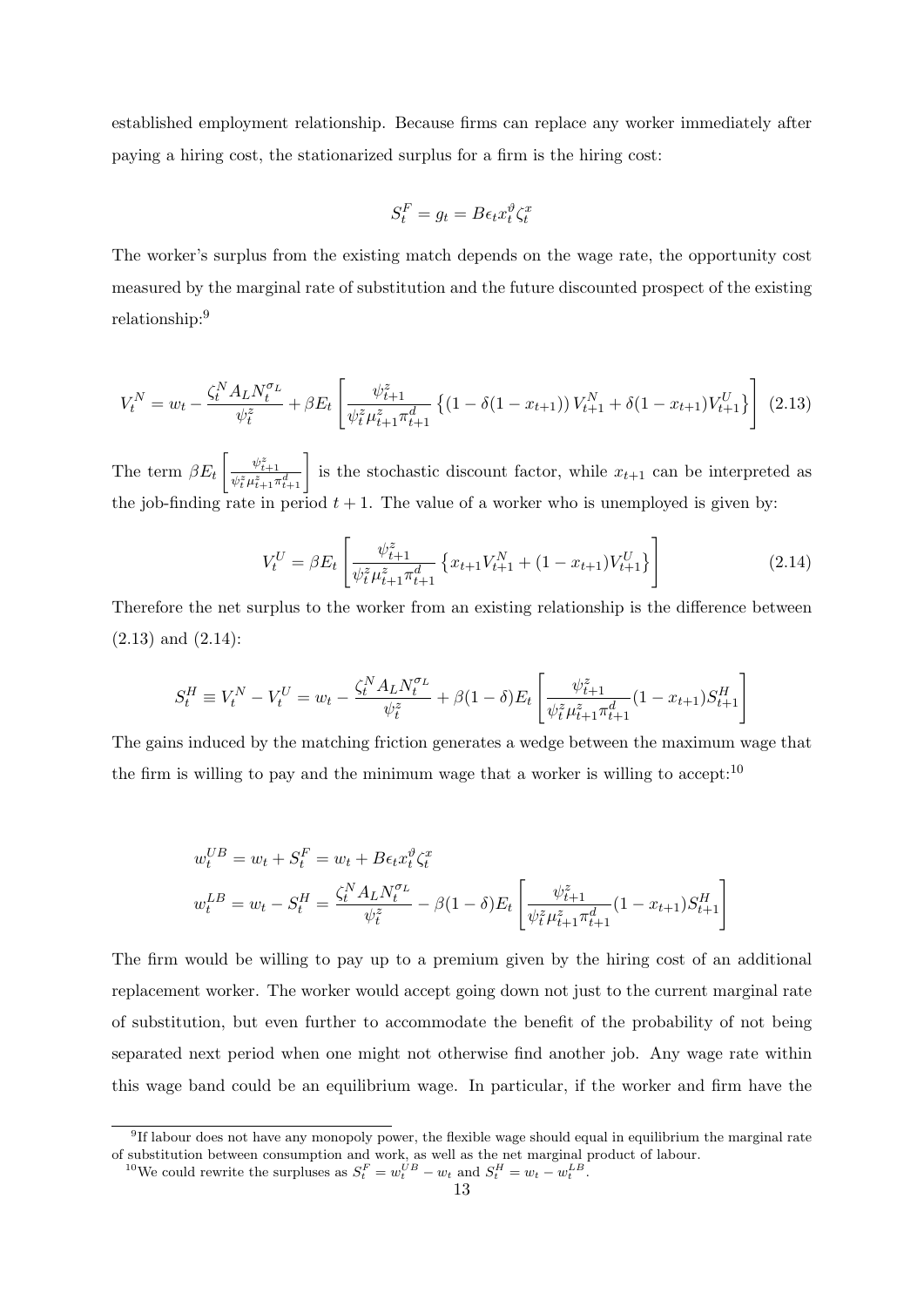same bargaining power, they would share the surplus equally  $S_t^F = S_t^H$ , and thus a symmetric Nash-bargaining wage lies at the centre of the wage band:

$$
w_t^* = \frac{w_t^{UB} + w_t^{LB}}{2} = B\epsilon_t x_t^{\vartheta} \zeta_t^x + \frac{\zeta_t^N A_L N_t^{\sigma_L}}{\psi_t^z} - \beta (1 - \delta) E_t \left[ \frac{\psi_{t+1}^z}{\psi_t^z \mu_{t+1}^z \pi_{t+1}^d} (1 - x_{t+1}) \left( B\epsilon_{t+1} x_{t+1}^{\vartheta} \zeta_{t+1}^x \right) \right]
$$
\n(2.15)

Equation (2.15) implies that when the hiring cost decreases, firms can fill a job more cheaply and are therefore less willing to pay a higher wage. Similarly, if workers' opportunity cost increases, they demand a higher wage. In addition, if the future expected gain increases, which may due to lower future opportunity costs, workers are less resistant to a wage cut today, and therefore the wage rate is lower. In the case of no hiring cost  $(B = 0)$ , the Nash bargaining wage only depends on workers' marginal rate of substitution, and so  $w_t^* = \frac{\zeta_t^N A_L N_t^{\sigma_L}}{\psi_t^z}$ .

However, as argued by Shimer (2005), the real wage determined by Nash bargaining cannot generate the observed fluctuations of unemployment. The reason is that the real wage is determined by splitting the surplus with fixed portions between firm and household. As the upper and lower bounds of the wage band fluctuate due to the driving forces at the business cycle frequency, the real wage determined by Nash bargaining also fluctuates, often by a substantial amount. A volatile real wage scheme thus absorbs most of the driving forces, leaving unemployment relatively (too) stable. Recognizing the problem, Hall (2003, 2005) motivates a rigid real wage from wage norms, which insulates the real wage from movements of the upper and lower bounds insofar as it remains inside the bounds. Since the real wage lies inside the bounds, the real wage is consistent with equilibrium and there is no unrealized gain. However, this specification induces discrete movements in the real wage, which makes estimation hard. Instead, Hall (2003) shows that the aggregate real wage has an adaptive component once we allow for idiosyncratic random shifts in the bargaining set, and we aggregate over individual wage decisions. To further motivate the real wage following an adaptive process, we note that, in reality, firms and workers negotiate a wage bargain based on available information. Most likely, neither knows the actual value of unobserved technology parameters, particularly as they apply over the future life of the negotiated contract. Both may be able to make inferences from various signals received about productivity, but they will be aware of potential errors. These errors may lead them to take a more cautious approach to real wage changes, adjusting them only partly in response to any received productivity signals, thus making the real wage history-dependent. To cope with these ideas, we use the following rule: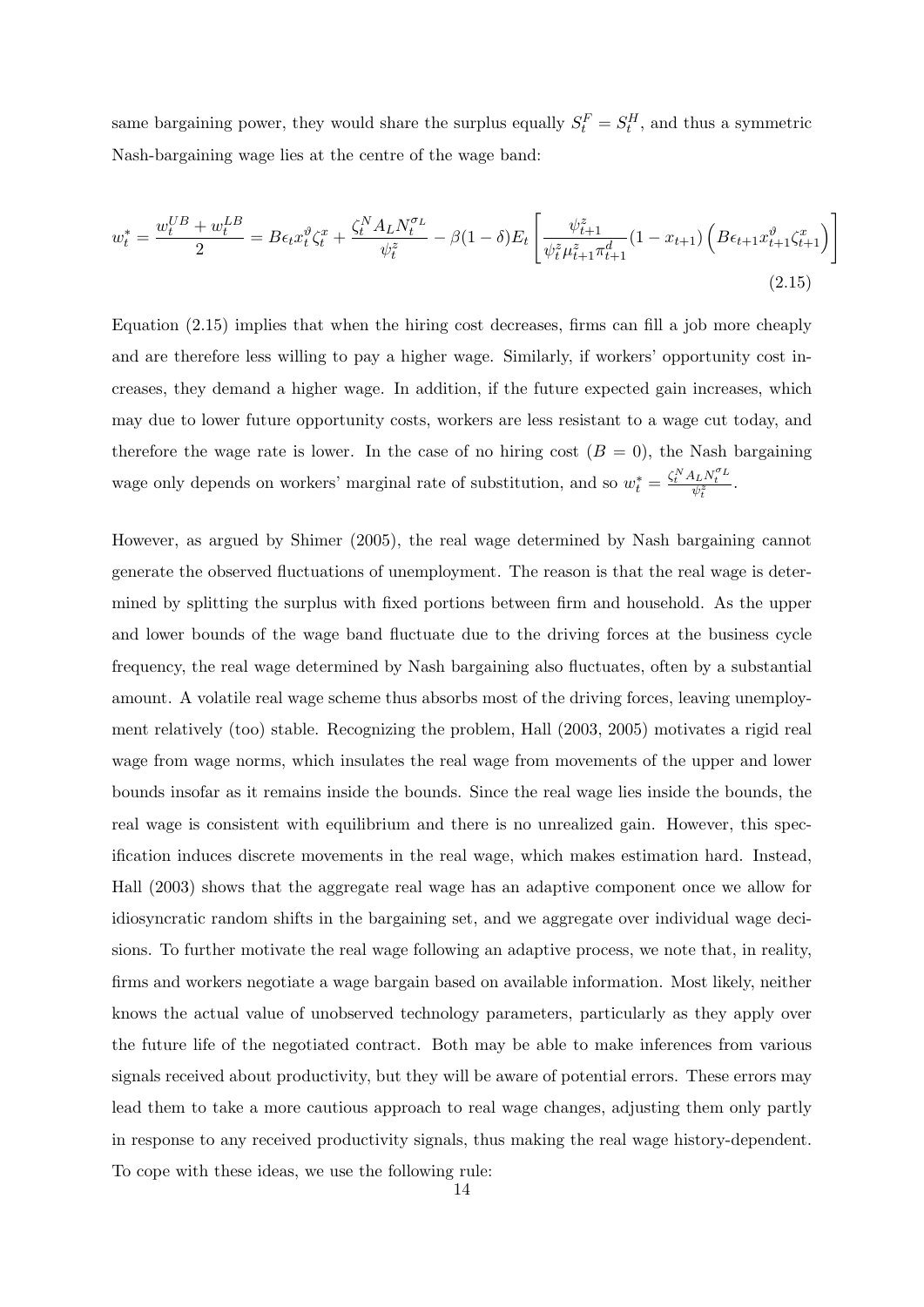$$
w_t = fw_{t-1} + (1 - f)w_t^*
$$

where  $f$  measures the degree of the real wage rigidity and  $f = 0$  corresponds to the flexible Nash bargaining wage.<sup>11</sup>

## *2.3.2. Nominal wage rigidity*

For this alternative, we assume there is a 'firm' that aggregates and transforms differentiated labour into a homogeneous labour service  $N_t$ , which can be used in the production of intermediate goods. The transformation process uses the following technology:

$$
N_t = \left[ \int_0^1 N_{j,t}^{\frac{1}{\lambda_t^w}} dj \right]^{\lambda_t^w}, \qquad 1 \le \lambda_t^w < \infty
$$

where  $N_{j,t}$  is monopolistic labour supply by household *j* at time *t* and  $\lambda_t^w$  is the wage markup that follows:

$$
\lambda_t^w = (1 - \rho_{\lambda^w})\bar{\lambda}^w + \rho_{\lambda^w}\lambda_{t-1}^w + \epsilon_t^{\lambda^w}
$$

where  $\epsilon_t^{\lambda^w}$  is an i.i.d. shock. Profit maximization ensures the demand for labour *j* is:

$$
N_{j,t} = \left(\frac{W_t}{W_{j,t}}\right)^{\frac{\lambda_t^w}{\lambda_t^w - 1}} N_t
$$

where  $W_t$  is the nominal wage rate of the homogeneous labour service and  $W_{j,t}$  is the nominal wage rate for household *j*. Since labour supply is differentiated, households have the power to set their nominal wage, but are subject to the Calvo (1983) type of nominal rigidity. In each period, household *j* faces a random probability  $\xi_w$  that she cannot change her nominal wage, and she simply indexes the wage according to:

$$
W_{j,t} = \pi_{t-1}^c \mu_t^z W_{j,t-1}
$$

where  $\pi_t^c$  is the CPI inflation rate. For the rest  $1 - \xi_w$ , household *j* receives a 'price signal' that she can re-optimize her wage at  $W_t^{new}$ . The aggregate wage rate is:

$$
w_t = f_{t-1}w_{t-1} + (1 - f_{t-1})w_t^*
$$

$$
f_t = \bar{f}\left[1 - \left(\frac{w_t - w_t^*}{\frac{1}{2}(w_t^{UB} - w_t^{LB})}\right)^{2\rho_f}\right]
$$

 $11$ Gali and van Rens (2010), on the other hand, introduce an endogenous wage rigidity rule:

where *w ∗ t* is the symmetric Nash bargaining wage as discussed above, and *f<sup>t</sup>−*<sup>1</sup> measures the degree of the endogenous real wage rigidity, given by:

Given symmetric bargaining, this rule captures the idea that the wage is more likely to adjust when it approaches the boundaries of the bargaining set.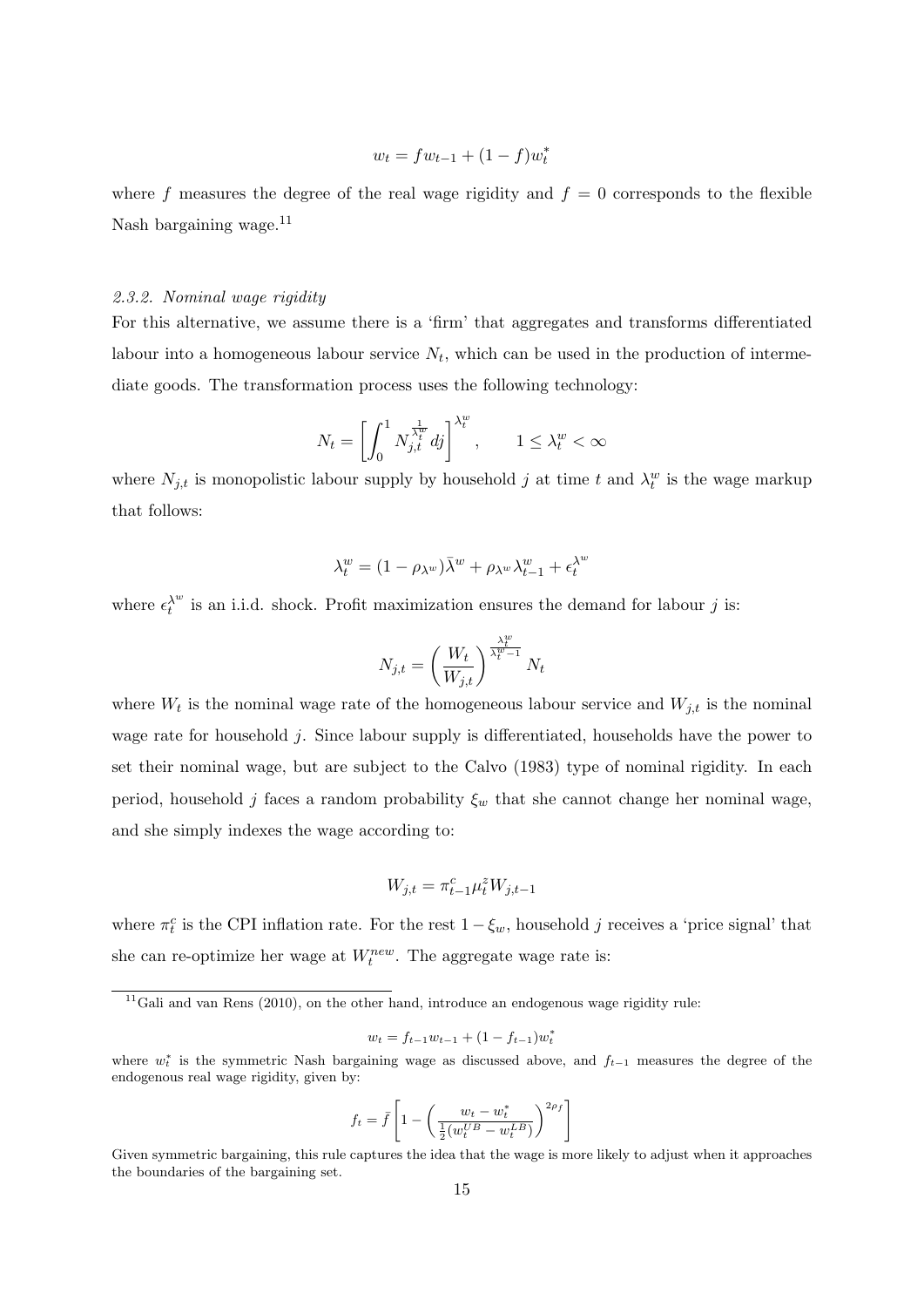$$
W_t = \left[ \xi_w \left( \pi_{t-1}^c \mu_t^z W_{t-1} \right) \frac{1}{1-\lambda_t^w} + (1-\xi_w) \left( W_t^{new} \right) \frac{1}{1-\lambda_t^w} \right]^{1-\lambda_t^w}
$$

If the household cannot re-optimize her wage for  $s$  periods, the time  $t + s$  wage is thus  $W_{j,t+s} = (\pi_t^c \dots \pi_{t+s-1}^c)(\mu_{z,t+1} \dots \mu_{z,t+s})W_{j,t}^{new}$ . Once the nominal wage is set, households inelastically meet firms' demand for labour. Stationarizing by dividing both side by  $P_t^d z_t$ , and then linearizing, gives:

$$
\hat{w}_t = \xi_w \left( \hat{w}_{t-1} + \hat{\pi}_t^c - \hat{\pi}_t^d \right) + (1 - \xi_w) \hat{w}_t^{new}
$$

The re-optimized wage decision hinges on the balance between marginal utility from wage income and marginal disutility from working, and applying this yields the equilibrium aggregate real wage rate:

$$
\hat{w}_t = \tau_b \left( \hat{w}_{t-1} + \hat{\pi}_{t-1}^c - \hat{\pi}_t^d \right) + \tau_f \left( E_t \left[ \hat{w}_{t+1} \right] - \hat{\pi}_t^c + E_t \left[ \hat{\pi}_{t+1}^d \right] \right) + \tau_c \left( \hat{\zeta}_t^N + \sigma_L \hat{N}_t - \hat{\psi}_t^z + \hat{\lambda}_t^w \right)
$$
\n
$$
\text{where } \tau_b \equiv \frac{(1+\tau)\xi_w}{1+\xi_w\tau+\beta\xi_w^2}, \tau_f \equiv \frac{\beta\xi_w}{1+\xi_w\tau+\beta\xi_w^2}, \tau_c \equiv \frac{(1-\beta\xi_w)(1-\xi_w)}{1+\xi_w\tau+\beta\xi_w^2}, \tau_b + \tau_f + \tau_c = 1, \text{ and } \tau \equiv \frac{\bar{\lambda}^w\sigma_L(1-\beta\xi_w)}{\bar{\lambda}^w-1}.
$$
\n
$$
(2.16)
$$

Equation (2.16) shows the real wage is set as a weighted average of lagged and future expected wages and the current marginal rate of substitution. Unlike under real wage rigidity—recall (2.15)—hiring costs do not directly affect the real wage under nominal wage rigidities. This is because the wage is here being set by households, not by employers. Instead, hiring costs work indirectly by restricting labour demand, thus limiting the movement in  $N_t$ .

Setting  $\xi_w = 0$  gives the real wage without nominal wage rigidity:

$$
\hat{w}_t = \hat{\zeta}_t^N + \sigma_L \hat{N}_t - \hat{\psi}_t^z + \hat{\lambda}_t^w
$$

in which case the real wage only depends on the markup and the marginal rate of substitution between labour and consumption.

#### *2.4. Monetary policy*

As in Smets and Wouters (2003), monetary policy follows:

$$
\hat{R}_t = \rho_R \hat{R}_{t-1} + (1 - \rho_R)[r_{\pi} \hat{\pi}_{t-1}^c + r_y \hat{y}_{t-1} + r_s \hat{s}_{t-1}^r] + r_{\Delta}^{\pi} \Delta \hat{\pi}_t^c + r_{\Delta}^y \Delta \hat{y}_t + \epsilon_t^R
$$

where  $\hat{\pi}^c_t$  is the CPI inflation,  $\hat{y}_t$  is the output gap and  $\hat{s}^r_t$  denotes the log-linearized real exchange rate with  $S_t^r = S_t^n$  $P_t^*$ . The parameter *ρR* measures the persistence in the interest rate. *r<sub>π</sub>*, *r<sub>y</sub>*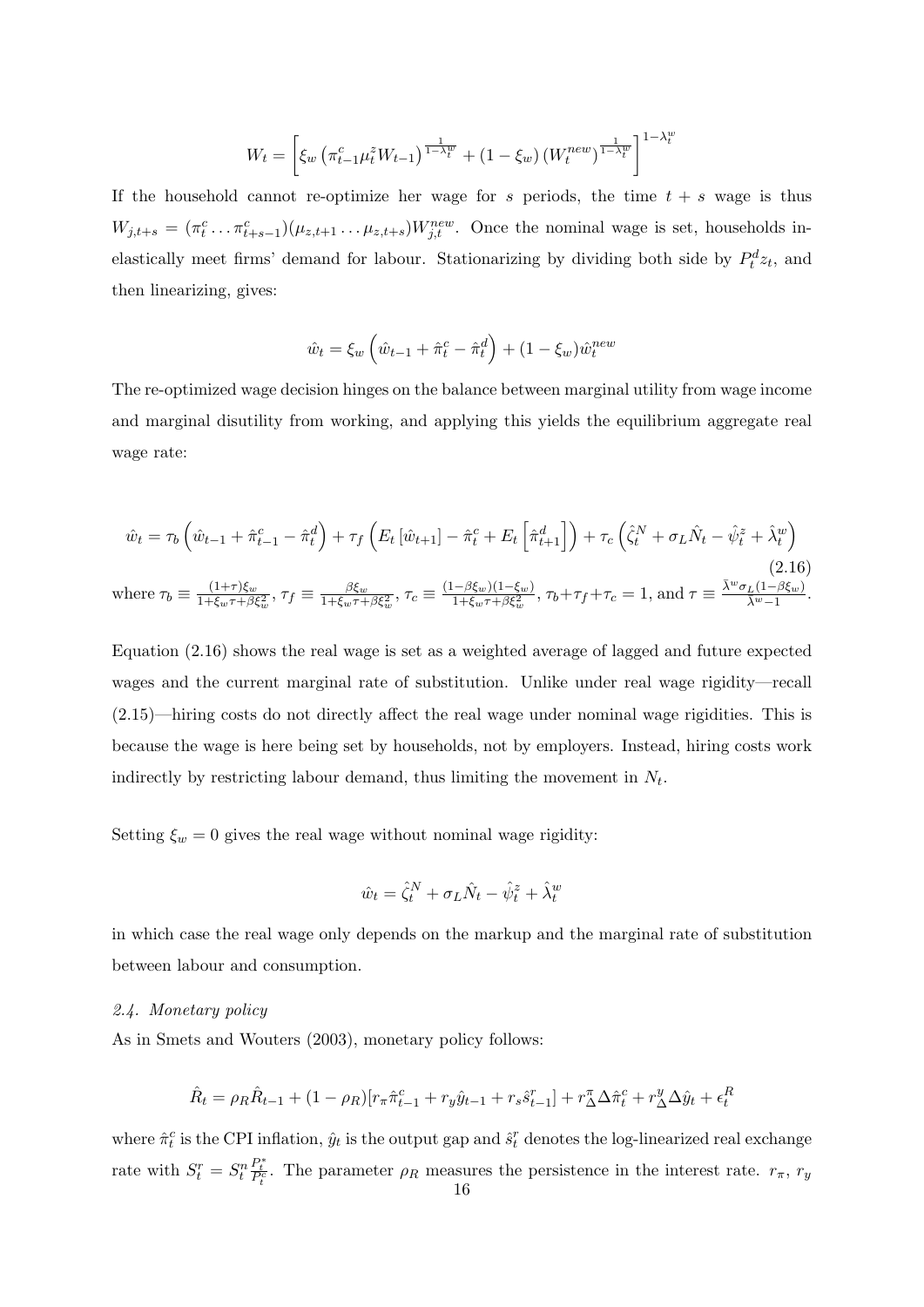and *r<sup>s</sup>* measure the interest rate responses to lagged CPI inflation, output gap and real exchange rate respectively.  $\Delta \hat{\pi}^c_t$  and  $\Delta \hat{y}_t$  are the current changes in the inflation and output gap. Since the central bank sets the interest rate, it adjusts the outstanding money supply to match money demand by buying and selling domestic interest-earning assets. The government through the central bank issues all forms of money—cash and interest-earning assets—and continuously balances its budget with endogenous lump-sum taxes or transfers to households.

## *2.5. Goods and financial market-clearing*

#### *2.5.1. Goods market-clearing*

Since intermediate firms are inherently similar, they make identical decisions at equilibrium. Therefore (2.2) can be expressed as  $Y_t = \epsilon_t z_t^{1-\alpha} K_t^{\alpha} N_t^{1-\alpha} - z_t \phi$ . The aggregate resource constraint is given by:

$$
C_t^d + I_t^d + X_t \le Y_t - \tilde{a}(u_t)\tilde{K}_t - G_t H_t \tag{2.17}
$$

so that net aggregate production accounts for the capital utilization cost  $\tilde{a}(u_t)$  and the hiring cost *GtH<sup>t</sup>* . Substituting the demand for domestic consumption goods (2.8), domestic investment good  $(2.10)$ , exports  $(2.5)$ , and the hiring costs  $(2.3)$  into  $(2.17)$ , and dividing both sides by  $z_t$ gives:

$$
(1 - \omega_c) \left[ \frac{P_t^d}{P_t^c} \right]^{-\eta_c} c_t + (1 - \omega_i) \left[ \frac{P_t^d}{P_t^i} \right]^{-\eta_i} i_t + \left[ \frac{P_t^x}{P_t^*} \right]^{-\eta_f} y_t^* \frac{z_t^*}{z_t} \leq y_t - \tilde{a}(u_t) \frac{\tilde{k}_t}{\mu_t^z} - g_t H_t
$$

For simplicity, assume the foreign steady-state growth rate is the same as for the domestic economy. Define  $\tilde{z}_t^* = \frac{z_t^*}{z_t}$  as a stationary shock that measures the degree of asymmetry in permanent shocks to technological progress between the foreign and the domestic economy. At the steady state,  $\tilde{z}_t^* = 1$ . Its log-linearized stochastic process is:

$$
\hat{\tilde{z}}_{t+1}^* = \rho_{\tilde{z}^*}\hat{\tilde{z}}_t^* + \epsilon_{t+1}^{\tilde{z}^*}
$$

## *2.5.2. Evolution of net foreign assets*

Aggregate foreign assets must satisfy:

$$
S_t^n B_{t+1}^* = S_t^n P_t^* X_t - S_t^n P_t^* (C_t^m + I_t^m) + R_{t-1}^* \Phi(a_{t-1}, \tilde{\phi}_{t-1}) S_t^n B_t^*
$$

where  $R_{t-1}^* \Phi(a_{t-1}, \tilde{\phi}_{t-1})$  represents the risk-adjusted gross interest rate and  $a_t \equiv \frac{S_t^n B_{t+1}^*}{P_t^d z_t}$ , which represents the stationarized real net foreign asset position in domestic value.

#### *2.5.3. Loan market-clearing*

Domestic loan market-clearing requires the borrowing in the form of the wage bill to equal the lending of the monetary system: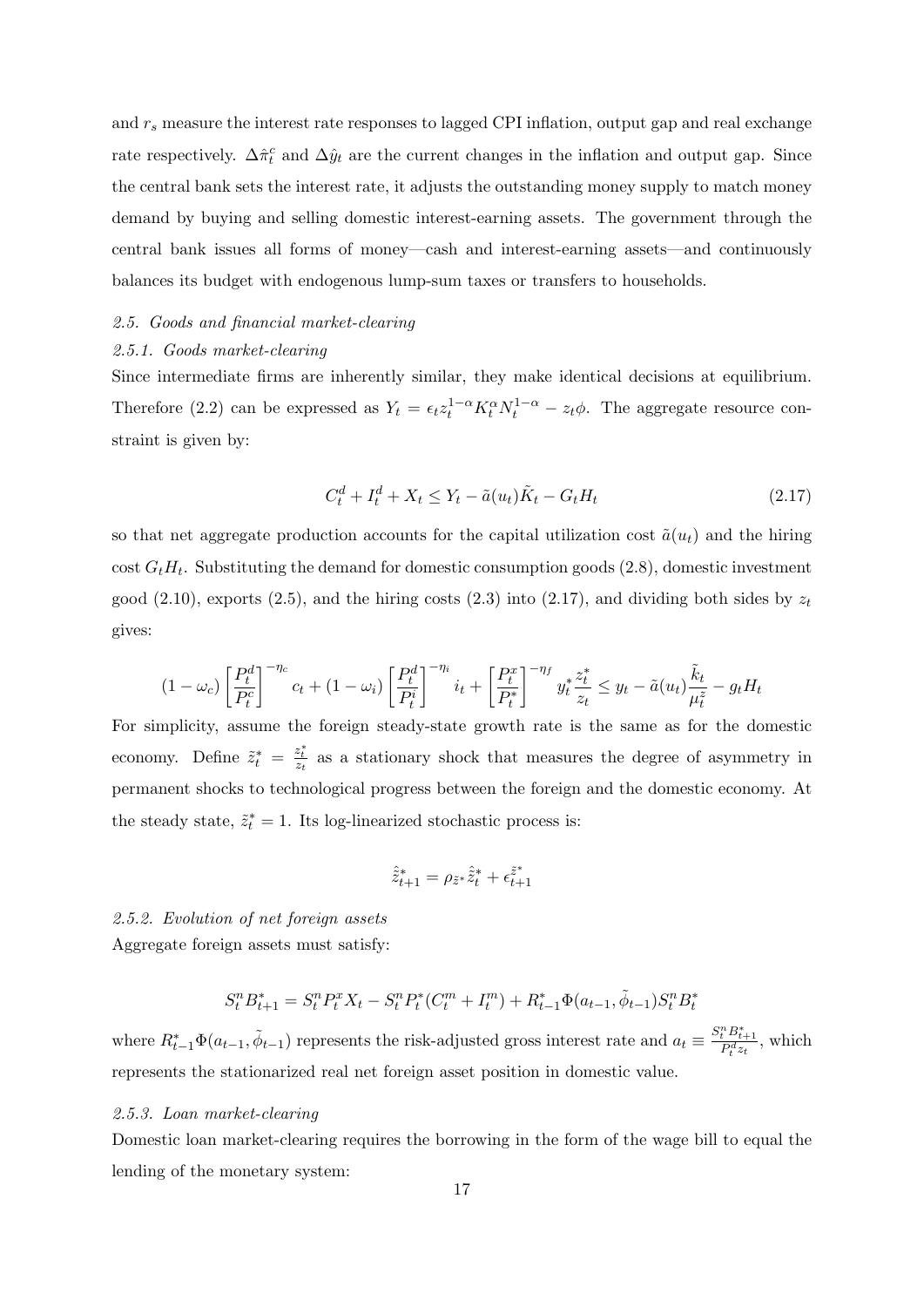$$
W_t N_t = \mu_t^m M_{t-1} - Q_t
$$

where  $Q_t$  is nominal cash holding by households as defined in  $(2.6)$  and  $M_t$  is total domestic assets held including interest-earning bonds.  $\mu_t^m$  is the gross monetary growth rate at time *t*:

$$
\mu_t^m = \frac{M_t}{M_{t-1}}
$$

Dividing both sides by  $z_t$  and  $P_t^d$  gives:

$$
w_t N_t = \frac{\mu_t^m m_{t-1}}{\pi_t^d \mu_t^z} - q_t
$$

## *2.6. Foreign economy*

The foreign economy is summarized by three variables—inflation  $\pi_t^*$ , the output growth  $\hat{y}_t^*$  and the short-term interest rate  $R_t^*$ . They are modelled as a VAR(1) process:  $(F_t^* \equiv [\hat{y}_t^* \pi_t^* R_t^*]')$ 

$$
F_t^* = \rho_F^* F_{t-1}^* + \epsilon_t^*
$$

## **3. Estimation**

We use quarterly Australian data from 1993Q2 to 2007Q3, including CPI inflation, nominal cash rate, real GDP, consumption, investment, imports and exports, G7-weighted real exchange rate, unemployment rate and real wages, G7 real GDP, G7 average inflation and nominal cash rate (Appendix Appendix A lists the sources of the data). This period was chosen because it begins when the Reserve Bank of Australia commenced inflation targeting and ends just before the global financial crisis began to have an impact. The CPI inflation is measured as the quarterly percentage growth of the CPI price index. Real GDP, consumption, investment, import and export are chain-volume measures, and the real wage is measured by nominal average weekly earnings per adult divided by the GDP deflator. The estimation maps  $\Theta$  in the theoretical model to the data, where:

$$
\Theta \in \left\{ \hat{\pi}^c_t, \; \hat{w}_t, \; \hat{y}_t, \; \hat{c}_t, \; \hat{i}_t, \; \hat{X}_t, \; \hat{M}^m_t, \; \hat{R}_t, \; \hat{s}^r_t, \; \hat{U}_t, \; \hat{R}^*_t, \; \hat{y}^*_t, \; \hat{\pi}^*_t \right\}
$$

where a variable with a caret ( $\hat{ }$ ) represents its log-linearized counterpart.

#### *3.1. Measurement*

All variables in Θ are stationary by construction, but some data series have a trend component and thus we need to transform these before mapping into the variables. In our theoretical model, the source of growth in real variables stems from growth in technology, thus all real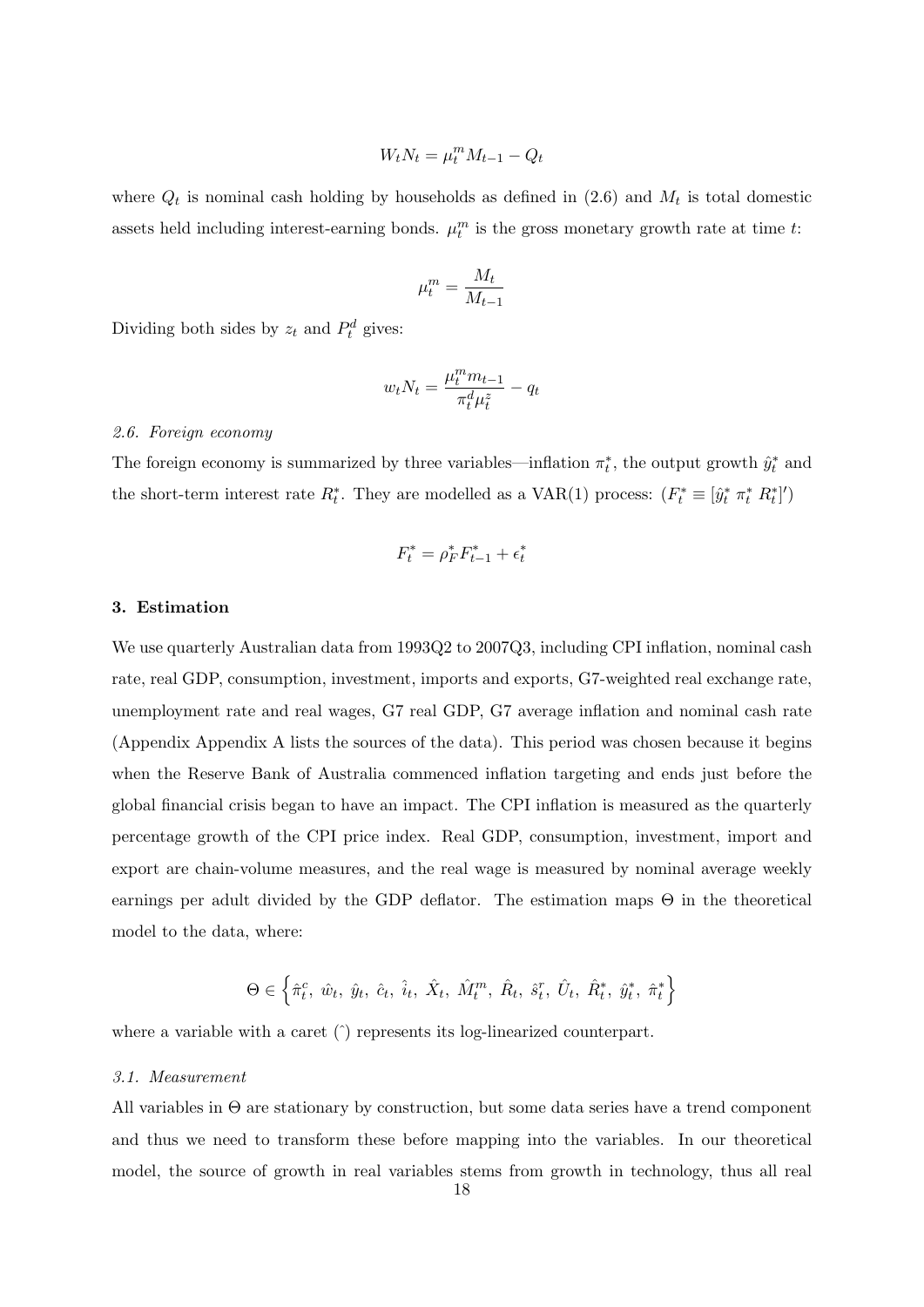variables share the same trend. Instead of estimating the model with pre-filtered data (eg: the Hodrick-Prescott filter), we can identify this growth component by mapping the model to the first-difference of the logged variable. Denote a variable with a tilde  $(*)$  as the observation of the corresponding variable in the theoretical model. For domestic and foreign real GDP and real wages:

$$
\ln\left(\tilde{Y}_t/\tilde{Y}_{t-1}\right) = \hat{y}_t - \hat{y}_{t-1} + \hat{\mu}_t^z + \ln \bar{\mu}^z - \alpha(\hat{k}_t - \hat{k}_{t-1} + \hat{\tilde{k}}_t - \hat{\tilde{k}}_{t-1})
$$

$$
- \frac{\delta \bar{N}\bar{g}}{\bar{y}} (\hat{g}_t - \hat{g}_{t-1} + \hat{H}_t - \hat{H}_{t-1})
$$

$$
\ln\left(\tilde{Y}_t^*/\tilde{Y}_{t-1}^*\right) = \hat{y}_t^* - \hat{y}_{t-1}^* + \hat{\tilde{z}}_t^* - \hat{\tilde{z}}_{t-1}^* + \hat{\mu}_t^z + \ln \bar{\mu}^z
$$

$$
\ln\left(\frac{\widetilde{W}_t/P_t^d}{\widetilde{W}_{t-1}/P_{t-1}^d}\right) = \hat{w}_t - \hat{w}_{t-1} + \hat{\mu}_t^z + \ln \bar{\mu}^z
$$

Note our theoretical output concept does not take the capital utilization and hiring costs into consideration, and so we need to subtract these costs when matching with the data. Aggregate consumption and investment are mapped to the data according to:

$$
\ln\left(\tilde{C}_t/\tilde{C}_{t-1}\right) = \left(\frac{\eta_c \bar{c}^d}{\bar{c}^m + \bar{c}^d}\right) \left(\frac{\bar{c}^m}{\bar{c}}\right) \left(\frac{\bar{\lambda}^{m,c}-1}{\bar{\gamma}^{c,d}}\right) \left(\hat{\pi}_t^{m,c} - \hat{\pi}_t^d\right) + \hat{c}_t - \hat{c}_{t-1} + \hat{\mu}_t^z + \ln \bar{\mu}^z
$$

$$
\ln\left(\tilde{I}_t/\tilde{I}_{t-1}\right) = \left(\frac{\eta_i \bar{i}^d}{\bar{i}^m + \bar{i}^d}\right) \left(\frac{\bar{i}^m}{\bar{i}}\right) \left(\frac{\bar{\lambda}^{m,i}-1}{\bar{\gamma}^{i,d}}\right) \left(\hat{\pi}_t^{m,i} - \hat{\pi}_t^d\right) + \hat{i}_t - \hat{i}_{t-1} + \hat{\mu}_t^z + \ln \bar{\mu}^z
$$

Similarly, we match export and import data with:

$$
\ln\left(\tilde{X}_t/\tilde{X}_{t-1}\right) = -\eta_f \left(\hat{\pi}_t^x - \hat{\pi}_t^*\right) + \hat{y}_t^* - \hat{y}_{t-1}^* + \hat{\tilde{z}}_t^* - \hat{\tilde{z}}_{t-1}^* + \hat{\mu}_t^z + \ln \bar{\mu}^z
$$

$$
\ln\left(\tilde{M}_t^m/\tilde{M}_{t-1}^m\right) = \frac{\bar{c}^m}{\bar{c}^m + \bar{i}^m} \left(-\eta_c (1 - \omega_c) \left(\bar{\gamma}^{c,d}\right)^{\eta_c - 1} \left(\hat{\pi}_t^{m,c} - \hat{\pi}_t^d\right) + \hat{c}_t - \hat{c}_{t-1}\right)
$$

$$
+ \frac{\bar{i}^m}{\bar{c}^m + \bar{i}^m} \left(-\eta_i (1 - \omega_i) \left(\bar{\gamma}^{i,d}\right)^{\eta_i - 1} \left(\hat{\pi}_t^{m,i} - \hat{\pi}_t^d\right) + \hat{i}_t - \hat{i}_{t-1}\right) + \hat{\mu}_t^z + \ln \bar{\mu}^z
$$

where  $\bar{c}^m = \omega_c(\bar{\lambda}^{mc})^{-\eta_c}(\bar{\gamma}^{c,d})^{\eta_c}\bar{c}$  and  $\bar{i}^m = \omega_i(\bar{\lambda}^{mi})^{-\eta_i}(\bar{\gamma}^{i,d})^{\eta_i}\bar{i}$ . The interest rates, inflation and unemployment rates are matched with data through: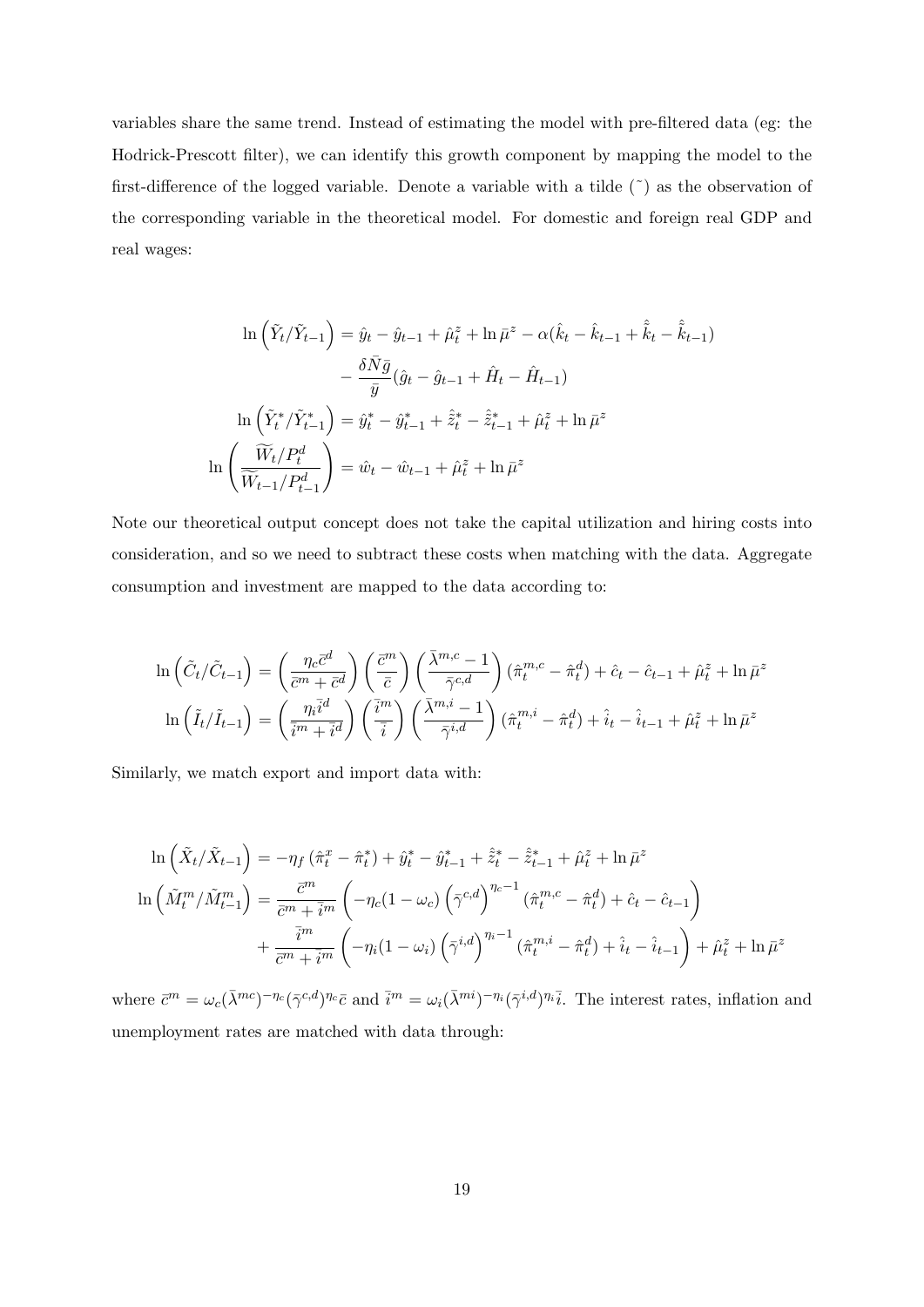$$
\tilde{R}_t = \hat{R}_t + \ln \bar{R}
$$

$$
\tilde{R}_t^* = \hat{R}_t^* + \ln \bar{R}
$$

$$
\tilde{\pi}_t^c = \hat{\pi}_t^c + \ln \bar{\pi}^d
$$

$$
\tilde{\pi}_t^* = \hat{\pi}_t^* + \ln \bar{\pi}^d
$$

$$
\tilde{U}_t = U_t + \bar{U}
$$

The solved version of the whole model can be cast into the following state-space form:

$$
\mathbf{S_t} = \mathbf{F} \mathbf{S}_{t-1} + \mathbf{V} \epsilon_t \qquad \epsilon \sim \mathcal{N}(0, \sigma)
$$
  

$$
\tilde{\mathbf{T}}_t = \bar{\mathbf{T}} + \mathbf{H} \mathbf{S}_t + \eta_t \qquad \eta \sim \mathcal{N}(0, \Lambda)
$$

where  $S_t$  is the vector that contains all endogenous variables, matrix  $H$  maps the endogenous variables  $\Theta_t$  to observations  $\Upsilon_t$ , where

$$
\tilde{\Upsilon}_{t} \in \left\{ \Delta \ln \tilde{Y}_{t}, \Delta \ln \tilde{C}_{t}, \Delta \ln \tilde{I}_{t}, \Delta \ln \tilde{X}_{t}, \Delta \ln \tilde{M}_{t}^{m} \Delta \ln \left( \tilde{W}_{t}/P_{t} \right), \tilde{R}_{t}, \tilde{U}_{t}^{a}, \hat{s}_{t}^{r}, \tilde{\pi}_{t}^{c}, \Delta \ln \tilde{Y}_{t}^{*}, \tilde{R}_{t}^{*}, \tilde{\pi}_{t}^{*} \right\}
$$

and  $\bar{\Upsilon}$  contains the steady-state information of these variables:

$$
\mathbf{\bar{T}}\in\left\{\ln\bar{\mu}^z,\ln\bar{\mu}^z,\ln\bar{\mu}^z,\ln\bar{\mu}^z,\ln\bar{\mu}^z,\ln\bar{\mu}^z,\ln\bar{R},\bar{U},0,\bar{\pi}^d,\ln\bar{\mu}^z,\ln\bar{R},\bar{\pi}^d\right\}
$$

## *3.2. Calibration and priors*

We calibrate a number of parameters, which are shown in Table 1.  $\beta = 0.996$  implies the steady-state nominal interest rate is 5.2 per cent, which matches the average interest rate in the sample period. Setting  $\delta$  at 0.1 delivers a steady-state monthly separation rate of 3.45 per cent and a job-finding rate of 25 per cent, which is consistent with the Australian labour market in the period under discussion (see Ponomareva and Sheen  $(2010)$  for details).<sup>12</sup> As in Blanchard and Gali (2010), we set  $\vartheta$  at 1, which implies the hiring cost is unit-elastic to current labour market conditions. We follow Jääskelä and Nimark  $(2011)$  in calibrating for the Australian economy by setting the depreciation rate  $\delta_k$  at 0.013, the labour share of production  $\alpha$  at 0.29,

<sup>&</sup>lt;sup>12</sup>We calculate the implied monthly rate from the quarterly rate by solving  $m+(1-m)m+(1-m)^2m=q$ , where  $q \in \{\delta, \bar{x}\}\.$  The steady-state job finding rate  $\bar{x}$  is calculated based on a 7 per cent steady-state unemployment rate.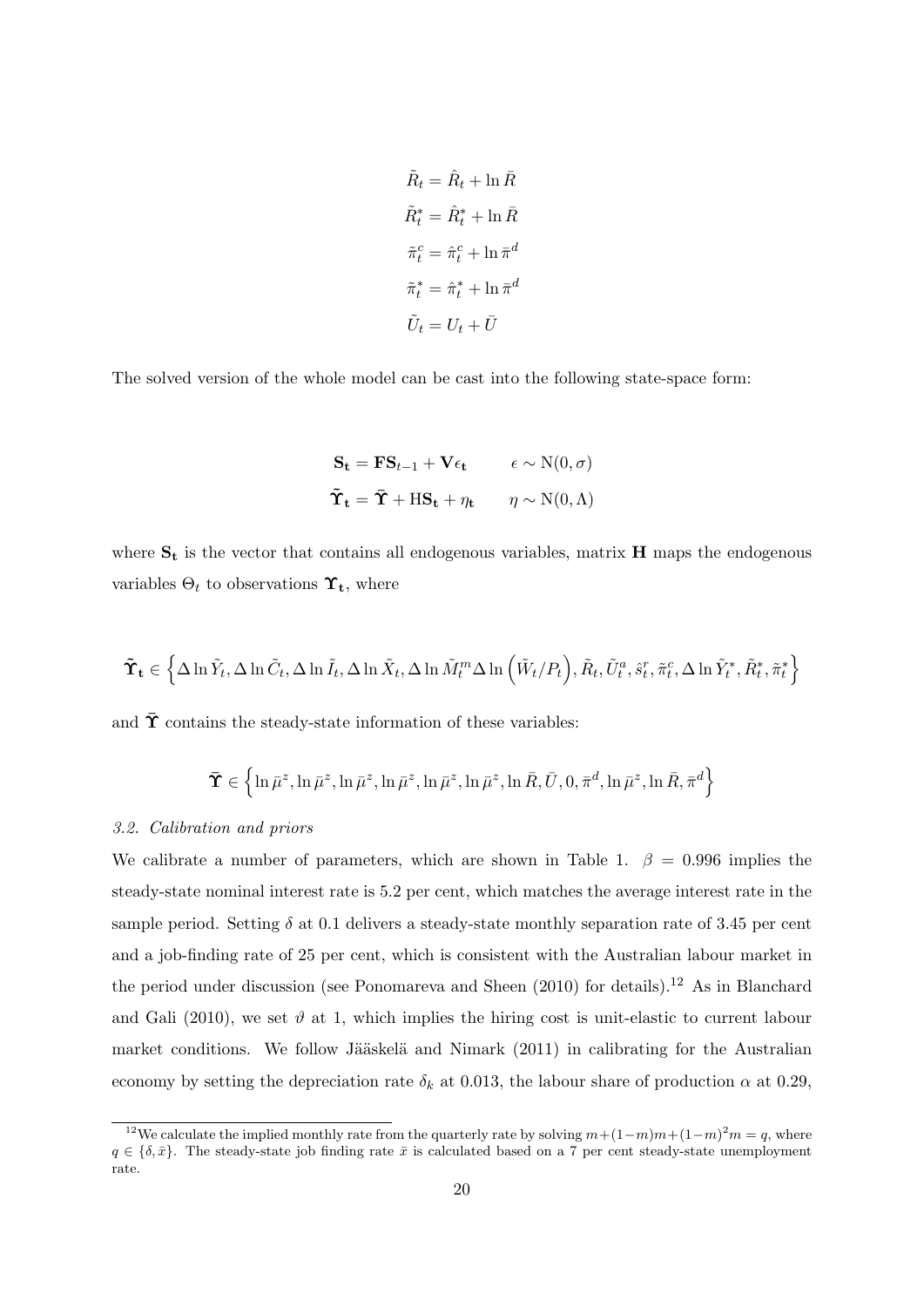and the share of consumption and investment in imports,  $\omega_c$  and  $\omega_i$  at 0.2 and 0.5. Following Adolfson et al. (2007), we set the curvature of the money demand function  $\sigma_q$  at 10.62, the elasticity of labour supply  $\sigma_L$  at 1, and the constants that determine the level of utility from real balances *Aq* at 0.337. Since the steady-state markup for labour-producing firms  $\bar{\lambda}^w$  is not jointly identified with the labour supply shock, we set the value at 1.05. We use the sample average for the steady-state level of the annual unemployment rate  $U$  (calibrated at  $7$  per cent) and for the inflation rate of domestic production (0.7 per cent). The utility parameter *A<sup>L</sup>* is set to 1, which has implications for the steady state level of the marginal disutility of labour and thus the real wage, and then the capital to labour ratio.

| Parameter                                                   | Description                                          | Value  | Source                               |
|-------------------------------------------------------------|------------------------------------------------------|--------|--------------------------------------|
| β                                                           | discount factor                                      | 0.996  | matches sample average interest rate |
| $\delta$                                                    | separation rate                                      | 0.1    | Ponomareva and Sheen (2010)          |
| $\vartheta$                                                 | elasticity of hiring cost to labour market condition |        | Blanchard and Gali (2010)            |
| $\delta_k$                                                  | depreciation rate                                    | 0.013  | Jääskelä and Nimark (2011)           |
| $\alpha$                                                    | capital share                                        | 0.29   | Jääskelä and Nimark (2011)           |
| $\omega_c$                                                  | import share of consumption good                     | 0.2    | Jääskelä and Nimark (2011)           |
| $\omega_i$                                                  | import share of investment good                      | 0.5    | Jääskelä and Nimark (2011)           |
| $\sigma_q$                                                  | money demand curvature parameter                     | 10.62  | Adolfson et al. (2007)               |
| $\bar{\lambda}^w$                                           | steady-state labour markup                           | 1.05   | Adolfson et al. (2007)               |
| $\sigma_L$                                                  | labour supply elasticity                             | 1      | Adolfson et al. (2007)               |
| $A_L$                                                       | labour disutility constant                           | 1      |                                      |
|                                                             | money utility constant                               | 0.3776 | Adolfson et al. (2007)               |
|                                                             | steady-state level of unemployment                   | 0.07   | sample average unemployment rate     |
| $\begin{array}{c} Aq \\ \bar{U} \\ \bar{\pi^d} \end{array}$ | steady-state level of domestic goods inflation       | 1.005  | Jääskelä and Nimark (2011)           |
|                                                             | persistence of final domestic goods markup           | 0.5    |                                      |
| $\frac{\rho_{\lambda}d}{a'(1)}$                             | steady-state utilization cost parameter              | 0.049  | Adolfson et al. (2007)               |

Table 1: Calibrated parameters

We follow Adolfson et al.  $(2007)$  and Jääskelä and Nimark  $(2011)$  in choosing priors. For parameters that ought to be bounded between 0 and 1, such as the persistence parameters, we use a beta distribution. For elasticities, steady-state markups and standard deviation of shocks, we expect the mass of the distribution to be concentrated at small values, but do not rule out possible large values; thus inverse gamma distributions are used. Some of the shocks appear in the model scaled by a non-linear function of deep parameters. We set the same prior for the 'reduced' form of these shocks as for unscaled shocks—with a mean 0.5 and standard deviation 2. For the rest, we simply employ normal distributions. Since we were unable to identify the hiring cost shock,  $\epsilon_t^x$ , the imported investment good markup shock,  $\epsilon_t^{\lambda^i m}$ , and the nominal wage markup shock,  $\epsilon_t^{\lambda^w}$ , we set their standard errors to zero.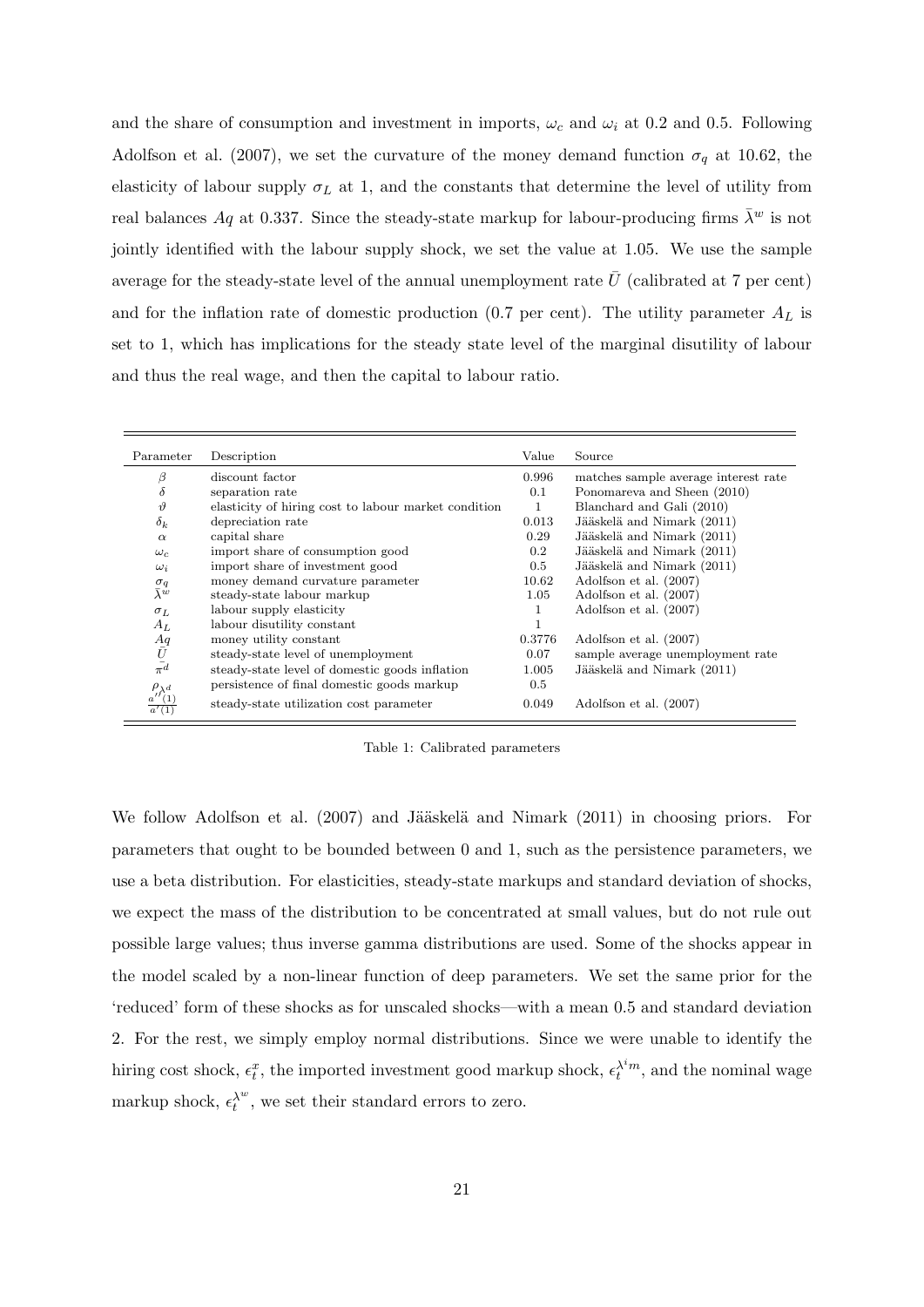#### *3.3. Results*

The model is solved numerically using Dynare. The Kalman filter is employed to evaluate the model likelihood, and the Markov Chain-Monte Carlo (MCMC) method is used to conduct the posterior simulations. One million draws are taken, of which 30 per cent are discarded to minimize the impact of initial values. We also control the variance of the candidate distribution, from which the simulation draws, to achieve an acceptance rate around 30 per cent.

The prior and posterior for the benchmark model (for real wage rigidity with hiring costs) are displayed in Table 2. A key parameter in our setup of the model is *B*, which determines the steady-state level of hiring costs. We find *B* is sharply estimated with a mean of 0.10 and a 90 per cent credibility interval bounded between 0.03 and 0.17. This implies the point estimate of the hiring costs to GDP ratio evaluated at the steady state  $(\frac{\bar{g}\delta\bar{N}}{\bar{g}-\bar{g}\delta\bar{N}})$  is 0.97 per cent, with a 90 per cent credibility interval ranging from 0.30 to 1.61. Our estimation suggests statistically significant hiring costs in the Australian economy, and is consistent with the ABS estimates for the year 2001-2002 (Australian Bureau of Statistics  $(2003)$ ).<sup>13</sup>

The point estimate of the habit formation parameter *b* is 0.68, indicating households prefer a relatively smooth consumption path. The investment adjustment cost  $\tilde{S}$ <sup>"</sup> is 6.66. This implies the temporary elasticity of investment with respect to the current price of existing capital is 0.15, while the permanent elasticity is 37.

Our estimate of the risk premium parameter  $\tilde{\phi}_a$  is 0.01, which indicates a 1 per cent increase in net foreign assets reduces the domestic rate of interest (ceteris paribus) by 0.01 per cent. Although this risk premium parameter is small in absolute value, it is statistically significant. The real wage persistence parameter *f* is tightly estimated at 0.44, indicating a substantial amount of real wage rigidity in the Australian economy. The elasticities of substitution of imported consumption and investment to domestic-produced goods are 2.82 and 1.26 respectively, which indicates the demand for imported consumer goods is substantially more sensitive to changes in relative price than imported investment goods. As the impulse response analysis will later show, this low price sensitivity of imported investment goods allows aggregate imports to rise following a positive technology shock, which restricts aggregate demand and results in unemployment. The mean estimate for  $\bar{\mu}^z$  implies an annual growth rate of 2 per cent, with a 90 per cent confidence interval ranging from 1.2 to 2.4 percent. This is consistent with the sample

<sup>&</sup>lt;sup>13</sup>According to the Australian Bureau of Statistics (2003), the total industry value-added by employment replacement firms was \$8866.7 million, which accounted for 1.3 per cent of GDP in 2001-2.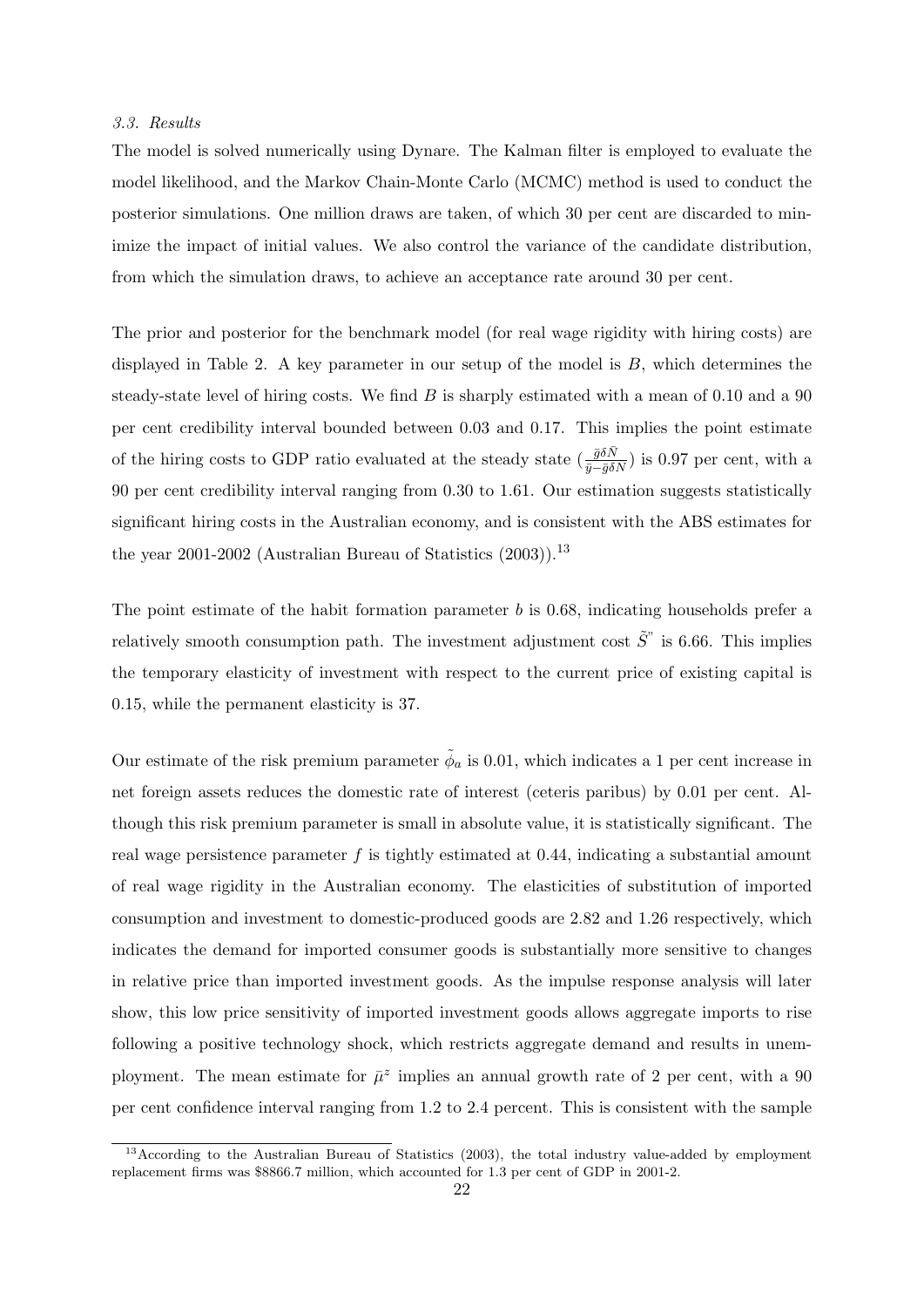|                        |                                           | Priors                |              |             | Posterior |      |                                |             |  |
|------------------------|-------------------------------------------|-----------------------|--------------|-------------|-----------|------|--------------------------------|-------------|--|
|                        | Parameter Description                     | Distribution Mean Std |              |             | Mean Std  |      | $5\%$                          | 95%         |  |
| $\boldsymbol{b}$       | habit formation                           | Beta                  | 0.65         | 0.10        | 0.68      | 0.06 | 0.58                           | 0.78        |  |
| $\boldsymbol{B}$       | tightness coefficient                     | Normal                | 0.12         | 0.20        | 0.10      | 0.04 | 0.03                           | 0.17        |  |
| $\tilde{S}$ "          | curvature of investment adjustment cost   | Normal                | 7.69         | 2.50        | 6.66      | 2.29 |                                | 3.12 10.07  |  |
| $\tilde{\phi}_a$       | risk premium                              | InvGamma              |              | 0.01 0.002  |           |      | $0.01$ $0.002$ $0.007$ $0.012$ |             |  |
| f                      | real wage $AR(1)$ persistence             | Normal                | 0.50         | 0.20        | 0.44      | 0.11 | 0.26                           | 0.63        |  |
| $\eta_c$               | imported consumption elasticity           | InvGamma 1.50         |              | 4.00        | 2.82      | 0.55 | 1.75                           | 3.95        |  |
| $\eta_i$               | imported investment elasticity            | InvGamma 1.50         |              | 4.00        | 1.26      | 0.07 | 1.12                           | 1.40        |  |
| $\eta_f$               | export elasticity                         | InvGamma 1.50         |              | 4.00        | 1.41      | 0.10 | 1.11                           | 1.72        |  |
| $\bar{\mu}^z$          | steady-state growth rate                  | Normal                |              | 1.005 0.002 |           |      | 1.005 0.001 1.003 1.006        |             |  |
| $\bar \lambda^d$       | steady-state markup: domestic             | InvGamma 1.20         |              | 2.00        | 2.46      | 0.41 | 1.72                           | 3.14        |  |
| $\bar{\lambda}^{mc}$   | steady-state markup: imported-consumption | InvGamma 1.20         |              | 2.00        | 1.23      | 0.10 | 1.07                           | 1.38        |  |
| $\bar{\lambda}^{mi}$   | steady-state markup: imported-investment  | InvGamma 1.20         |              | 2.00        | 4.74      | 1.35 | 1.68 7.05                      |             |  |
| Calvo lottery          |                                           |                       |              |             |           |      |                                |             |  |
| $\xi_d$                | domestic firm                             | Beta                  | 0.675 0.10   |             | 0.56      | 0.08 | 0.43                           | 0.69        |  |
| $\xi_c^m$              | consumption import firm                   | <b>Beta</b>           | 0.675 0.10   |             | 0.65      | 0.07 | 0.38                           | 0.85        |  |
| $\tilde{\xi}_i^m$      | investment import firm                    | Beta                  | 0.675 0.10   |             | 0.66      | 0.10 | 0.50                           | 0.83        |  |
| $\xi_x$                | exporter                                  | Beta                  | 0.675 0.10   |             | 0.74      | 0.05 | 0.64 0.84                      |             |  |
|                        | Monetary policy parameters                |                       |              |             |           |      |                                |             |  |
| $\rho_R$               | interest rate smoothing                   | Beta                  | 0.80         | 0.05        | 0.85      | 0.03 | 0.81                           | 0.90        |  |
| $r_{\pi}$              | inflation response                        | Normal                | 1.75         | 0.30        | 1.75      | 0.24 | 1.36                           | 2.13        |  |
| $r_y$                  | output response                           | Normal                | $0.125$ 0.05 |             | 0.04      |      | $0.03 - 0.01 0.08$             |             |  |
| $r_s$                  | real exchange rate response               | Normal                | $0.00\,$     | 0.05        |           |      | $-0.03$ $0.01$ $-0.06$ $-0.00$ |             |  |
| $r_{\Delta_{\pi}}$     | inflation change response                 | Normal                | $0.00\,$     | 0.10        | 0.12      | 0.05 |                                | $0.04$ 0.20 |  |
| $r_{\Delta_y}$         | output change response                    | Normal                | 0.00         | 0.10        | 0.01      |      | $0.02 - 0.03 0.05$             |             |  |
|                        | Persistence parameters                    |                       |              |             |           |      |                                |             |  |
| $\rho_{\zeta^c}$       | consumption preference                    | Beta                  | 0.50         | 0.15        | 0.74      | 0.11 | 0.56                           | 0.94        |  |
| $\rho_{\zeta N}$       | labour preference                         | Beta                  | $0.50\,$     | 0.15        | 0.95      | 0.02 | 0.91                           | 0.99        |  |
| $\rho_\mu z$           | permanent technology                      | Beta                  | 0.50         | 0.15        | 0.76      | 0.08 | 0.64                           | 0.89        |  |
| $\rho_{\epsilon}$      | temporary technology                      | Beta                  | 0.50         | 0.15        | 0.95      | 0.01 | 0.90                           | 1.00        |  |
| $\rho_{\phi}$          | risk premium                              | Beta                  | 0.50         | 0.15        | 0.94      | 0.03 | 0.89                           | 0.99        |  |
| $\rho_{\Gamma}$        | investment-specific technology            | Beta                  | 0.50         | 0.15        | 0.49      | 0.12 | 0.31                           | 0.67        |  |
| $\rho_{\tilde{z}^*}$   | asymmetric foreign technology             | Beta                  | $0.50\,$     | 0.15        | 0.89      | 0.07 | 0.77                           | 1.00        |  |
| $\rho_{\lambda}$ cm    | markup: imported-consumption              | Beta                  | 0.50         | 0.15        | 0.45      | 0.05 | 0.05                           | 0.94        |  |
| $\rho_{\lambda} x$     | markup: export                            | Beta                  | 0.50         | 0.15        | 0.14      | 0.06 | $0.01$ $0.25$                  |             |  |
|                        | Standard errors of exogenous shocks       |                       |              |             |           |      |                                |             |  |
| $\sigma_{\zeta^c}$     | preference shock: consumption             | InvGamma              | 2.01         | 8.02        | 1.55      | 0.23 | 1.12                           | 1.96        |  |
| $\sigma_{\zeta N}$     | preference shock: labour supply           | InvGamma              | 0.50         | 2.00        | 0.79      | 0.13 | 0.57                           | 1.01        |  |
| $\sigma_{\mu^z}$       | permanent technology shock                | InvGamma              | 0.50         | 2.00        | 0.17      | 0.03 | 0.12                           | 0.21        |  |
| $\sigma_{\epsilon}$    | temporary technology shock                | InvGamma 0.50         |              | 2.00        | 0.32      | 0.06 | 0.21                           | 0.43        |  |
| $\sigma_{\phi}$        | risk premium shock                        | InvGamma 0.50         |              | 2.00        | 0.25      | 0.04 | 0.13                           | 0.36        |  |
| $\sigma_{\Gamma}$      | investment specific technology shock      | InvGamma 0.03         |              | 0.13        | 0.08      | 0.01 | 0.06                           | 0.11        |  |
| $\sigma_{\tilde{z}^*}$ | asymmetric foreign technology shock       | InvGamma 0.50         |              | 2.00        | 0.18      | 0.03 | 0.12                           | 0.23        |  |
| $\sigma_R$             | monetary policy shock                     | InvGamma 0.50         |              | 2.00        | 0.11      | 0.01 | 0.09                           | 0.14        |  |
| $\sigma_{\lambda^d}$   | markup shock: domestic production         | InvGamma 6.33         |              | 25.3        | 1.68      | 0.28 | 1.21                           | 2.13        |  |
| $\sigma_{\lambda}$ cm  | markup shock: imported-consumption        | InvGamma              | 6.33         | 25.3        | 9.12      | 4.19 |                                | 4.33 14.53  |  |
| $\sigma_{\lambda} x$   | markup shock: export                      | InvGamma 6.33         |              | 25.3        |           |      | 35.45 5.89 21.90 49.05         |             |  |

Table 2: Priors and posteriors

average growth rate, which is 1.88 per cent. The point estimates of steady-state markups show that investment-importing firms have the most, and consumption-importing firms have the least market power compared to other types of firms.

Figure 1 plots the distributions for these deep parameters. In most cases, the posterior distributions are distinct from the corresponding priors, indicating that the data likelihood plays a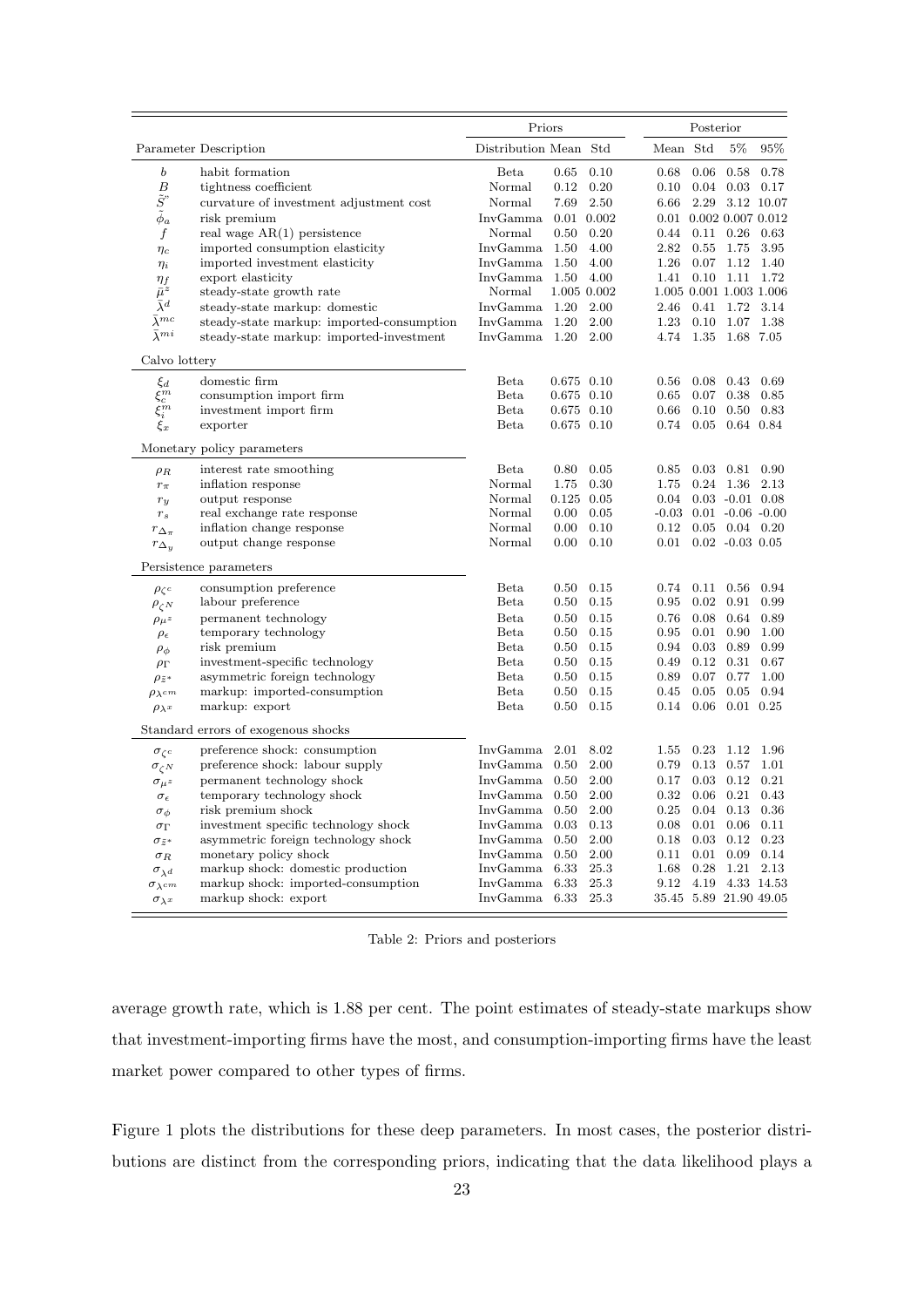

Figure 1: Prior and posterior: deep parameters

role in shaping the posterior distribution.

The point estimate of the Calvo lottery parameter for domestic firms is 0.56, which implies an average price fix duration of  $2.3$  quarters.<sup>14</sup> The Calvo parameter for consumption-importing firms and exporters are estimated at 0.65 (2.9 quarters) and 0.66 (2.9 quarters) respectively. However, the posterior of the parameter for investment-importing firms is dominated by its prior, which indicates the parameter is not well-identified. The Calvo parameter for exporters is significantly higher than other types of firms, with the mean centered at 0.74 (3.85 quarters), which suggests that exporters write longer-term contracts than domestic market suppliers.

The estimates of the interest rate rule suggest that the Reserve Bank of Australia (RBA) adjusted the nominal interest rate in response to inflation more than proportionately so as to influence the real interest rate (a policy requirement emphasized by Clarida et al. (1999, 2000)). The point estimate of the interest persistence parameter is 0.85, which indicates a substantial

<sup>&</sup>lt;sup>14</sup>If  $\xi$  as the probability that a firm cannot change its price at a given period, Calvo pricing implies the average price fix duration is  $\frac{1}{1-\xi}$ .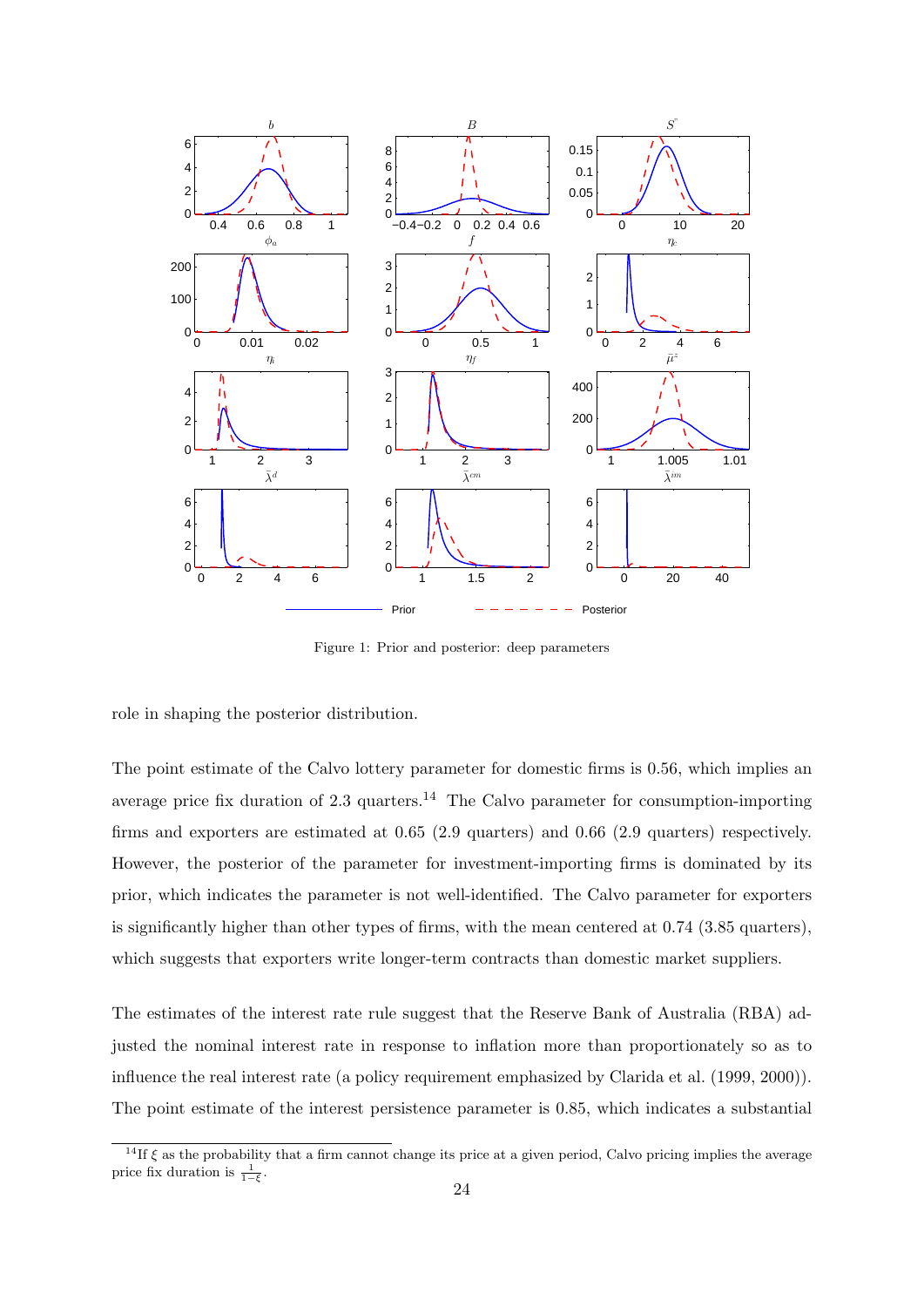amount of interest rate smoothing. This may reflect the desire to affect the long-run interest rate (Goodfriend (1991); Woodford (1999)), or may approximate for a more complicated optimal monetary policy (Levin et al. (1999)), or may arise because monetary policy is conducted under uncertainty (Sack and Wieland (2000)). The point estimates also suggest the RBA placed little weight on the real exchange rate and output directly. Inflation change had a modest but relevant effect, but output change had little.



Figure 2: Prior and posterior: Calvo lottery and monetary policy parameters

Figure 2 shows the prior and posterior distributions for Calvo lottery and monetary policy parameters. All parameters are sharply estimated beside  $\xi_i^m$  (the Calvo lottery for imported investment), for which the distribution is almost identical to its prior, and  $\xi_c^m$  (the Calvo lottery for imported consumption), for which the posterior exhibits two modes. This bi-modal feature is also reflected in the persistence parameter for the imported consumption markup as shown in 3. This suggests a possible structural break in the sample period for the process driving imported consumption. An explanation could be that globalization (possibly through the advent of China) has enhanced competition in global consumer goods markets, reducing markups with higher price fix durations.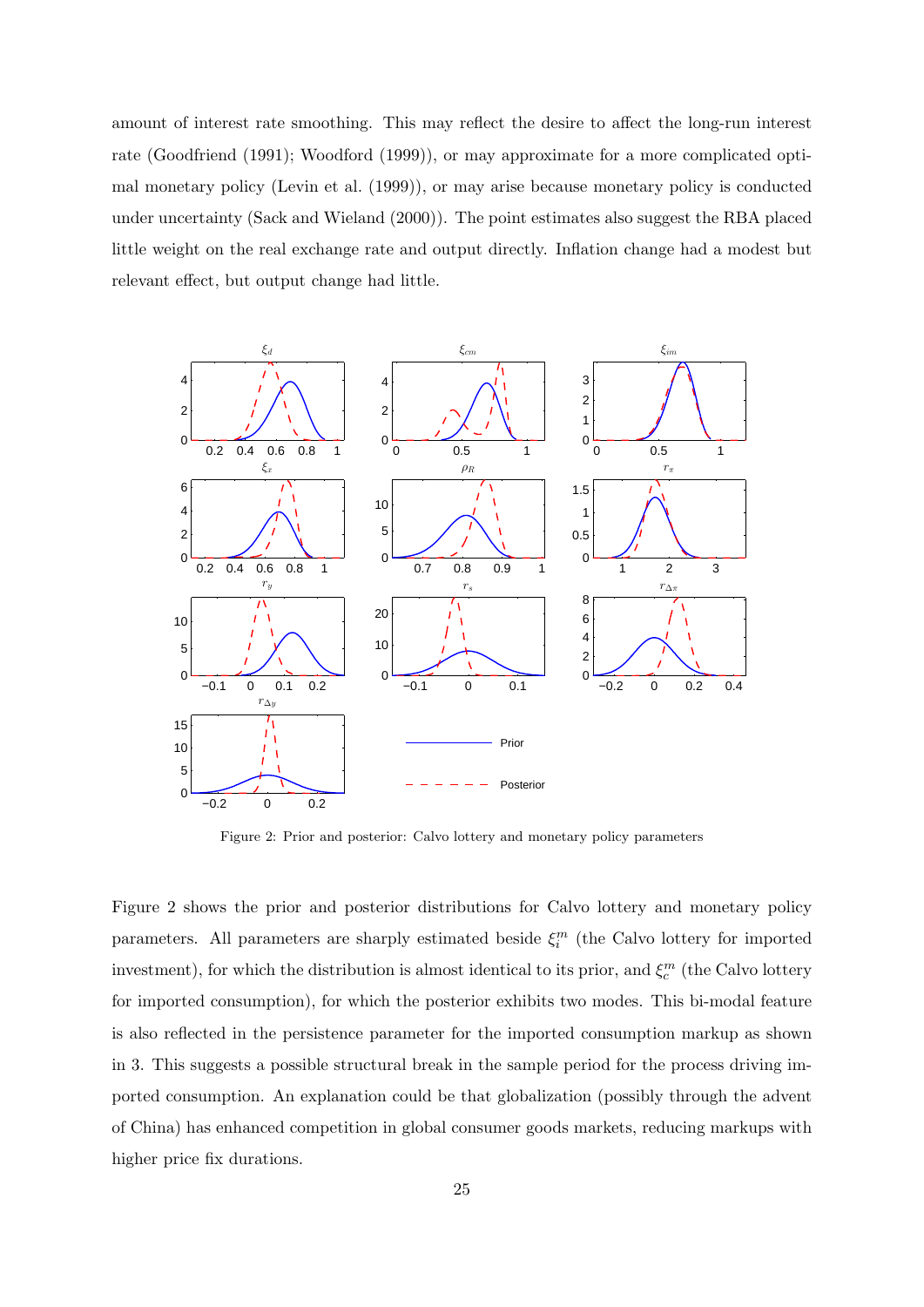Our results indicate high persistence for shocks to labour supply preference  $(\rho_{\zeta^N})$ , temporary technology  $(\rho_{\epsilon})$ , the risk premium on foreign bonds  $(\rho_{\phi})$  and asymmetric technology  $(\tilde{z}^*)$ , with point estimates between 0.89 and 0.95. The consumption preference shock  $\rho_{\zeta_c}$  and the permanent technology shock  $\rho_{\mu^z}$  are less persistent (0.74 and 0.76 respectively). In sharp contrast, the investment-specific technology and markup shocks have low persistence (between 0.14 and 0.49). Figure 3 shows the prior and posterior distributions for these persistence parameters, indicating that these parameters are identified.



Figure 3: Prior and posterior: persistence parameters

Figure 4 shows the prior and posterior distributions for the standard deviations of all of the shocks, which appear to be identified by the data.<sup>15</sup>

<sup>&</sup>lt;sup>15</sup>Two of the estimated means of the standard deviations are large— $\sigma_{\lambda^{m,c}}$  and  $\sigma_{\lambda^{m,i}}$ —simply because they appear in the model scaled by a small estimated coefficient which is a non-linear function of deep parameters. The standard deviation of the labour preference shock,  $\sigma_{\zeta N}$  is quite large due to the fact that non-modeled labour market reforms led to a decline in the unemployment rate over the period.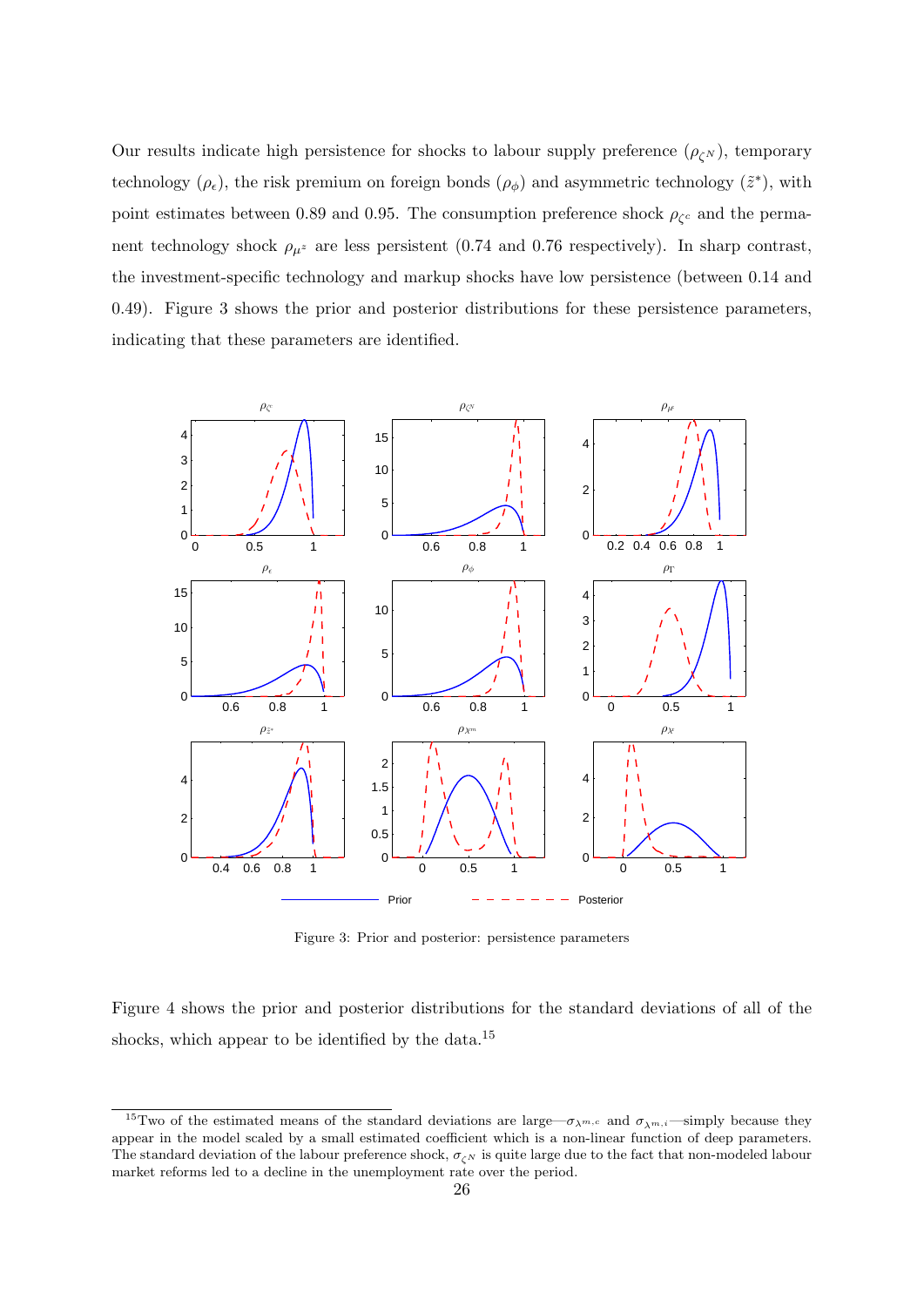

Figure 4: Prior and posterior: standard deviation of exogenous shocks

## *3.4. Hiring costs and wage rigidity*

In this section we analyze the effect of hiring costs and types of wage rigidity on the parameter estimates. Four alternative models are investigated, namely the model with and without hiring costs and where either has real or nominal wage rigidity. The benchmark model was reported in the previous section and is the model with hiring costs and real wage rigidity. In Table 3, we show that the benchmark model is preferred against the other alternatives.

|                         |           | RWR, HC RWR, NHC NWR, HC   |                  | NWR, NHC  |  |
|-------------------------|-----------|----------------------------|------------------|-----------|--|
| Log-Likelihood          | $-889.11$ | $-896.54$                  | $-891.79$        | $-899.56$ |  |
| BF(Null: NHC)           | 7.43      |                            | 7.78             |           |  |
| BF(Null: NWR)           | 2.68      | 3.02                       |                  |           |  |
| RWR: Real wage rigidity |           | NWR: Nominal wage rigidity |                  |           |  |
| HC: Hiring cost         |           | NHC: No hiring cost        | BF: Bayes factor |           |  |

Table 3: Comparison of models

Comparing posterior log-likelihoods, the model with hiring costs and real wage rigidity fits the data the best, with a value of -889.11. Using the Bayes factor as the criterion, models with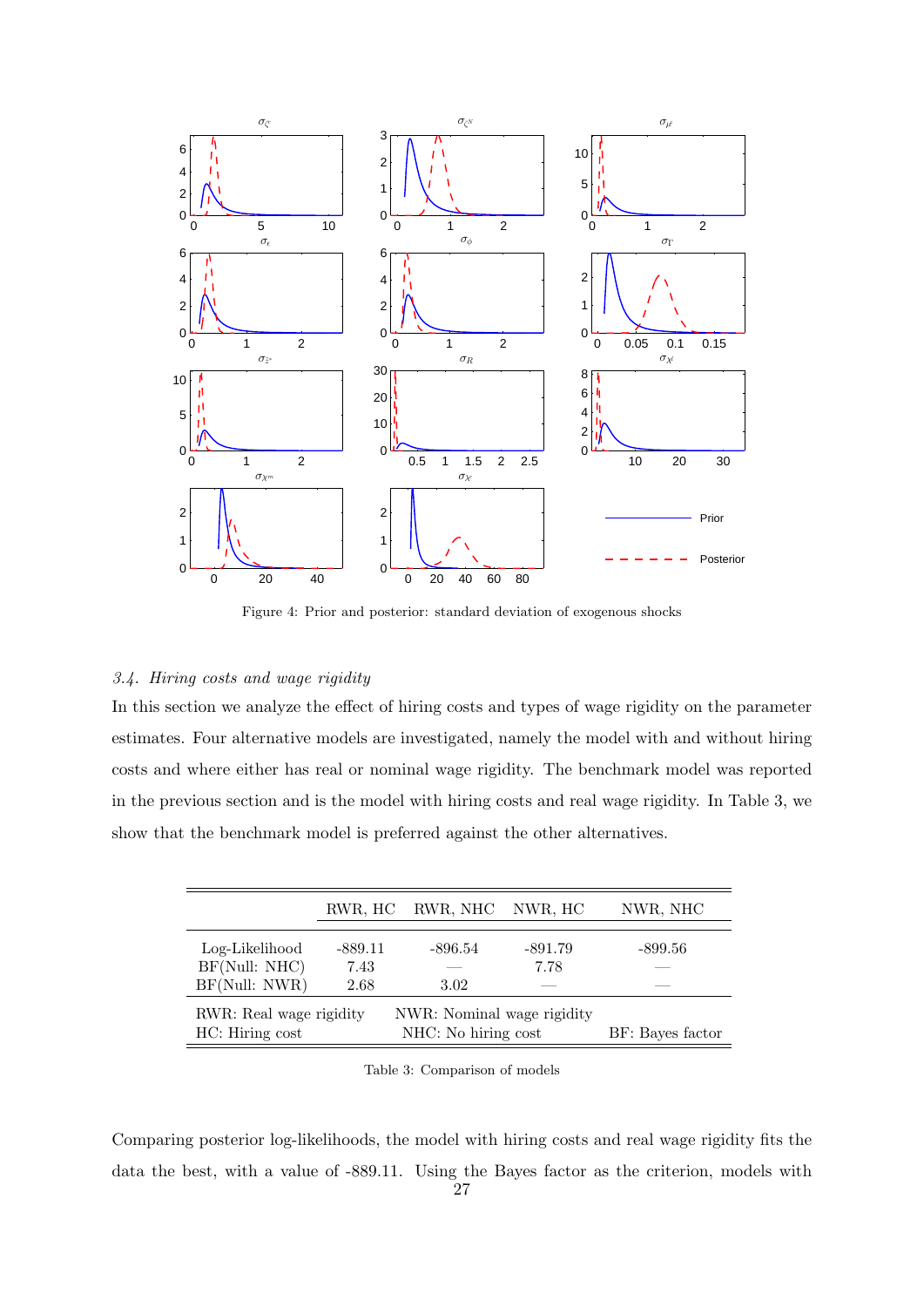the hiring costs are very strongly favoured by the data regardless of the type of wage rigidity.<sup>16</sup> Assuming a null hypothesis of no hiring costs, the Bayes factor is 7.43 (-889.11-(-896.54)) under real wage rigidity and 7.78(-891.79-(-899.56)) under nominal wage rigidity, indicating very strong evidence favouring the inclusion of hiring costs. Comparing types of wage rigidities, the data suggests models with real wage rigidity outperform those under nominal wage rigidities regardless of the existence of hiring costs. Assuming a null hypothesis that nominal wage rigidity prevails in the economy, the Bayes factor is 2.68 (-889.11-(-891.79)) with hiring costs and 3.02  $(-896.54-(-899.56))$  without hiring costs.<sup>17</sup>

The estimates of the parameters relating to the wage rate, domestic markup, habit formation and labour supply preference shocks depend on the assumptions of the existence of hiring costs and the type of wage rigidity. Figure 5 shows the effects on these parameters.<sup>18</sup> For details of the estimation results, see Appendix Appendix C.

## *The role of wage rigidity*

As shown in section 2.3, nominal wage rigidity fixes the nominal wage via Calvo-pricing while real wage rigidity dampens the real wage responses by placing some weight on the lagged real wage rate. Movements in prices induce fluctuations in real wages under nominal wage rigidity. Therefore real wage rigidity requires more adjustments in employment after exogenous shocks, which in turn affects labour preferences more. The top panel of Figure 5 shows the persistence  $(\rho_{\zeta^N})$  and the standard deviation  $(\sigma_{\zeta^N})$  of the labour preference shock  $\zeta^N$ . Compared to nominal wage rigidity, real wage rigidity tends to increase the point estimate of the persistence and standard deviation of the labour preference shock. The real marginal cost of domestic firms is relatively more persistent under hiring cost models, implying a smaller average price fix duration to match the observed inflation persistence, and thus a lower value of the Calvo nominal rigidity parameter *ξd*.

<sup>&</sup>lt;sup>16</sup>Kass and Raftery (1995) show the Bayes factor is equivalent to the posterior odds ratio if one places an equal prior weight on the two competing models. Denote  $B_{10} = \frac{p(Data|H_1)}{p(Data|H_0)}$  as the Bayes factor, where  $p(Data|H_0)$  is the likelihood of data conditional on the null hypothesis  $H_0$  and  $p(Data|H_1)$  is the likelihood conditional on the alternative model  $H_1$ . They suggest a value of  $\ln B_{10}$  between 1 and 3 indicates positive evidence against model *H*0, 3 and 5 indicates strong evidence, whereas a value greater than 5 indicates very strong evidence in favour of that model.

<sup>&</sup>lt;sup>17</sup>We compared the results for the reported models with ones where the real wage rule in 2.3.1 includes a separate persistent shock. The parameter estimates are similar, and the conclusions are unchanged. However, because models without hiring costs are limited to shocks in labour preferences in explaining actual variations in real wages, they are helped when adding a separate real wage shock. Thus the Bayes factors change to improve the role of models without hiring costs, but not decisively.

<sup>&</sup>lt;sup>18</sup>Appendix Appendix D plots the posterior distributions for all parameters.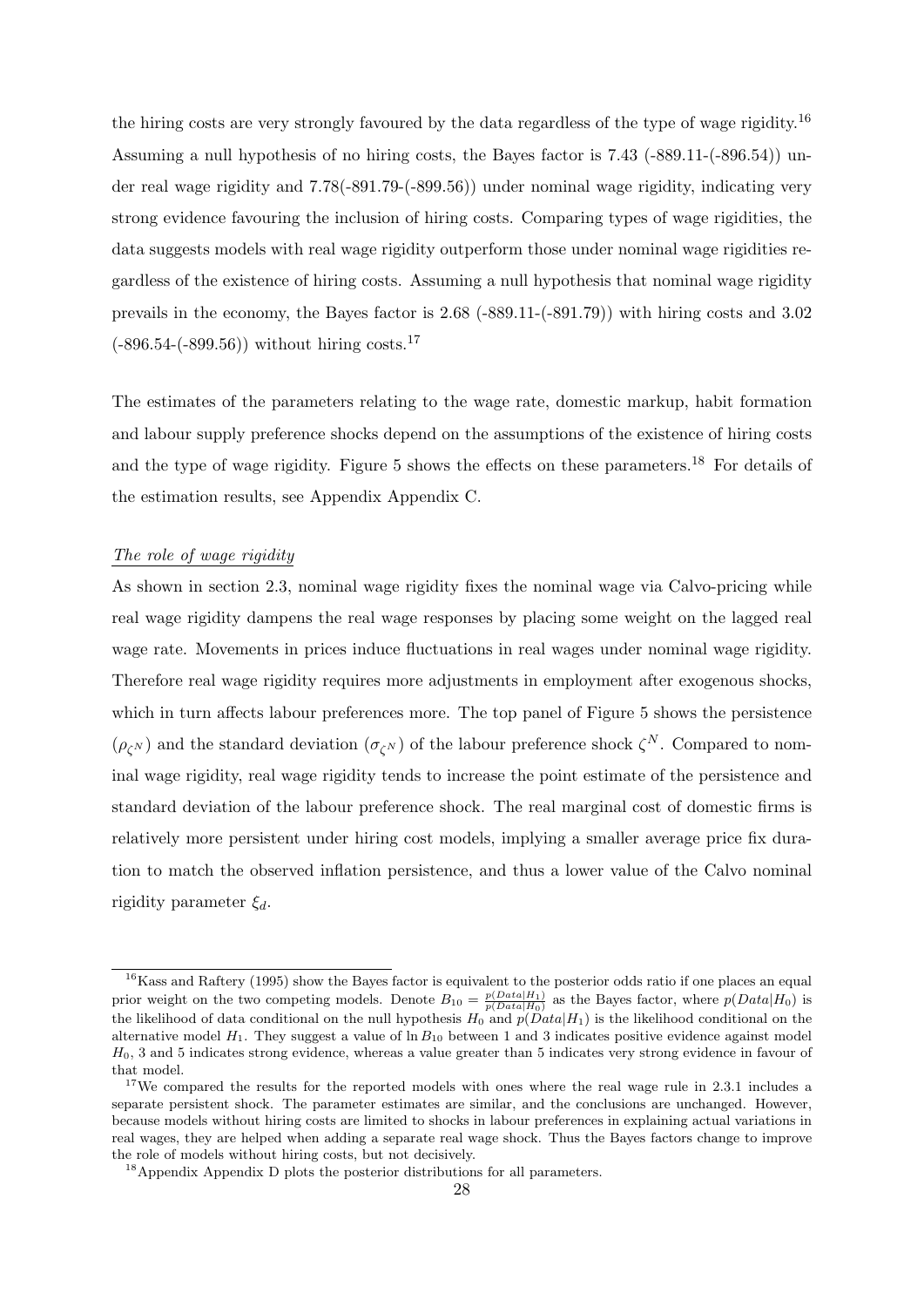

Figure 5: Comparison of posterior distributions: effects of types of wage rigidities and the existence of hiring costs

## *The role of hiring costs*

The introduction of hiring costs increases labour costs and thus dampens firms' demand for labour.<sup>19</sup> Under nominal wage rigidity, this reduces the endogenous market power of the labour union, which results in a more rigid nominal wage. The second row of Figure 5 shows the impact on wages. Muting the hiring cost induces an increase of the mean of the nominal wage markup  $\bar{\lambda}^w$  from 1.10 to 1.66, which indicates lower market power of the 'labour union' under the model with hiring costs. At the same time, the mean of the Calvo parameter in wage-setting *ξ<sup>w</sup>* falls from 0.65 to 0.51, implying an average price fix duration reduced from 2.9 to 2 quarters, indicating a less rigid nominal wage. Under Nash bargaining, the hiring cost makes firms and workers consider both current and future expected hiring costs in the bargaining process, which leads to the Nash-bargaining wage *w ∗ <sup>t</sup>* being directly indexed to the temporary technology shock. Since the shock is robustly estimated between 0.95 and 0.96, real wages are inherently persistent with the hiring  $\cosh^{20}$  This is evident from the persistence parameter under real

<sup>&</sup>lt;sup>19</sup>Since labour demand is restricted, fluctuations in unemployment have to be attributed to higher labour preference volatility  $\sigma_{\zeta^N}$ , as shown on the first row of Figure 5.

 $^{20}$ Besides the hiring costs inducing more persistence in real wages, they also amplify its fluctuations. Comparing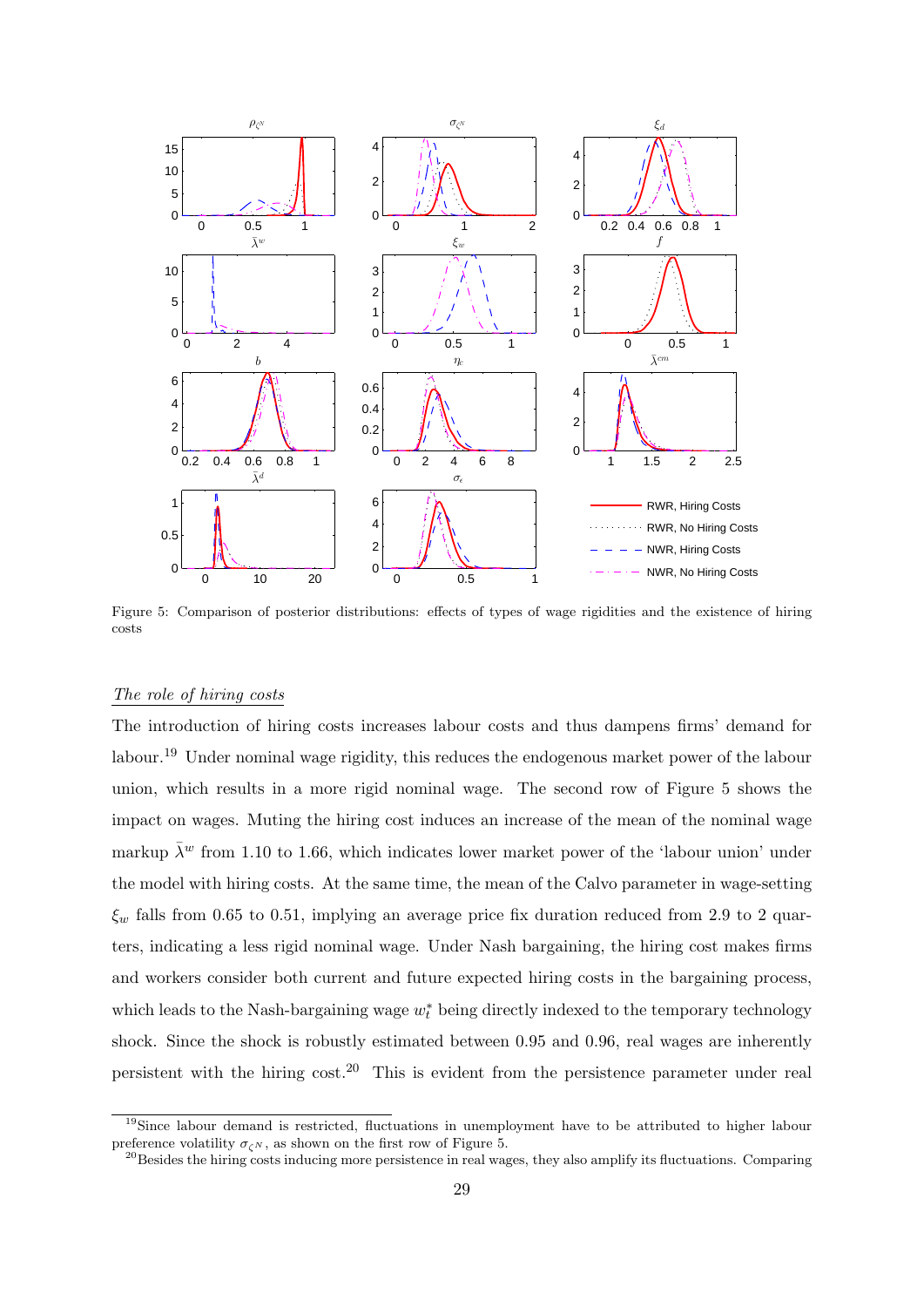wage rigidity,  $f,$ —with the introduction of the hiring costs, the estimate increases from 0.38 to 0.44.

The effects of the hiring costs on consumption-related parameters are shown in the third row of Figure 5. Since hiring costs increase the persistence in real wages, they in turn increase the persistence in the marginal rate of substitution and thus aggregate consumption. Therefore, less habit formation is needed to force a match of the observed persistence in aggregate consumption. The parameter *b* measures the degree of habit formation, which reduces from 0.70 (0.71) to 0.68 (0.68) under real (nominal) wage rigidity. Although hiring costs reduce the amount of habit formation, all models still require a substantial amount of the latter to match the persistence of consumption. The presence of the hiring costs also makes consumers more sensitive to the relative price between imported and domestically produced consumption goods, since the hiring costs add a wedge to the underlying marginal cost of domestic goods. The price elasticity  $\eta_c$  increases from 2.52 (2.59) to 2.82 (3.23) under real (nominal) wage rigidity, which in turn reduces the steady-state markup for consumption-importing firms  $\bar{\lambda}^{cm}$  from 1.28 (1.27) to 1.23 (1.20).

The last row of Figure 5 shows the impact on domestic producers' steady-state markup  $\bar{\lambda}^d$  and the standard deviation of the temporary technology shock *σϵ*. Regardless of the type of wage rigidity, hiring costs reduce the point estimate of the steady-state domestic-producing firms' markup  $\bar{\lambda}^d$  from 4.12(3.98) to 2.46(2.16) under real (nominal) wage rigidity. This is because the introduction of hiring costs increases marginal costs, and thus reduces firms' markup. The hiring costs restrict labour demand, thus requiring a bigger technology shock to shift labour demand and induce further fluctuations in the labour market. The point estimate of the standard deviation of the temporary technology shock increases from  $0.16(0.17)$  to  $0.17(0.18)$  under real (nominal) wage rigidity.

#### *3.5. Impulse responses*

#### *3.5.1. A positive temporary technology shock*

Figure 6 shows the impulse responses to a positive one-standard-deviation temporary shock to technology  $\epsilon_t^{\epsilon}$  for the four types of models (i.e. pairs of nominal or real wage rigidity, hiring

equation  $(2.15)$  when *B* is positive and zero, the introduction of hiring costs induces the Nash-bargaining wage *w*<sup>∗</sup> to respond to current and future expected hiring costs, which makes  $w_t^*$  more sensitive to the current state of economy. For example, a rise in employment increases *w ∗ <sup>t</sup>* regardless of the existence of the hiring costs. However, the rising employment is also associated with an increase in hiring, which increases labour market tightness *xt*. As the labour market becomes tighter, firms are willing to pay higher wages, which further increases *w ∗ t* .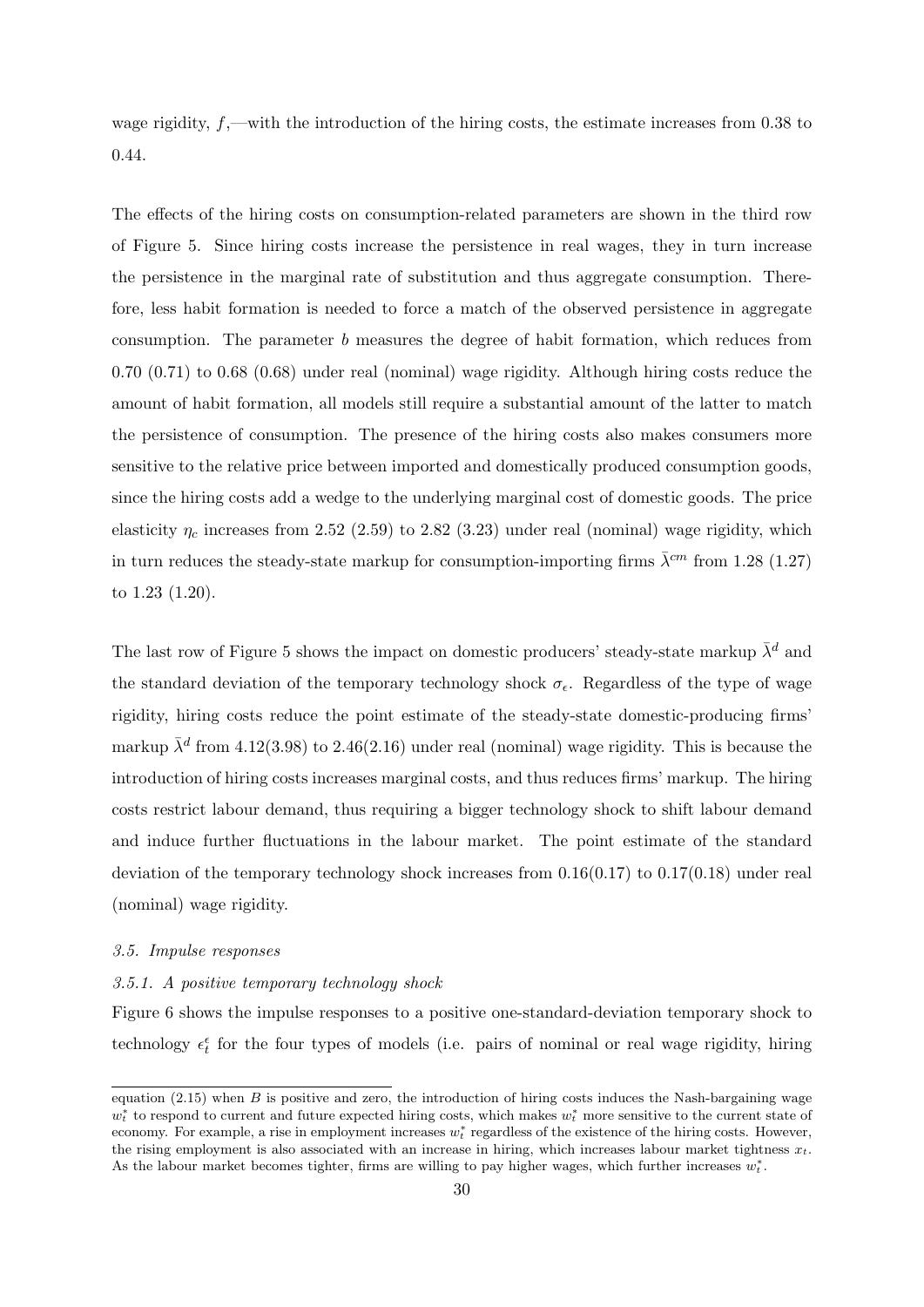costs or none). Following the shock, output expands and peaks after 5 quarters with real wage rigidities and 9(10) quarters with nominal wage rigidities with (without) hiring costs. The real marginal cost *mc<sup>d</sup>* decreases, which drives down the domestic producers' inflation *π d* . This allows the central bank to decrease the interest rate  $R$ , which causes the exchange rate  $S<sup>N</sup>$  to depreciate.



Figure 6: Impulse responses: 1 standard deviation temporary technology shock

Although both aggregate consumption *c* and investment *i* rise following the positive temporary technology shock, the shock decreases imported-consumption *c <sup>m</sup>*, but increases importedinvestment *i*<sup>m</sup> despite the exchange rate depreciation. This different response between consumption and investment imports is due to the different price elasticities of the associated goods as well as macroeconomic 'income effects'.<sup>21</sup> However, the estimates of our model imply only 20

<sup>&</sup>lt;sup>21</sup> According to equation (2.9) and (2.11), the response of imported consumption and investment depends on the respective relative price between imported and aggregate goods, and the respective quantity of aggregate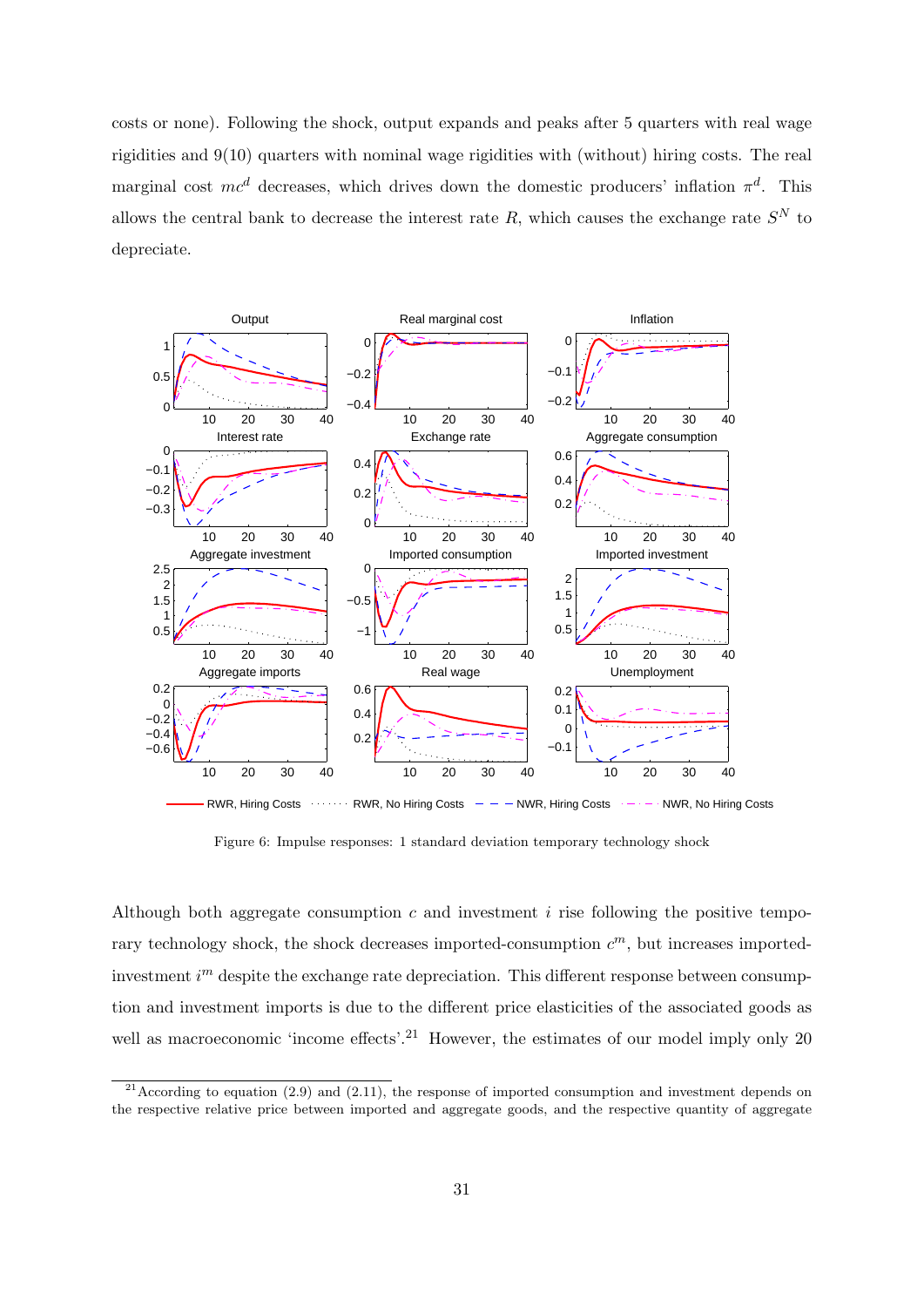per cent of imports are associated with investment, and so aggregate imports still fall.<sup>22</sup>

Following the shock, productivity increases and thus real wages rise in all models. However, the increase in aggregate demand is restricted by the various rigidities present in the economy: hiring costs that add a premium to employment change; nominal price rigidities that constrain the decrease in price thus limiting the aggregate demand change; habit formation that dampens the increase in aggregate consumption; costly installation of investment goods and variable capital utilization that limit the increase in aggregate investment; and incomplete pass-through of export prices that restricts the increase in export demand. Further, due to its low estimated elasticity, the increase in aggregate investment is mainly in the form of imports rather than domestic demand. Therefore, the combination of rising wages and restricted aggregate demand reduces the demand for labour, and thus raises unemployment. Although output and unemployment move on impact in the same direction with this shock, we will show later that this apparent contravention of Okun's law is not a prediction of the overall model.

#### *3.5.2. A positive permanent technology shock*

Figure 7 shows the impulse responses after a positive permanent technology shock  $\epsilon_t^z$ . Following the shock, the productivity gain increases the real wage, which in turn drives up the real marginal cost.<sup>23</sup> A rising real marginal cost pushes up inflation, and thus induces the central bank to raise the interest rate. The higher interest rate causes appreciation of the currency, which in turn lifts aggregate imports. As in the case under the temporary technology shock, the combination of restricted aggregate demand and rising real wage induces an increase in

goods:

$$
\hat{c}_t^m = \eta_c(\hat{\gamma}^{c,d} - \hat{\gamma}^{mc,d}) + \hat{c}_t
$$

$$
\hat{i}_t^m = \eta_i(\hat{\gamma}^{i,d} - \hat{\gamma}^{mi,d}) + \hat{i}_t
$$

where the first term on the right hand side represents the 'substitution effect' on imported goods, and the second term represents the 'income effect'. As shown in Table 3, the point estimate of the elasticity parameter for investment-importing firms  $\eta_i$  (which ranges from 1.25 to 1.26) is significantly lower than for consumptionimporting firms *η<sup>c</sup>* (which ranges from 2.52 to 3.23). Following the positive technology shock, the relative prices for both imported consumption and investment goods fall, indicating that imported goods are more expensive. However the magnitude of the substitution effect is much larger for imported-consumption than imported-investment goods, mainly due to households being more sensitive to relative price changes for consumption goods. On the other hand, the technology shock stimulates both aggregate consumption and investment as shown in Figure 6. The net effects on imported-consumption and investment depend on which effect dominates. Since our estimates suggest households are much more sensitive to relative price changes for consumption goods, the substitution effect dominates for imported-consumption goods and the income effect for imported-investment goods.

 $^{22}$ Due to the depreciation, aggregate exports also rise, as do net exports and the current account. Therefore, our model confirms that the general equilibrium Marshall-Lerner condition holds for the sample period in Australia.

<sup>&</sup>lt;sup>23</sup>The rental price of capital  $r_t^k$  also increases, but to a lesser extent. For example, under real wage rigidity with hiring cost,  $r_t^k$  jumps to 0.011 on the impact of the shock, peaks at 0.032 in period 14 and then gradually return zero.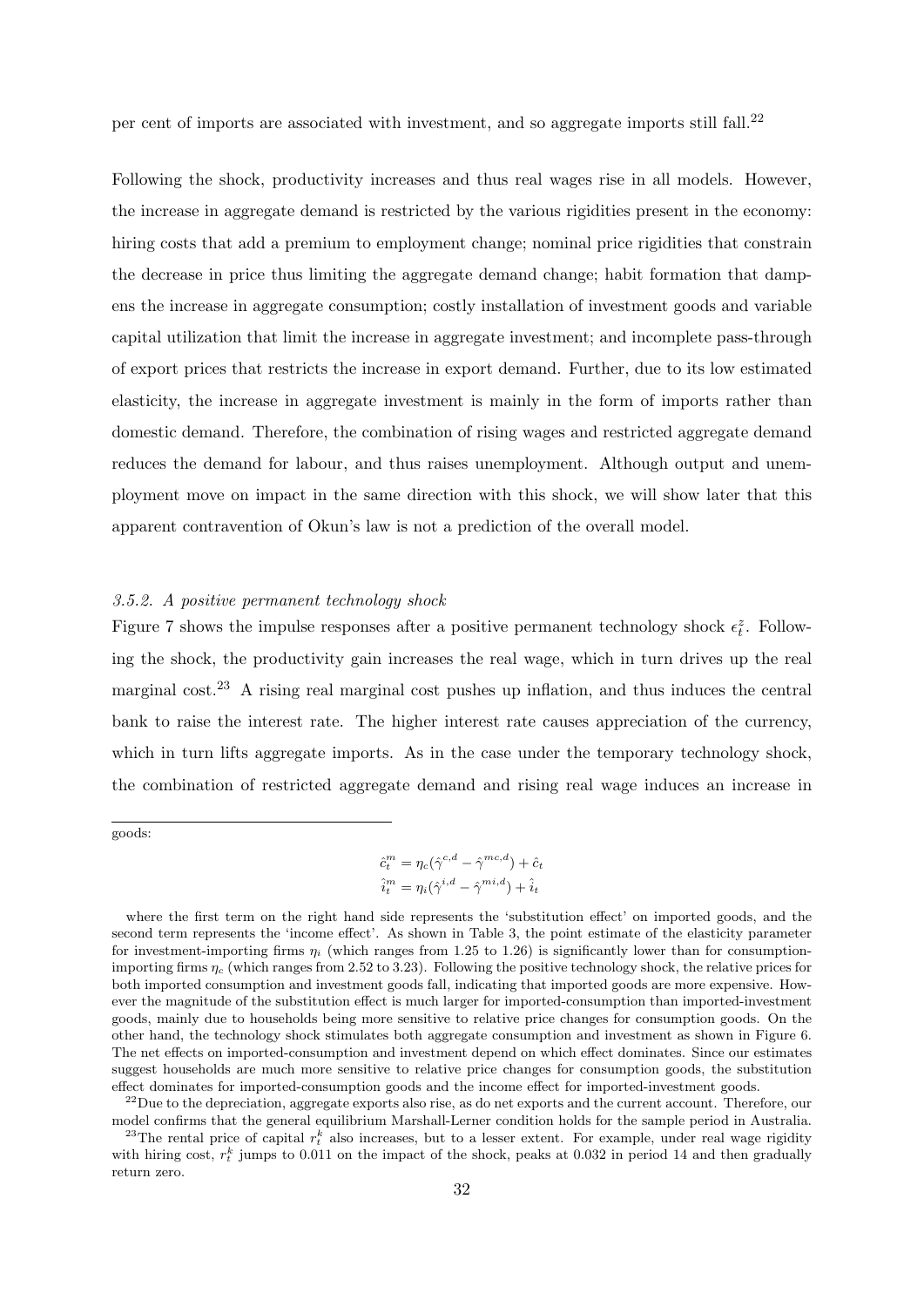unemployment in all variants except nominal wage rigidity with hiring costs (which our tests using the Bayes factor did not support).



Figure 7: Impulse responses: 1 standard deviation permanent technology shock

Comparing to its temporary counterpart, a permanent technology shock increases real marginal cost, causing different responses of inflation, the interest rate, exchange rate and aggregate imports. This is because a temporary technology increase serves as a discrete 'helicopter drop' of production into the stationarized economy, with decreasing real marginal costs despite a rising real wage. On the other hand, a permanent technology shock changes the growth rate and does not deliver this discrete 'helicopter drop' into the deviation of production from the new steady state, leaving the rising factor prices to dominate the real marginal cost.

Riggi (2010) and Riggi and Tancioni (2010) argue that real wage rigidity fails to account for the 'productivity-employment' puzzle, in which a positive technology shock should generate a fall in labour inputs as found in many empirical studies (for example see Gali (1999), Francis and Ramey (2005) and Basu et al. (2006)). Following the shock, they explain that prices decrease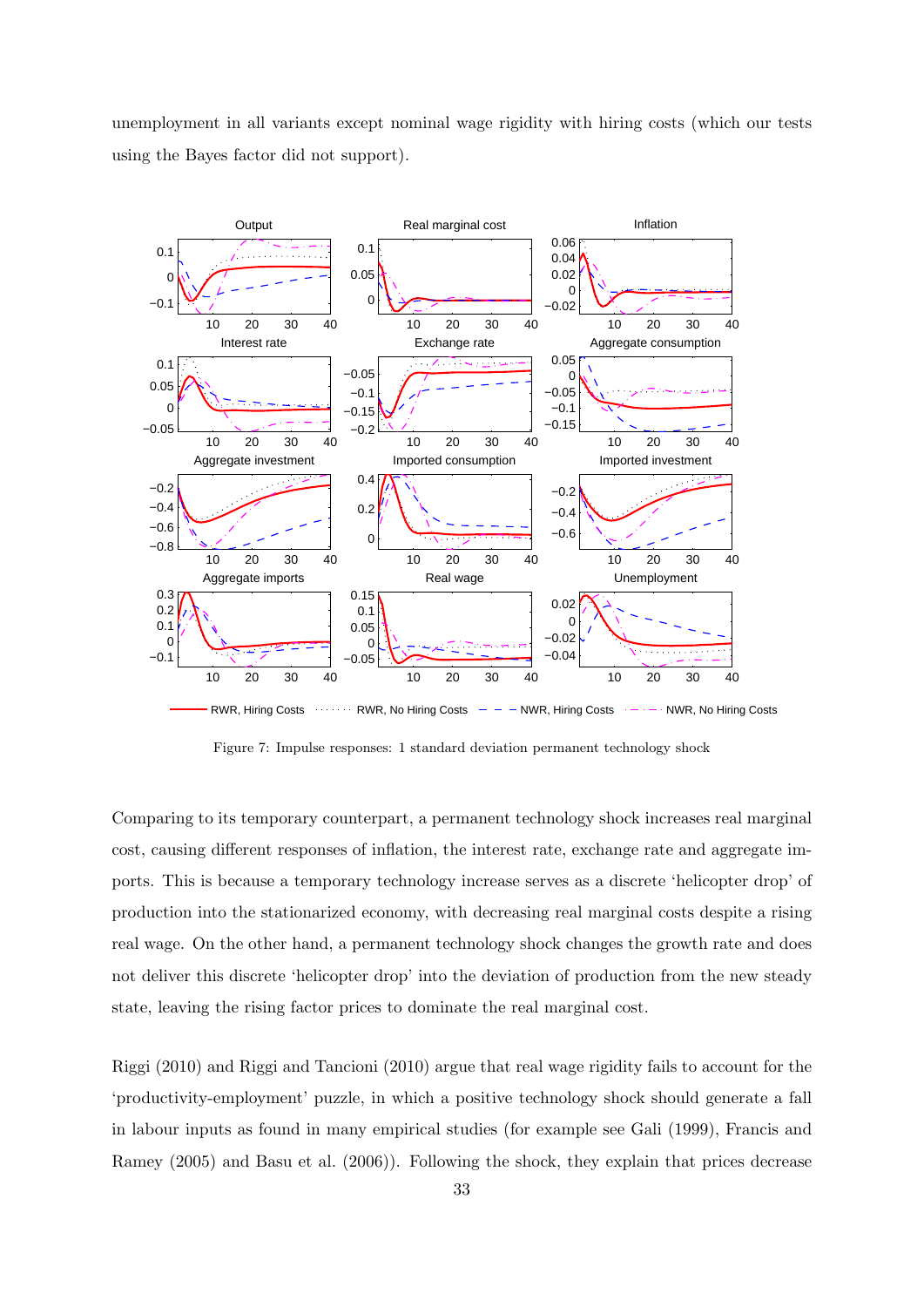and aggregate demand rises. Nominal wage rigidity prevents nominal wage changes, and thus a decrease in the price level increases the real wage, which results in a reduction in labour demand thus lowering the labour input. On the other hand, real wage rigidity prevents the real wage increasing much after the positive technology shock. The combination of rising aggregate demand and a lower than otherwise real wage increases the demand for labour, and thus results in more employment. We do not observe this productivity-employment puzzle for all models except the non-preferred one with nominal wage rigidity and hiring costs. In fact, our models indicate instead a rise in inflation after the shock, which makes the model with nominal wage rigidity incapable of accounting for the puzzle. The result obtained in Riggi (2010) and Riggi and Tancioni (2010) crucially relied on their setup for the technology shock, in which they use temporary rather than permanent technology shocks (and thus they obtain a fall in inflation after the positive technology shock). However, even with temporary technology shocks, our models exhibit a rise in unemployment, because the sluggish response of aggregate demand due to the various restrictions are sufficient to reduce labour demand.

Note that output falls and unemployment rises initially with a permanent shock, consistent with Okun's law.

## *3.5.3. A monetary policy contraction shock*

Figure 8 shows the impulse responses for the four models after a positive one-standard-deviation shock to the interest rate. Following the shock, the interest rate rises, which reduces aggregate output, consumption and investment. The reduction in production cost decreases the real marginal cost, which in turn lowers inflation. The increase in the interest rate makes the domestic bond more attractive, which results in an appreciation of the domestic currency. The sign of the response of imports crucially depends on the assumptions of the model. Under real wage rigidity with hiring costs (which is the model most preferred by our tests), the substitution effect dominates the income effect (of the appreciation), which results in an immediate increase in aggregate imports. This response is what one would normally expect. However, under real wage rigidity without hiring costs and under nominal wage rigidity, we see a decrease in aggregate imports. In the model with real wage rigidity but no hiring costs, the reduction in output is the least, while imported consumption falls the most, combining to affect labour demand and supply, resulting in lower unemployment, which contradicts most empirical studies. This further underlines the importance of including hiring costs in the presence of real wage rigidity. Once again, this shock is consistent with Okun's law.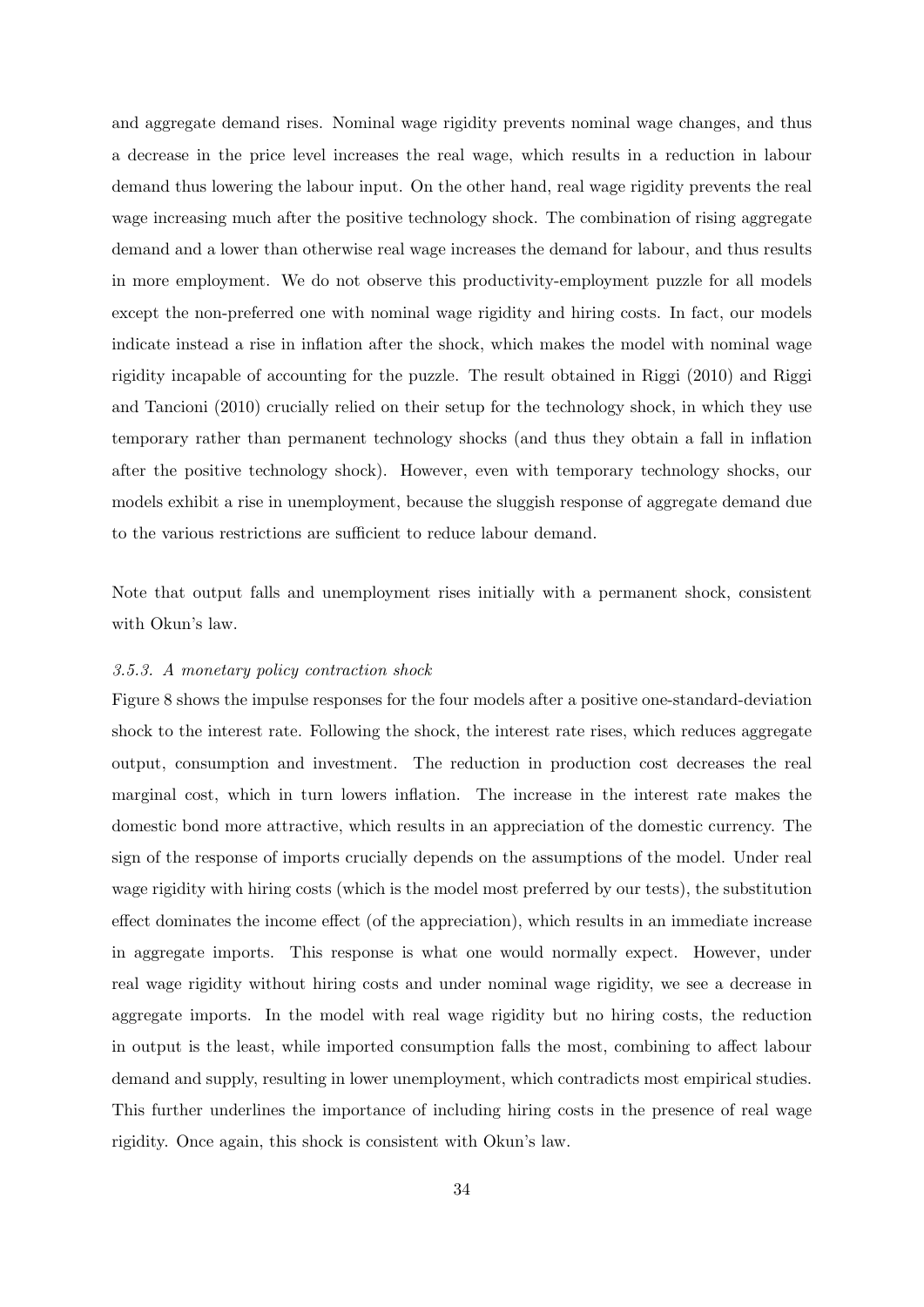

Figure 8: Impulse responses: 1 standard deviation monetary policy shock

#### *3.6. Variance decomposition*

Figure 9 shows the forecast variance decomposition both on impact and in the long run of the various shocks on key endogenous variables. We aggregate the effects of both temporary and permanent technology shocks into one single measure (defined as Tech), and aggregate over all shocks related to the small open economy (SOE). The other shocks relate to consumption preferences (Pref-C), labour supply preferences (Pref-L), investment (Inv), monetary policy (MP) and the domestic markup (Markup-Dom). There are a number of notable results.

Almost 50% of the variance of unemployment  $(\hat{U})$  on impact is explained by technology shocks (all most all temporary), which are reflected in variations of labour demand and thus hiring costs  $(\hat{q})$ . In the long run equilibrium, this contribution declines to about 10%, with the contribution of labour supply preference shocks jumping to a dominant 58%. In contrast, labour supply preferences contribute about 50% to real wage  $(\hat{w})$  variation on impact, declining to 15% in the long run, replaced by technology shocks with 40% (almost all temporary). Note that about 50% of unemployment variance is explained by shocks other than technology.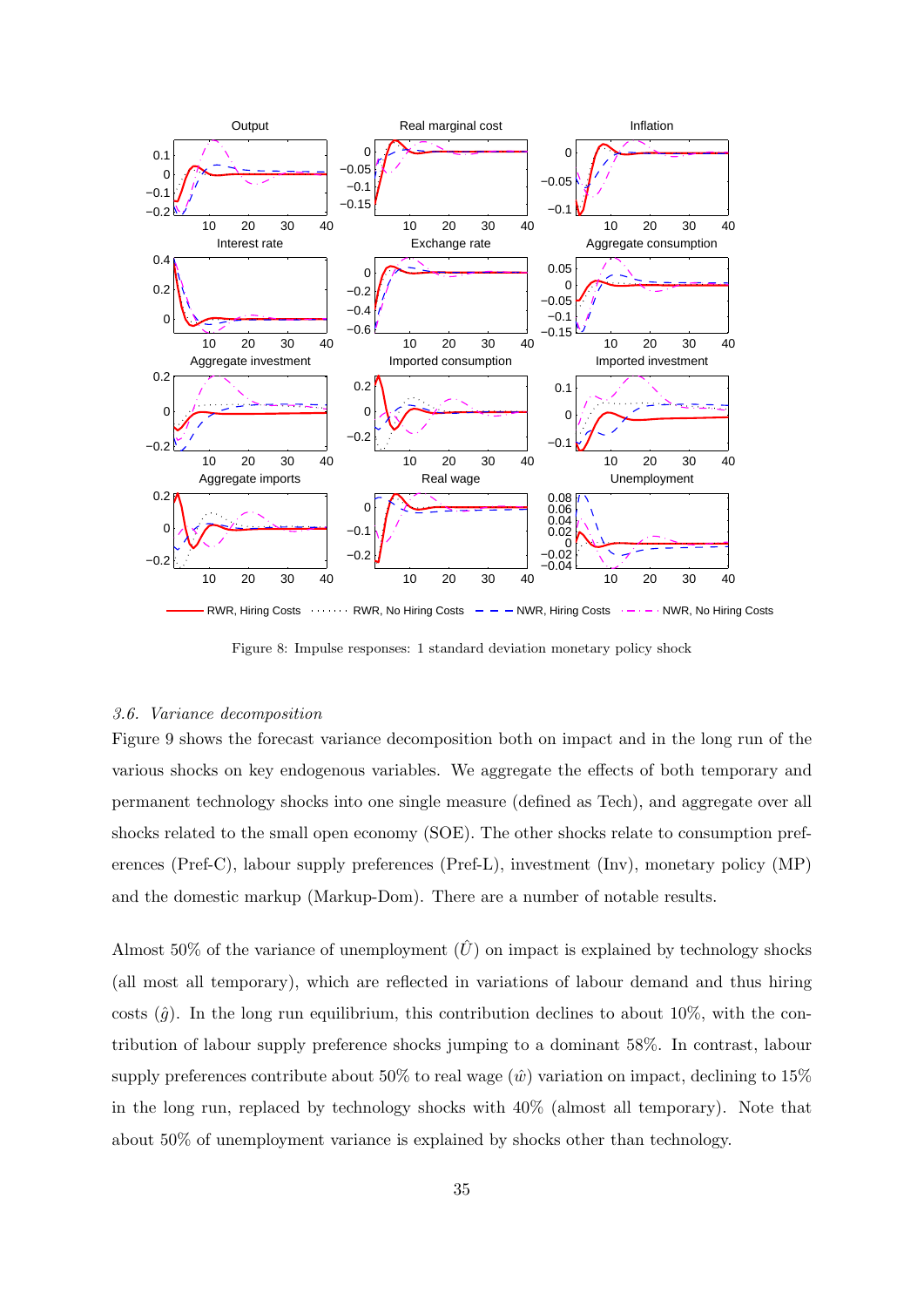

Figure 9: Variance decomposition

But, interestingly, technology shocks hardly play any role in driving short run output  $(\hat{y})$  fluctuations, leaving aggregate demand-side factors to account for 67% (SOE: 27%, Pref-C: 15%, Inv: 25%) of output variance. In the long run however, technology and labour preference shocks on the aggregate supply side account for 74% (Tech: 47%, Pref-L: 27%) of output variations. Our results thus support the predictions by models from the new Keynesian tradition, which attribute short run output fluctuations to demand shocks and long run fluctuations to supply shocks.

Taking into account the effects of all shocks on output and unemployment, we find that estimated correlation between these two variables is -0.61, which is evidence that the model is consistent with Okun's law.

Investment shocks contributed significantly in the short run to investment  $(\hat{i})$  and capital accumulation  $(\tilde{k})$  variation, and to a much lesser extent capital services  $(\hat{k}, 10\%)$ , and thus output  $(\hat{y}, \hat{y})$ 12%) but nothing to the real rate of return on capital  $(\hat{r}^k)$ . These effects reverse in the long run.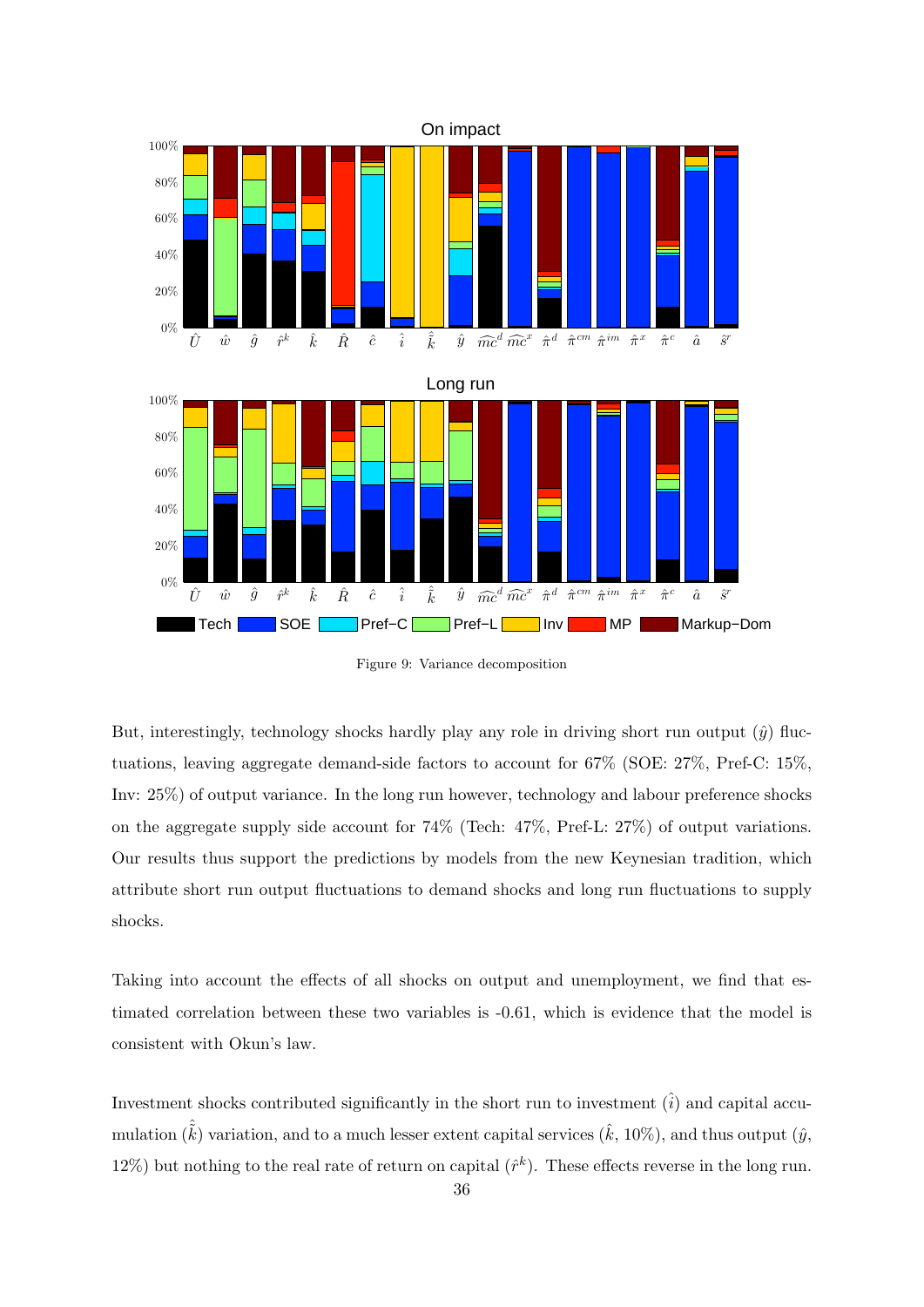Consumption preference shocks have a large effect on consumption  $(\hat{c})$  variation in the short run (65%), and less on output (11%), but negligible effects in the long run.

Taking into account all shocks, we find significant positive co-movement of the key domestic components of aggregate demand (with the correlation of consumption and investment being 0.32).

The variance of inflation (for all but domestic goods  $\hat{\pi}^a$ ,  $a \in \{cm, im, x, c\}$ ) is strongly dominated by open economy shocks both in the short and long run. Domestic goods inflation  $(\hat{\pi}^d)$ variance is heavily affected by markup shocks (almost 80% in the short run, 50% in the long).

The variance of (unexpected) monetary policy policy shocks only has an important impact on the short-term nominal interest rate  $(\hat{R})$  variance. This indicates the Reserve Bank of Australia has communicated its intentions effectively, and has not caused significant surprises to the Australian economy, even in the short run.

#### *3.7. Conditional forecasts*

We now examine the out-of-sample performance of our preferred model, focusing on how well it does during the global financial crisis. Since this crisis was external to Australia, our conditional forecasts are calculated by imposing the actual data paths for foreign interest rates, foreign inflation and foreign output growth in the forecast period. In addition, since Australia experienced a boom in the real value of its mining exports from the mid-2000s mainly due to an ever-growing China, we also impose the actual values of export growth on our conditional forecasts.<sup>24</sup>

Figure 10 presents the actual data series (red solid line) and our preferred model's conditional forecasts (blue dashed line) from 2007Q4 to 2012Q2 with 90 per cent credible bands (thin solid lines). Despite the obvious difficulties that such a model faces in predicting well in such a major crisis, after 19 quarters, the forecast values of all the key macroeconomic variables are close to their actual values. The root mean square errors (shown in the sub-headers of each pane in Figure 10) are remarkably low for the main domestic macroeconomic variables. The model fails

<sup>&</sup>lt;sup>24</sup>This assumption suppresses any potential effects of endogenous real exchange rate changes on exports. These changes were actually modest.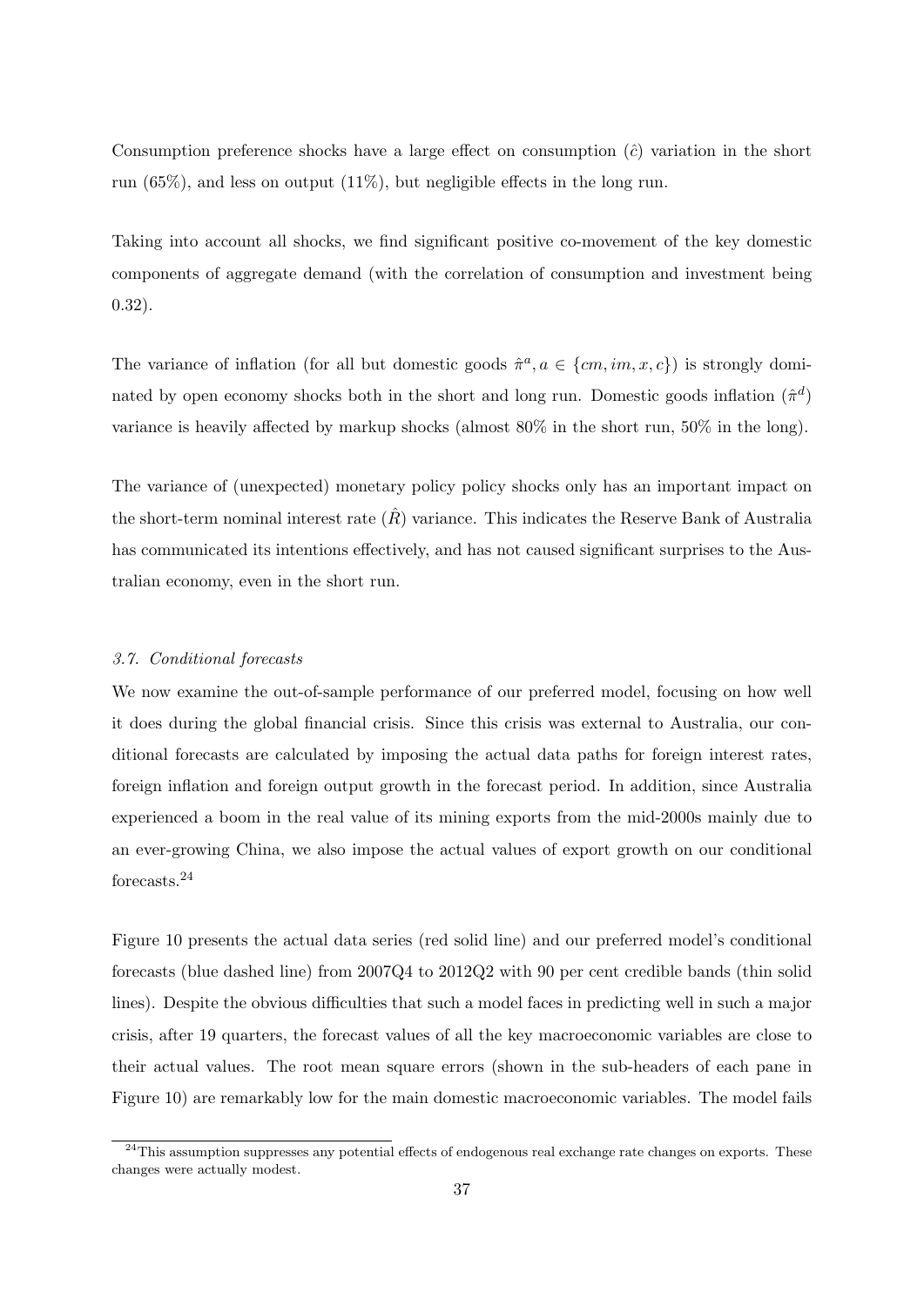

Figure 10: Conditional forecasts

to pick up the large fall in output and consumption growth through 2008. This is unsurprising if these are explained by the collapse in consumer confidence that actually occurred<sup>25</sup>. For the same reason, our model fails to predict the sharp decline in the cash rate and a sharp rise in unemployment in 2008. The immediate and large response of monetary policy and of fiscal policy (which we did not model), and the boom in mining exports helped the Australian economy to recover from this crisis in confidence. From then onwards, the model's conditional forecasts did well for all domestic macroeconomic variables.

Our model is able to track the sharp depreciation in the second half of 2008, which reduced imports. However the predicted real exchange rate then becomes much more volatile than the actual one. Our model predicts too smooth a real wage growth path. This is due to a relatively stable real wage growth path in the sample, which became far more volatile during the crisis.<sup>26</sup> Consequently, the sample implies a much higher real wage persistence (with the mean estimate

<sup>&</sup>lt;sup>25</sup>The Westpac-Melbourne Institute consumer sentiment index fell from 112.5 in December 2007 to 79 in July 2008, recovering only in mid-2009.

<sup>&</sup>lt;sup>26</sup>The variance of the real wage growth increased from 0.41 for the sample period between 1993Q2 to 2007Q3 to 1.79 in the forecast period between 2007Q4 to 2012Q2.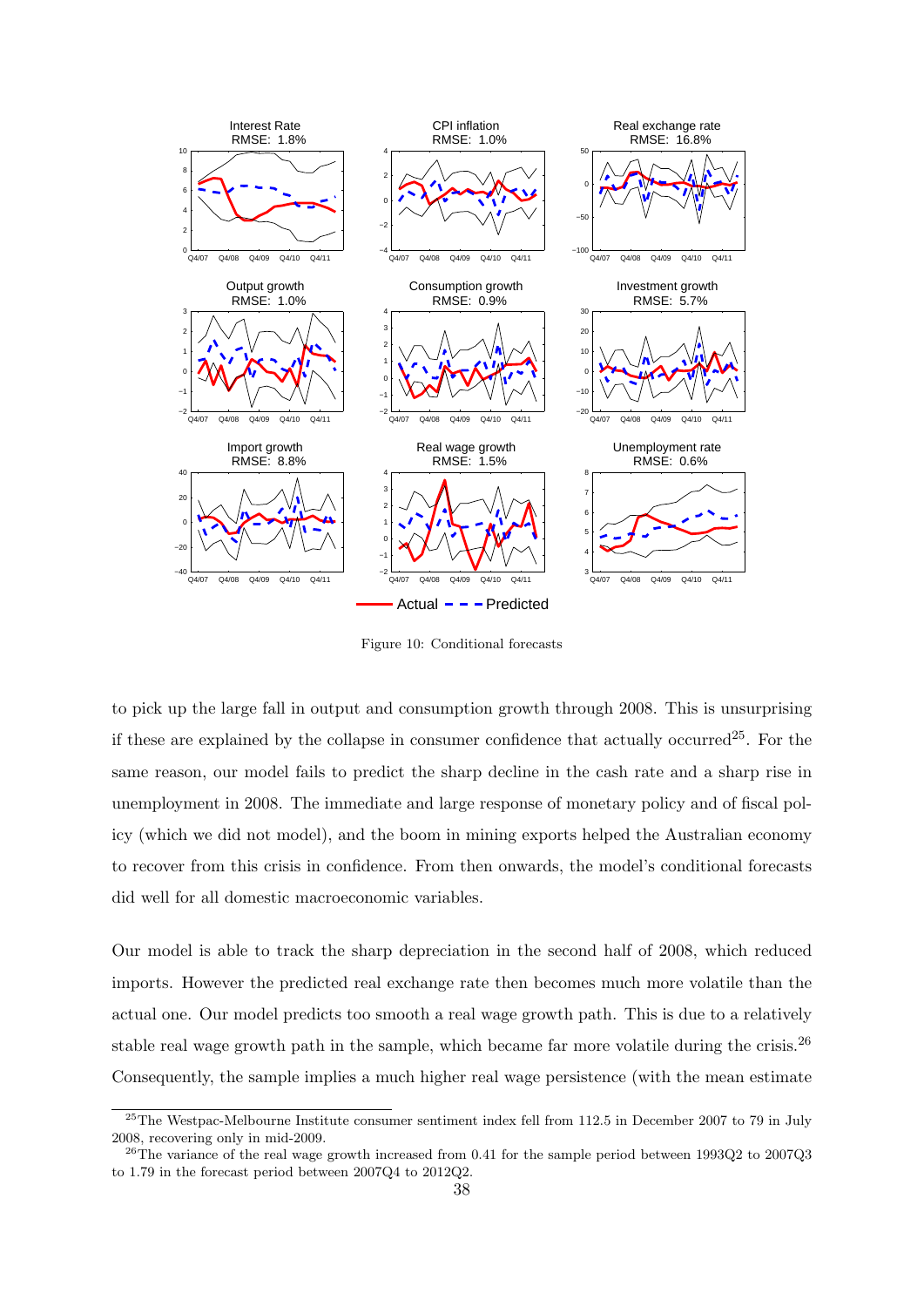of *f* being 0.44) than we might expect if we had included the crisis period in estimation. Nevertheless, aside from confidence effects, the model successfully predicts the relatively small impact that the global financial crisis had on the Australian economy.

#### **4. Conclusions**

In this paper, we estimate a medium-scale, small, open economy, DSGE model with labour market frictions using quarterly Australian data from 1993 to 2007. We evaluate four alternatives of this model, with nominal or real wage rigidity and/or with and without hiring costs.

Our results confirm the existence of hiring costs in the Australian labour market, with the point estimates suggesting they account for 0.97 per cent of GDP, with a 90 per cent credibility interval ranging from 0.30 to 1.61. Using the Bayes factor as a guide, the Australian data strictly prefers real wage rigidity and the inclusion of hiring costs compared to the other paired alternatives. In other words, the model with both real wage rigidity and hiring costs best fits the data.

The credible mean estimates of the preferred model (real wage rigidity with hiring costs) imply a real wage rigidity parameter of 0.44 (or a half-life of just under 1 quarter after a shock), and 0.1 for the hiring cost scale. The results suggest sizable habit formation (with a point estimate of 0.68). The short-term elasticity of investment to the current price of existing capital is 0.15, and except for investment-importing firms, the point estimates of the Calvo parameters are sharply estimated, giving an average price fix duration for domestic, consumption-importing firms and exporters as 2.3, 2.9 and 2.9 quarters respectively. The exchange rate risk premium elasticity is tightly estimated but small. The monetary policy rule strongly indicates the existence of smoothing, and the targetting of the level and change of inflation.

Impulse responses to the permanent (and temporary) technology shock reveal no productivityemployment puzzle for all variants except the (rejected) model with nominal wage rigidity and hiring costs, a finding that contradicts Riggi (2010) and Riggi and Tancioni (2010). The reason is that inflation rises after a permanent technology shock, which makes it harder for the model with nominal wage rigidity to account for the puzzle. With a positive temporary technology shock that decreases inflation, our results indicate a rise in unemployment in all four models considered. Besides rising real wages after the shock, aggregate demand is also limited by various frictions in the economy including hiring costs, nominal price rigidity, habit formation,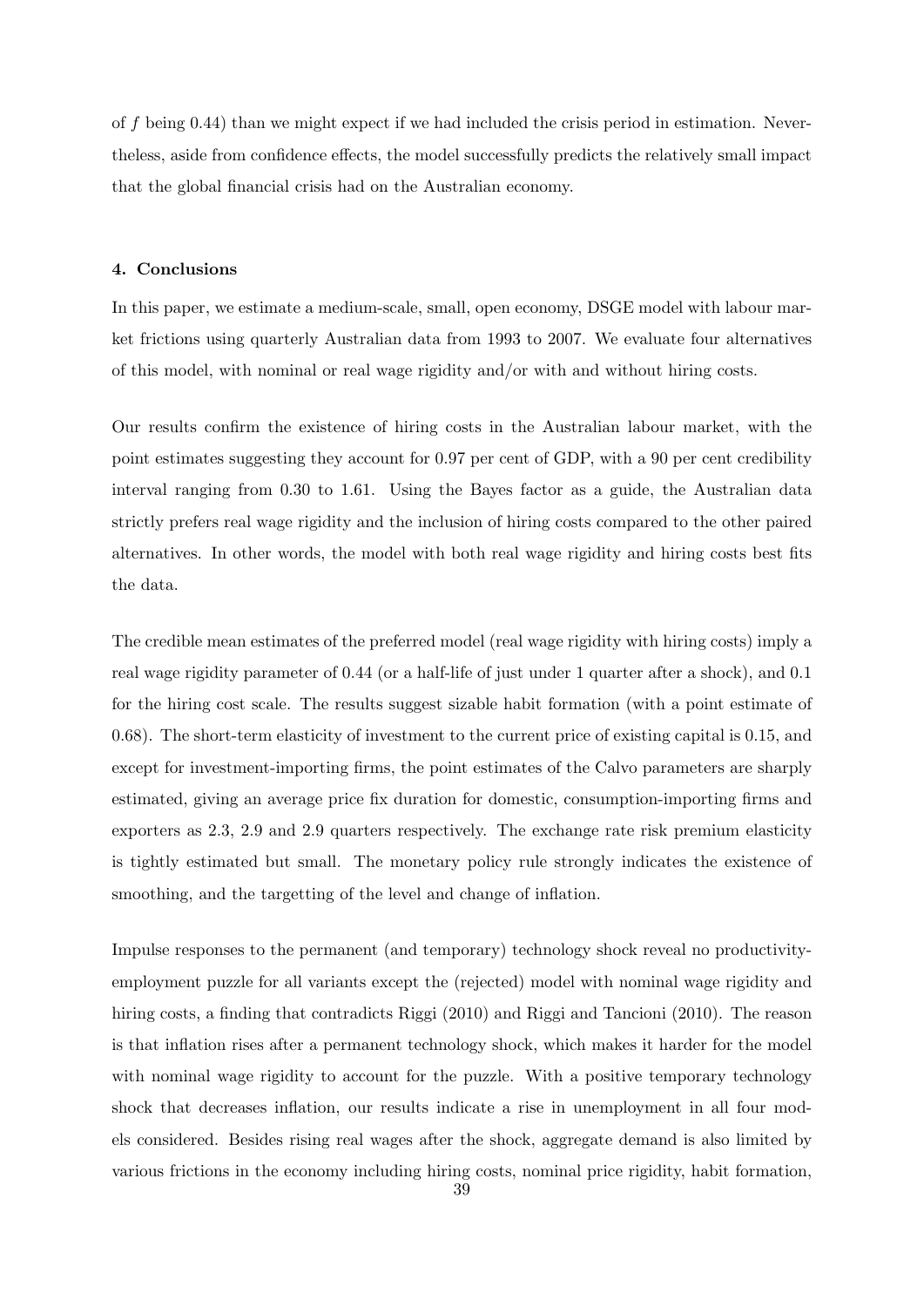costly installation of capital, variable capital utilization and incomplete pass-through in exports. Therefore, the combination of rising wages and restricted aggregate demand limits the demand for labour, and thus increases unemployment.

The impulse responses to a monetary policy shock for our preferred model yield results consistent with the New Keynesian model for a small open economy. The unexpected increase in the interest rate immediately appreciates the exchange rate, lowers inflation, aggregate demand, output, real wages and marginal costs, while pushing up unemployment and imports.

Variance decompositions for our preferred model indicate that labour supply shocks are important for real wages in the short run and unemployment in the long run, with the reverse for labour demand shocks (arising from technology). These contrasting variance effects operate in conjunction with hiring costs, and depend on the extent of real wage rigidity. Output variations are driven by aggregate demand shocks in the short run, and by aggregate supply shocks in the long run, thus validating the New Keynesian description of our model.

The out-of-sample conditional forecast performance of the model shows that it was difficult to predict the immediate impact of the global financial crisis, which were probably due to confidence effects. However, once these had dissolved (probably on account of the un-modeled fiscal stimulus, the large response of monetary policy and the mining export boom), our model performed remarkably well in predicting domestic macroeconomic variables.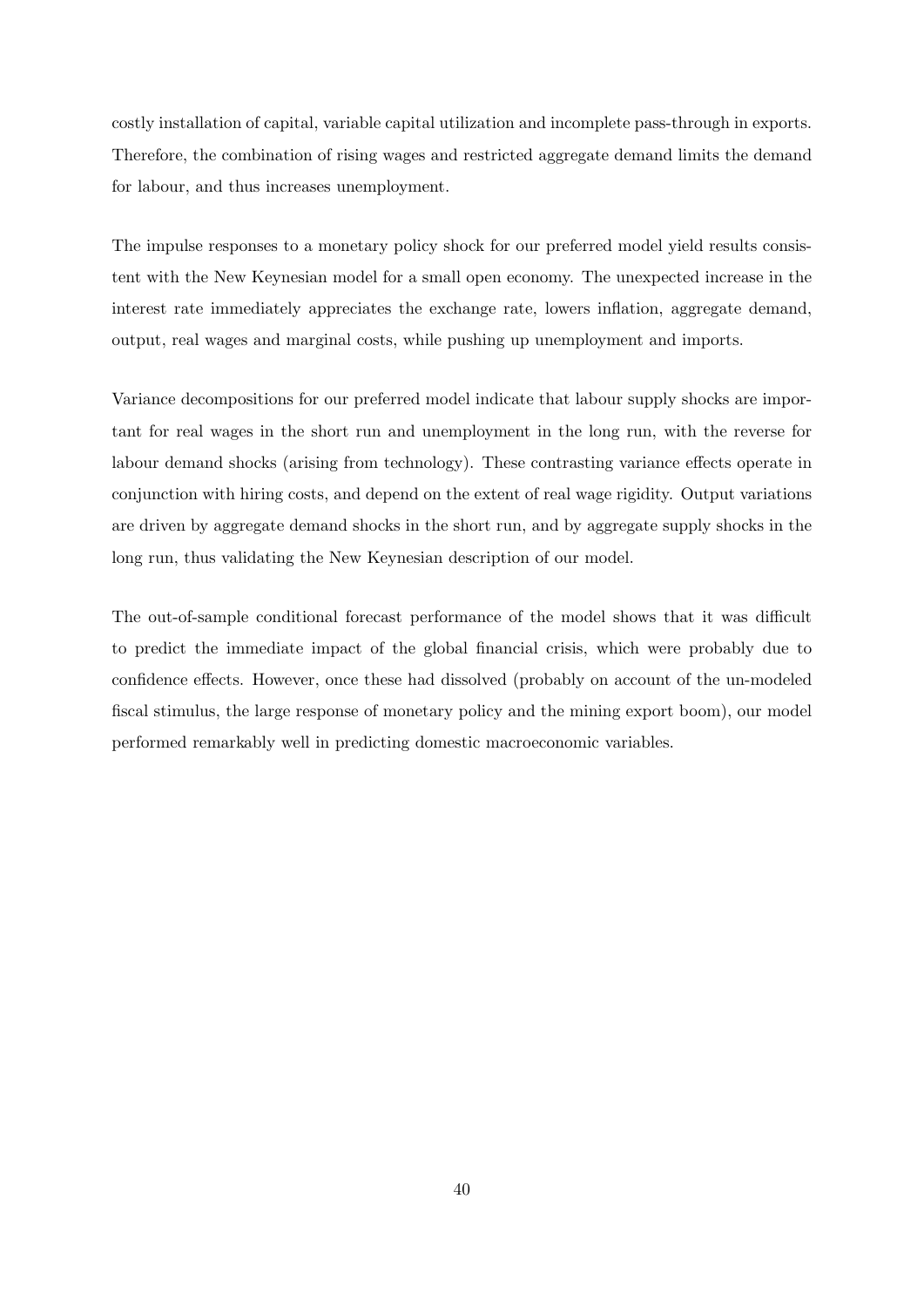| Variable                                                                     | Description                                                                                                               | Source (Series ID)                                                                                                                                    |
|------------------------------------------------------------------------------|---------------------------------------------------------------------------------------------------------------------------|-------------------------------------------------------------------------------------------------------------------------------------------------------|
| $\hat{\pi}_{t}^{c}$                                                          | Consumer Price Index (CPI) inflation                                                                                      | RBA (GCPIEITCQP)                                                                                                                                      |
| $\Delta \ln \frac{W_t}{P_d^d}$                                               | Nominal average weekly earnings per adult                                                                                 | RBA (GLCAWOET)                                                                                                                                        |
| $\Delta \ln C_t$<br>$\Delta \ln I_t$<br>$\Delta \ln X_t$<br>$\Delta \ln M_t$ | deflated by GDP deflator<br>Real final consumption expenditure<br>Real private investment<br>Real exports<br>Real imports | ABS (Cat 5206: A2303730T)<br>ABS (Cat 5206: A2304081W)<br>ABS (Cat 5206: A2304100T)<br>ABS (Cat 5206: A2304114F)<br>ABS (Cat 5206: A2304115J)         |
| $\Delta \ln Y_t$                                                             | Real GDP                                                                                                                  | ABS (Cat 5206: A2304402X)                                                                                                                             |
| $\hat{R}_t$                                                                  | Target cash rate                                                                                                          | RBA (FIRMMCRT)                                                                                                                                        |
| $\hat{U}_t$                                                                  | Unemployment rate                                                                                                         | ABS (Cat 6202: A181525X)                                                                                                                              |
| $\hat{s}_t^f$                                                                | G7 trade-weighted real exchange rate                                                                                      | RBA (FRERGWI)                                                                                                                                         |
| $\Delta \ln Y_t^*$                                                           | G7 real GDP                                                                                                               | Datastream (G7OCFGDPD)                                                                                                                                |
| $\hat{\pi}_t^*$                                                              | G7 average inflation                                                                                                      | Datastream: FRCONPRCE,                                                                                                                                |
| $\hat{R}^*_t$                                                                | G7 average interest rate                                                                                                  | BDCONPRCE, ITQ64F<br>JPCONPRCE, UKCONPRCF<br>USCONPRCN, CNCONPRCF<br>Datastream: FRPRATE,<br>BDPRATE, ITPRATE<br>JPPRATE, UKPRATE<br>USPRATE, CNPRATE |

## **Appendix A. Data description and sources**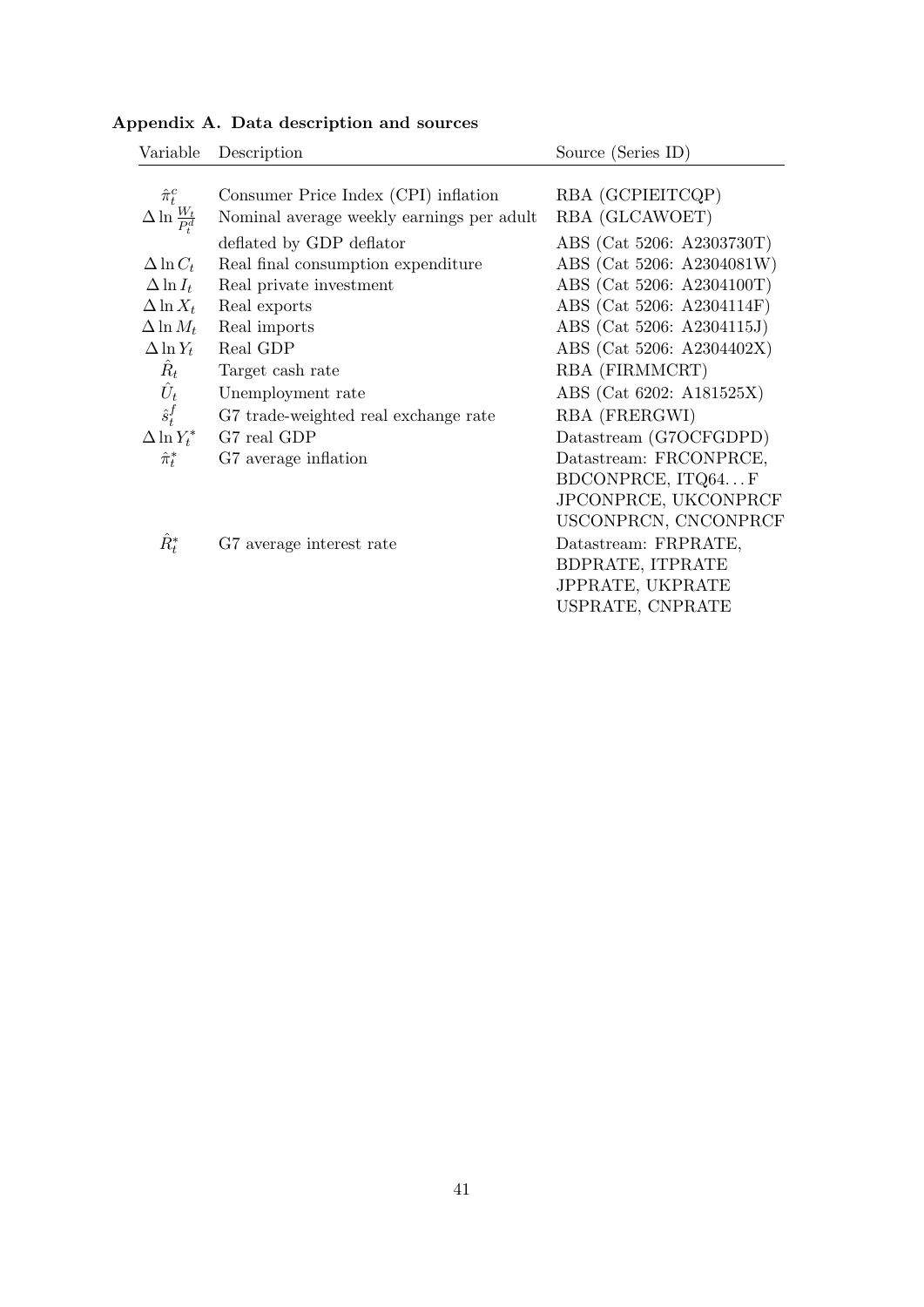## **Optional Appendices:**

## **Appendix B. The linearized economy**

*Appendix B.1. Domestic goods-producing firms Appendix B.1.1. The labour market* After-hiring unemployment rate:

$$
\hat{U}_t = -\left(1 - \bar{U}\right)\hat{N}_t\tag{B.1}
$$

Labour market tightness:

$$
\delta(1 - \bar{U})\hat{x}_t = -\hat{U}_t + (1 - \bar{x})(1 - \delta)\hat{U}_{t-1}
$$
\n(B.2)

Aggregate hiring:

$$
\delta \hat{H}_t = \hat{N}_t - (1 - \delta) \hat{N}_{t-1} \tag{B.3}
$$

Stationary hiring cost:

$$
\hat{g}_t = \hat{\epsilon}_t + \vartheta \hat{x}_t + \hat{\zeta}_t^x \tag{B.4}
$$

Hiring cost shock:

$$
\zeta_t^x = \rho_x \zeta_{t-1}^x + \epsilon_t^x \tag{B.5}
$$

*Appendix B.1.2. Domestic intermediate-producing firms* Intermediate producers' production function:

$$
\hat{y}_t = \bar{\lambda}^d \left( \hat{\epsilon}_t + \alpha (\hat{k}_t - \hat{\mu}_t^z) + (1 - \alpha) \hat{N}_t \right)
$$
\n(B.6)

Permanent technology growth:

$$
\hat{\mu}_t^z = \rho_{\mu^z} \hat{\mu}_{t-1}^z + \epsilon_t^z \tag{B.7}
$$

Temporary technology shock:

$$
\hat{\epsilon}_t = \rho_\epsilon \hat{\epsilon}_{t-1} + \epsilon_t^\epsilon \tag{B.8}
$$

Optimal factor share:

$$
\hat{r}_t^k = \hat{\epsilon}_t - (1 - \alpha)(\hat{k}_t - \hat{\mu}_t^z - \hat{N}_t) + \widehat{mc}_t^d
$$
 (B.9)

Real marginal cost:

$$
\widehat{mc}_{t}^{d} = -\hat{\epsilon}_{t} + \alpha \hat{r}_{t}^{k} + \kappa_{1} \left[ \hat{w}_{t} + \hat{R}_{t-1} \right] + \kappa_{2} \left[ \hat{\epsilon}_{t} + \vartheta \hat{x}_{t} + \hat{\zeta}_{t}^{x} \right] \n+ \kappa_{3} E_{t} \left[ \hat{\epsilon}_{t+1} + \hat{\mu}_{t+1}^{z} + \hat{\pi}_{t+1}^{d} + \hat{\zeta}_{t+1}^{x} + \vartheta \hat{x}_{t+1} \right]
$$
\n(B.10)

where  $\kappa = \frac{1-\alpha}{\left[\bar{w}\bar{R} + (1+\beta(1-\delta)\bar{\mu}^2\bar{\pi}^d)\bar{g}\right]}, \kappa_1 = \bar{w}\bar{R}\kappa, \kappa_2 = \bar{g}\kappa \text{ and } \kappa_3 = \beta(1-\delta)\bar{\mu}^2\bar{\pi}^d\bar{g}\kappa.$ 

New Keynesian Phillips curve for domestic intermediate producing firms:

$$
\hat{\pi}_t^d = \frac{\beta}{1+\beta} E_t \left[ \hat{\pi}_{t+1}^d \right] + \frac{1}{1+\beta} \hat{\pi}_{t-1}^d + \frac{(1-\xi_d)(1-\beta\xi_d)}{\xi_d(1+\beta)} \left[ \hat{\lambda}_t^d + \widehat{mc}_t^d \right]
$$
(B.11)

*Appendix B.1.3. Domestic-importing firms* Let  $a \in \{mc, mi\}$ , the new Keynesian Phillips curve for the importing firms:

$$
\hat{\pi}_t^a = \frac{\beta}{1+\beta} E_t \left[ \hat{\pi}_{t+1}^a \right] + \frac{1}{1+\beta} \hat{\pi}_{t-1}^a + \frac{(1-\xi^a)(1-\beta\xi^a)}{\xi^a(1+\beta)} \left[ \hat{\lambda}_t^a + \widehat{m} \hat{c}_t^a \right]
$$
(B.12)

which the associated real marginal cost  $\widehat{mc}_t^a$ :

$$
\widehat{mc}_t^a = \widehat{P}_t^* + \widehat{S}_t^n - \widehat{P}_t^a = -\widehat{mc}_t^x - \widehat{\gamma}_t^{x,*} - \widehat{\gamma}_t^{mc,d}
$$
(B.13)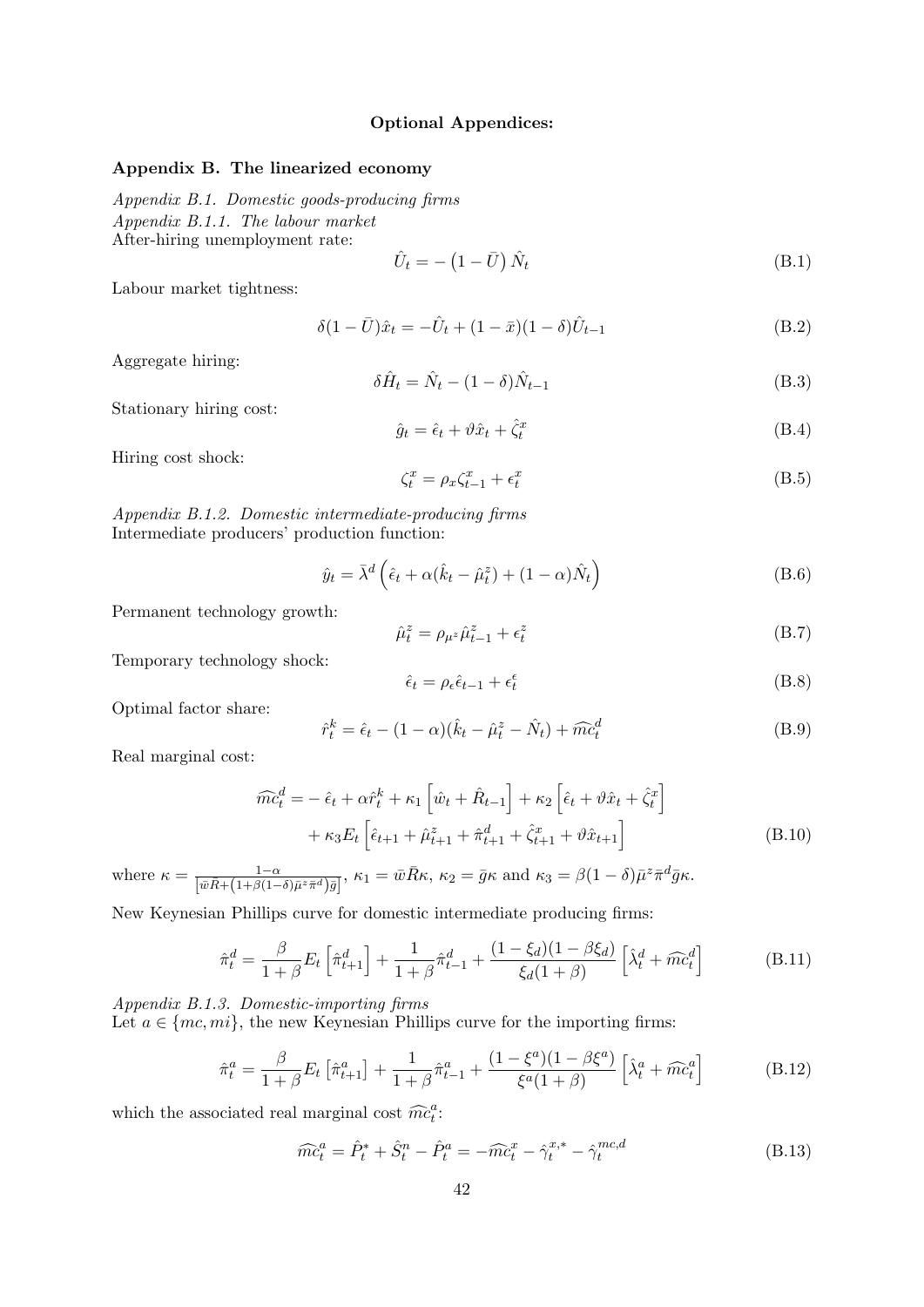*Appendix B.1.4. Domestic-exporting firms*

New Keynesian Phillips curve for the exporting firms:

$$
\hat{\pi}_t^x = \frac{\beta}{1+\beta} E_t \left[ \hat{\pi}_{t+1}^x \right] + \frac{1}{1+\beta} \hat{\pi}_{t-1}^x + \frac{(1-\xi_x)(1-\beta\xi_x)}{\xi_x(1+\beta)} \left[ \hat{\lambda}_t^x + \widehat{mc}_t^x \right] \tag{B.14}
$$

where the real marginal cost  $\widehat{mc}_t^x = \widehat{P}_t^d - \widehat{S}_t^n - \widehat{P}_t^x$ . Lagging one period then subtracting from itself gives:

$$
\widehat{mc}_t^x = \widehat{mc}_{t-1}^x + \widehat{\pi}_t^d - \widehat{S}_t^n + \widehat{S}_{t-1}^n - \widehat{\pi}_t^x
$$
\n(B.15)

## *Appendix B.2. Households*

Let  $l \in \{c, N\}$ , the preference and investment-specific technology shock:

$$
\hat{\zeta}_t^l = \rho_{\zeta^l} \hat{\zeta}_{t-1}^l + \epsilon_t^{\zeta^l}
$$
\n(B.16)

$$
\hat{\Gamma}_t = \rho_{\Gamma} \hat{\Gamma}_{t-1} + \epsilon_t^{\Gamma} \tag{B.17}
$$

Consumption:

$$
\hat{c}_{t} = \frac{b\bar{\mu}^{z}}{(\bar{\mu}^{z})^{2} + \beta b^{2}} E_{t} \left[ \hat{c}_{t-1} + \beta \hat{c}_{t+1} \right] - \frac{b\bar{\mu}^{z}}{(\bar{\mu}^{z})^{2} + \beta b^{2}} E_{t} \left[ \hat{\mu}_{t}^{z} - \beta \hat{\mu}_{t+1}^{z} \right] + \frac{\bar{\mu}^{z} - b}{(\bar{\mu}^{z})^{2} + \beta b^{2}} E_{t} \left[ \bar{\mu}^{z} \hat{\zeta}_{t}^{c} - \beta b \hat{\zeta}_{t+1}^{c} \right] - \frac{(\bar{\mu}^{z} - \beta b)(\bar{\mu}^{z} - b)}{(\bar{\mu}^{z})^{2} + \beta b^{2}} \left[ \hat{\psi}_{t}^{z} + \hat{\gamma}_{t}^{c,d} \right]
$$
(B.18)

Optimal asset holding:

$$
\hat{\psi}_t^z = \hat{R}_t + E_t[\hat{\psi}_{t+1}^z - \hat{\mu}_{t+1}^z - \hat{\pi}_{t+1}^d]
$$
\n(B.19)

Price of the ready-to-install asset:

$$
\hat{P}_t^{k'} = E_t \left[ \frac{(1 - \delta_k)\beta}{\bar{\mu}^z} \hat{P}_{t+1}^{k'} + \frac{\bar{\mu}^z - \beta(1 - \delta_k)}{\bar{\mu}^z} \hat{r}_{t+1}^k + \hat{\psi}_{t+1}^z - \hat{\psi}_t^z - \hat{\mu}_{t+1}^z \right]
$$
(B.20)

Optimal investment:

$$
\hat{P}_t^{k'} = \hat{\gamma}_t^{i,d} - \hat{\Gamma}_t + (\bar{\mu}^z)^2 \tilde{S}''(.) \left[ \left( \hat{i}_t - \hat{i}_{t-1} + \hat{\mu}_t^z \right) - \beta E_t \left[ \left( \hat{i}_{t+1} - \hat{i}_t + \hat{\mu}_{t+1}^z \right) \right] \right]
$$
(B.21)

Capital accumulation:

$$
\hat{\tilde{k}}_{t+1} = \frac{(1 - \delta_k)}{\bar{\mu}^z} (\hat{\tilde{k}}_t - \hat{\mu}_t^z) + \left(1 - \frac{(1 - \delta_k)}{\bar{\mu}^z}\right) (\hat{\Gamma}_t + \hat{i}_t)
$$
\n(B.22)

Let  $\sigma_a \equiv \frac{a''(1)}{a'(1)}$  $\frac{a^{-}(1)}{a'(1)}$ . Capital utilization rate:

$$
\hat{u}_t = \hat{k}_t - \hat{\tilde{k}}_t = \frac{1}{\sigma_a} \hat{r}_t^k
$$
\n(B.23)

Optimal real balance:

$$
\hat{q}_t = -\frac{1}{\sigma_q} \hat{\psi}_t^z - \frac{\bar{R}}{\sigma_q (\bar{R} - 1)} \hat{R}_{t-1}
$$
\n(B.24)

Uncovered interest rate parity (with risk premium):

$$
\hat{R}_t - \hat{R}_t^* = E_t \left[ \hat{S}_{t+1}^n - \hat{S}_t^n \right] - \tilde{\phi}_a \hat{a}_t + \hat{\tilde{\phi}}_t \tag{B.25}
$$

Risk premium shock:

$$
\hat{\phi}_t = \rho_{\tilde{\phi}} \hat{\phi}_{t-1} + \epsilon_t^{\tilde{\phi}} \tag{B.26}
$$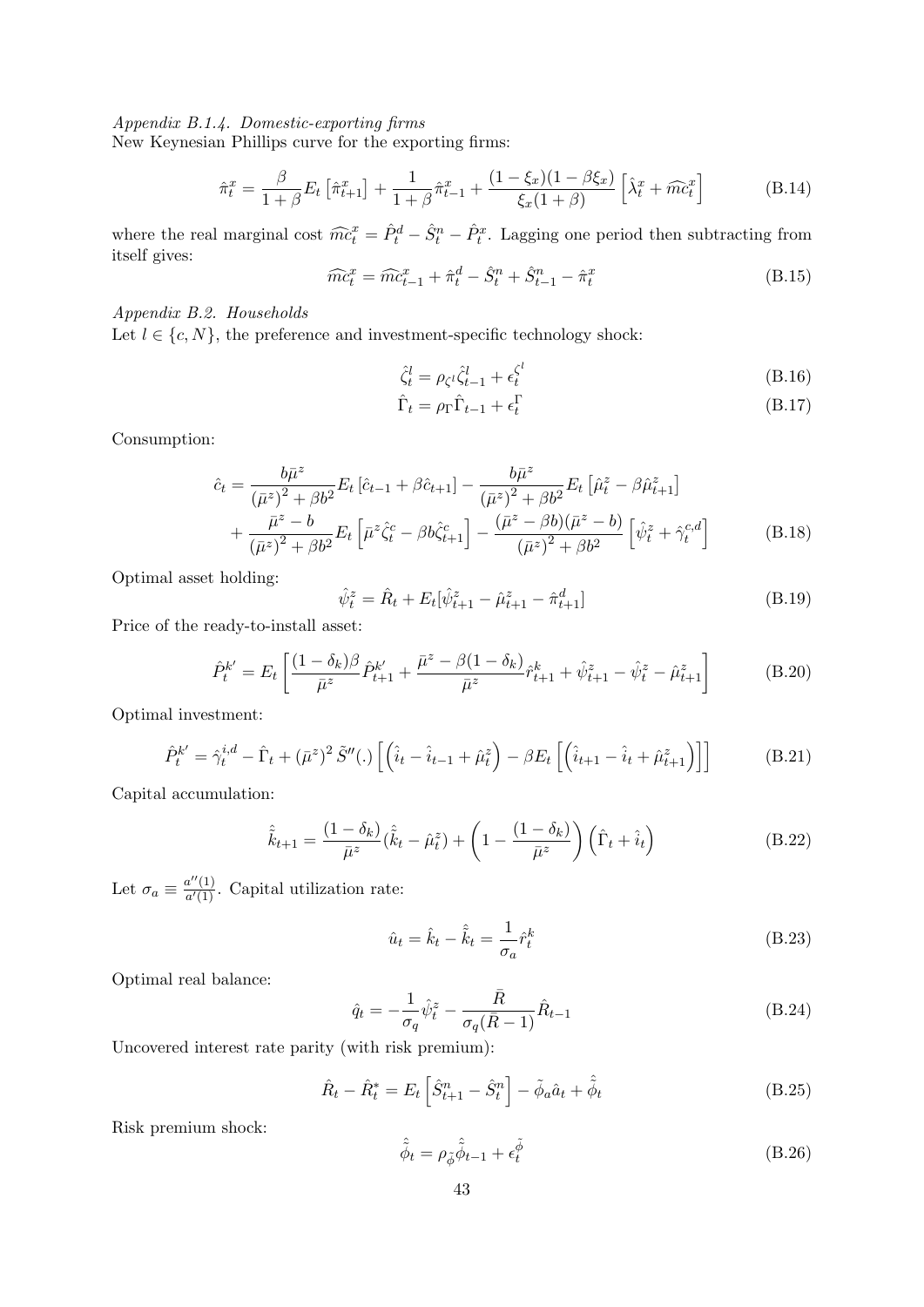*Appendix B.3. Wage rigidities Appendix B.3.1. Real wage rigidity* Nash bargaining wage:

$$
\hat{w}_t^* = \tau_1 \left( \hat{\epsilon}_t + \vartheta \hat{x}_t + \hat{\zeta}_t^x \right) + \tau_2 \left( \hat{\zeta}_t^N + \sigma_L \hat{N}_t - \hat{\psi}_t^z \right) \n- \tau_3 E_t \left[ \hat{\epsilon}_{t+1} + \hat{\zeta}_{t+1}^x + \hat{\psi}_{t+1}^z - \hat{\psi}_t^z - \hat{\mu}_{t+1}^z - \hat{\pi}_{t+1}^d \right] + \tau_4 E_t \left[ \hat{x}_{t+1} \right]
$$
\n(B.27)

where  $\tau_1 \equiv \frac{B\bar{x}^{\vartheta}}{\bar{w}^*}$  $\frac{B\bar{x}^{\vartheta}}{\bar{w}^*},\ \tau_2\equiv\frac{A_L\bar{N}^{\sigma}L}{\bar{\psi}^z\bar{w}^*}$  $\frac{d_L \bar{N}^{\sigma_L}}{\bar{\psi}^z \bar{w}^*}$ ,  $\tau_3 \equiv \frac{\beta(1-\delta)B\bar{x}^{\vartheta}(1-\bar{x})}{\bar{\mu}^z \bar{\pi}^d \bar{w}^*}$  and  $\tau_4 \equiv \frac{\beta(1-\delta)B\bar{x}^{\vartheta}(\bar{x}(1+\vartheta)-\vartheta)}{\bar{\mu}^z \bar{\pi}^d \bar{w}^*}$ . The real wage follows:

$$
\hat{w}_t = f\hat{w}_{t-1} + (1 - f)\hat{w}_t^*
$$
\n(B.28)

*Appendix B.3.2. Nominal wage rigidity* The real wage under nominal wage rigidity:

$$
\hat{w}_t = \tau_b \left( \hat{w}_{t-1} + \hat{\pi}_{t-1}^c - \hat{\pi}_t^d \right) + \tau_f \left( E_t \left[ \hat{w}_{t+1} \right] - \hat{\pi}_t^c + E_t \left[ \hat{\pi}_{t+1}^d \right] \right) + \tau_c \left( \hat{\zeta}_t^N + \sigma_L \hat{N}_t - \hat{\psi}_t^z + \hat{\lambda}_t^w \right)
$$
\n
$$
\text{where } \tau \equiv \frac{\bar{\lambda}^w \sigma_L (1 - \beta \xi_w)}{\bar{\lambda}^w - 1}, \ \tau_b \equiv \frac{(1 + \tau)\xi_w}{1 + \xi_w \tau + \beta \xi_w^2}, \ \tau_f \equiv \frac{\beta \xi_w}{1 + \xi_w \tau + \beta \xi_w^2}, \text{ and } \tau_c \equiv \frac{(1 - \beta \xi_w)(1 - \xi_w)}{1 + \xi_w \tau + \beta \xi_w^2}.
$$
\n(B.29)

*Appendix B.4. Relative prices*

$$
\hat{\gamma}_t^{c,d} = \omega_c \left(\frac{\bar{\lambda}^{m,c}}{\bar{\gamma}^{c,d}}\right)^{1-\eta_c} \hat{\gamma}_t^{mc,d} = \left(1 - (1 - \omega_c) \left(\bar{\gamma}^{c,d}\right)^{\eta_c-1}\right) \hat{\gamma}_t^{mc,d}
$$
(B.30)

$$
\hat{\gamma}_t^{i,d} = \omega_i \left(\frac{\bar{\lambda}^{m,i}}{\bar{\gamma}^{i,d}}\right)^{1-\eta_i} \hat{\gamma}_t^{mi,d} = \left(1 - (1 - \omega_i) \left(\bar{\gamma}^{i,d}\right)^{\eta_i-1}\right) \hat{\gamma}_t^{mi,d} \tag{B.31}
$$

$$
\hat{\gamma}_t^{mc,d} = \hat{\gamma}_{t-1}^{mc,d} + \hat{\pi}_t^{cm} - \hat{\pi}_t^d
$$
\n(B.32)

$$
\hat{\gamma}_t^{mi,d} = \hat{\gamma}_{t-1}^{mi,d} + \hat{\pi}_t^{im} - \hat{\pi}_t^d
$$
\n
$$
\hat{\gamma}_t^{x,*} = \hat{\gamma}_{t-1}^{x,*} + \hat{\pi}_t^x - \hat{\pi}_t^*
$$
\n(B.33)\n(B.34)

$$
\hat{\gamma}_t^f = \widehat{mc}_t^x + \hat{\gamma}_t^{x,*} \tag{B.35}
$$

*Appendix B.5. Monetary policy* Monetary policy:

$$
\hat{R}_t = \rho_R \hat{R}_{t-1} + (1 - \rho_R)[r_\pi \hat{\pi}_{t-1}^c + r_y \hat{y}_{t-1} + r_s \hat{s}_{t-1}^r] + r_\Delta^\pi \Delta \hat{\pi}_t^c + r_\Delta^y \Delta \hat{y}_t + \epsilon_t^R
$$
(B.36)

Real exchange rate:

$$
\hat{s}_t^r = -\widehat{mc}_t^x - \widehat{\gamma}_t^{x,*} - \omega_c \left(\frac{\bar{\lambda}^{m,c}}{\bar{\gamma}^{c,d}}\right)^{1-\eta_c} \widehat{\gamma}_t^{mc,d}
$$
\n(B.37)

CPI inflation:

$$
\hat{\pi}_t^c = \left[ (1 - \omega_c) \left( \bar{\gamma}^{c,d} \right)^{\eta_c - 1} \right] \hat{\pi}_t^d + \left[ \omega_c \left( \frac{\bar{\gamma}^{c,d}}{\bar{\lambda}^{m,c}} \right)^{\eta_c - 1} \right] \hat{\pi}_t^{m,c}
$$
\n(B.38)

*Appendix B.6. Goods and financial market-clearing* Asymmetric technology shock:

$$
\hat{\tilde{z}}_t^* = \rho_{\tilde{z}^*} \hat{\tilde{z}}_{t-1}^* + \epsilon_t^{\tilde{z}^*}
$$
\n(B.39)

Aggregate resource constraint:

$$
(1 - \omega_c) \left[ \bar{\gamma}^{c,d} \right]^{ \eta_c} \frac{\bar{c}}{\bar{y}} \{ \eta_c(\hat{\gamma}_t^{c,d}) + \hat{c}_t \} + (1 - \omega_i) \left[ \bar{\gamma}^{i,d} \right]^{ \eta_i} \frac{\bar{i}}{\bar{y}} \{ \eta_i(\hat{\gamma}_t^{i,d}) + \hat{i}_t \} + \frac{\bar{y^*}}{\bar{y}} \{ \hat{y}_t^* - \eta_f(\hat{\gamma}_t^{x,*}) + \hat{\tilde{z}}_t^* \} = \hat{y}_t - \alpha \{ \hat{k}_t - \hat{\tilde{k}}_t \} - \frac{\delta \bar{N} \bar{g}}{\bar{y}} \{ \hat{\epsilon}_t + \vartheta \hat{x}_t + \hat{\zeta}_t^x + \hat{H}_t \} \tag{B.40}
$$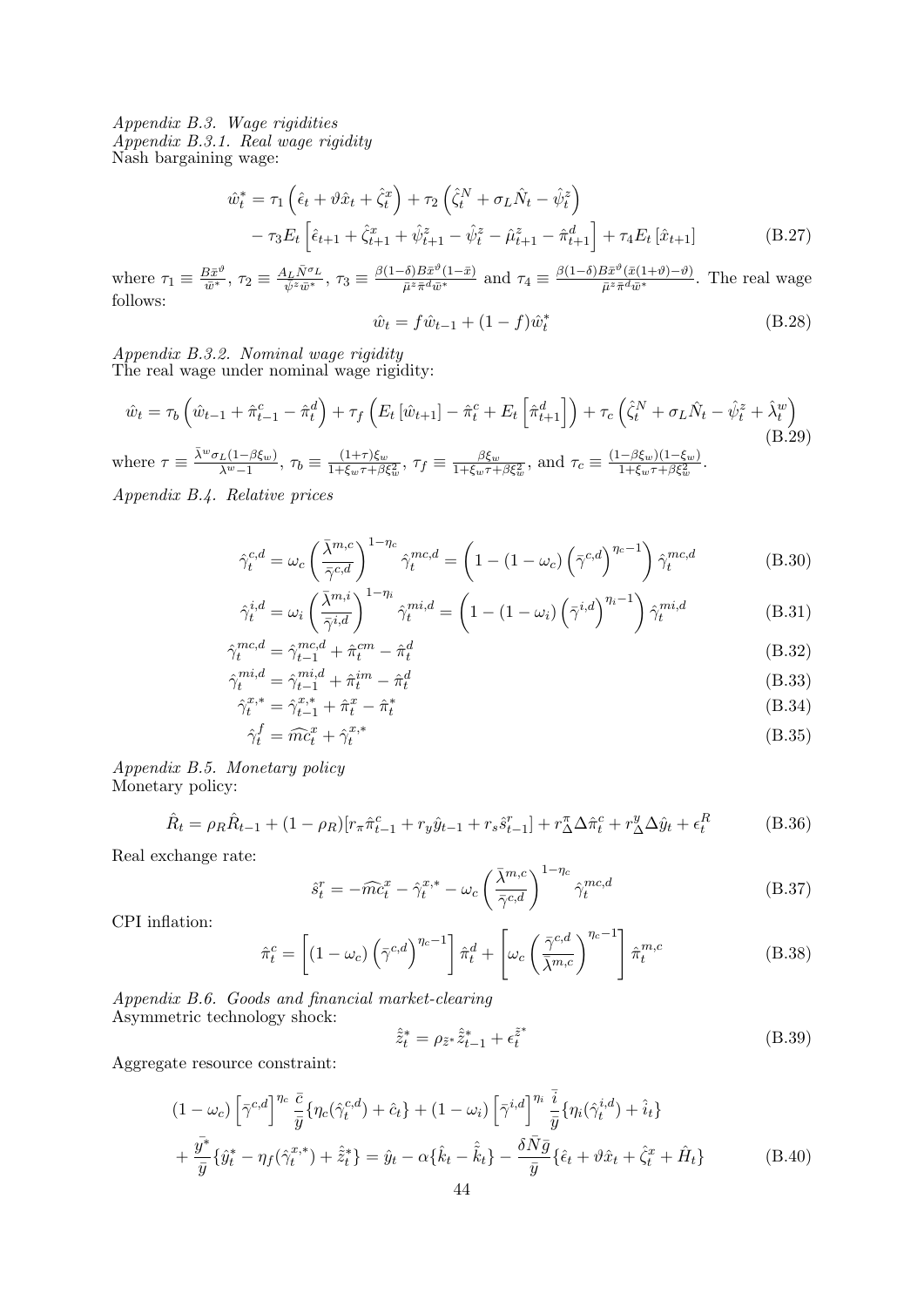Assuming  $\bar{R}^* = \bar{R}$ , the evolution of net foreign assets:

$$
\hat{a}_t = \bar{y}^* \left( \hat{y}_t^* + \hat{\tilde{z}}_t^* - \widehat{mc}_t^x - \eta_f \hat{\gamma}_t^{x,*} \right) + (\bar{c}^m + \bar{i}^m) \hat{\gamma}_t^f - \bar{c}^m \left( -\eta_c (1 - \omega_c) \left( \bar{\gamma}^{c,d} \right)^{-(1 - \eta_c)} \hat{\gamma}_t^{mc,d} + \hat{c}_t \right)
$$

$$
- \bar{i}^m \left( -\eta_i (1 - \omega_i) \left( \bar{\gamma}^{i,d} \right)^{-(1 - \eta_i)} \hat{\gamma}_t^{mi,d} + \hat{i}_t \right) + \frac{\bar{R}}{\bar{\pi}^d \bar{\mu}^z} \hat{a}_{t-1}
$$
(B.41)

Loan market clearing condition:

$$
\bar{w}\bar{N}(\hat{w}_t + \hat{N}_t) = \bar{m}\left(\hat{\mu}_t^m + \hat{m}_t - \hat{\pi}_t^d - \hat{\mu}_t^z\right) - \bar{q}\hat{q}_t
$$
\n(B.42)

Money growth:

$$
\hat{\mu}_t^m = \hat{m}_t + \hat{\pi}_{t-1}^d + \hat{\mu}_{t-1}^z - \hat{m}_{t-1}
$$
\n(B.43)

*Appendix B.6.1. Foreign economy*

The foreign economy is modeled as VAR(1). Let  $F_t^* = [\hat{y}_t^*, \hat{\pi}_t^*, \hat{R}_t^*]'$ .

$$
F_t^* = \rho_F^* F_{t-1}^* + \epsilon_t^* \tag{B.44}
$$

where  $\rho_F^*$  is a 3 × 3 autoregressive coefficients matrix.

*Appendix B.6.2. Markups*

Let  $v \in \{d, mc, mi, x, w\}$ , the markups follow the following dynamics:

$$
\hat{\lambda}_t^v = \rho_{\lambda^v} \hat{\lambda}_{t-1}^v + \epsilon_t^{\lambda^v}
$$
\n(B.45)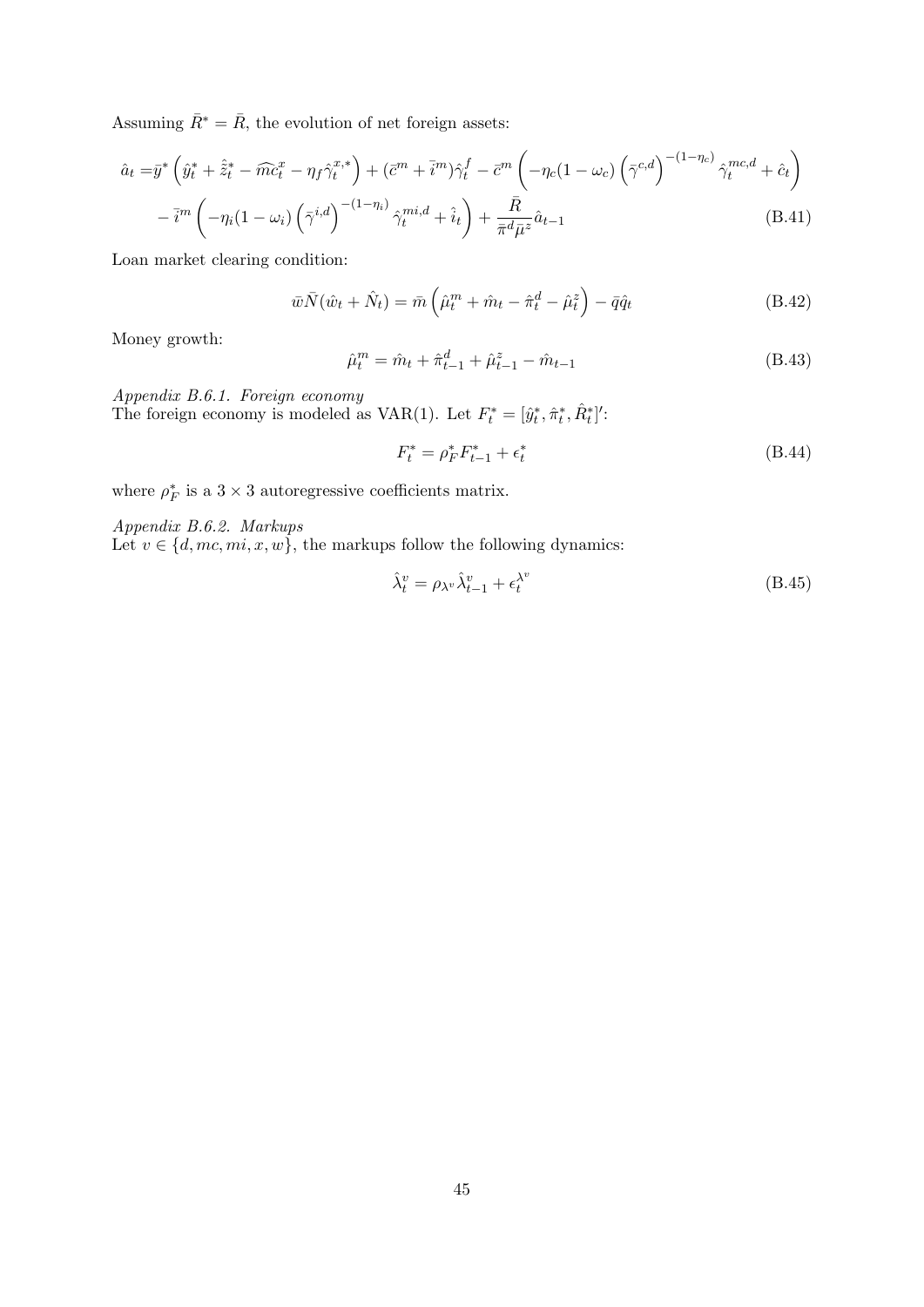## **Appendix C. Comparison of posterior estimates**

|                                                      | RWR, HC  |                                      |                      | RWR, NHC                        |                             |                          | NWR, HC                       |                         |                             |           | NWR, NHC                           |                                 |                             |              |                             |               |
|------------------------------------------------------|----------|--------------------------------------|----------------------|---------------------------------|-----------------------------|--------------------------|-------------------------------|-------------------------|-----------------------------|-----------|------------------------------------|---------------------------------|-----------------------------|--------------|-----------------------------|---------------|
| Parameter                                            | Mean Std |                                      | $5\%$                | 95%                             | Mean Std                    |                          | $5\%$                         | 95%                     | Mean Std                    |           | $5\%$                              | 95%                             | Mean Std                    |              | $5\%$                       | 95%           |
| $\boldsymbol{b}$                                     | 0.68     | 0.06                                 |                      | $0.58$ 0.78                     | 0.70                        | 0.06                     | 0.60                          | 0.80                    | 0.68                        | 0.07      | 0.57                               | 0.78                            | 0.71                        | 0.07         |                             | $0.61$ $0.81$ |
| $\boldsymbol{B}$                                     | 0.10     | 0.04                                 |                      | $0.03$ 0.17                     | $\overline{\phantom{m}}$    | $\overline{\phantom{0}}$ |                               |                         | 0.17                        |           | $0.05$ 0.08                        | 0.25                            | $\equiv$                    |              |                             |               |
| $S^{"}$                                              | 6.66     |                                      |                      | 2.29 3.12 10.07                 | 7.36                        | 2.23                     |                               | 4.06 10.69              | 6.88                        | 2.18      |                                    | 3.31 10.36                      | 7.68                        |              | 2.04 4.38 10.94             |               |
| $\phi_a$                                             |          |                                      |                      | $0.010$ $0.002$ $0.007$ $0.012$ |                             |                          |                               | 0.010 0.002 0.007 0.012 |                             |           |                                    | $0.010$ $0.001$ $0.007$ $0.012$ |                             |              | 0.010 0.002 0.007 0.013     |               |
| $\boldsymbol{f}$                                     |          | $0.44$ $0.11$ $0.26$ $0.63$          |                      |                                 | 0.38                        |                          | $0.11$ $0.20$ $0.57$          |                         |                             |           |                                    |                                 |                             |              |                             |               |
| $\eta_c$                                             | 2.82     |                                      | 0.55 1.75 3.95       |                                 | 2.52                        | 0.61                     | 1.60 3.37                     |                         | 3.23                        | 0.76      | 1.98 4.43                          |                                 | 2.59                        | 0.60         | 1.64 3.50                   |               |
| $\eta_i$                                             | $1.26\,$ |                                      | $0.07$ 1.12 1.40     |                                 | 1.25                        |                          | $0.07$ 1.12 1.38              |                         | 1.26                        |           | $0.07$ 1.12 1.40                   |                                 | 1.25                        |              | $0.07$ 1.12                 | 1.38          |
| $\eta_f$                                             | 1.41     |                                      | $0.10$ $1.11$ $1.72$ |                                 | $1.36\,$                    |                          | $0.09$ 1.12 1.60              |                         | 1.35                        |           | $0.09$ 1.12 1.61                   |                                 | 1.37                        | 0.09         | 1.12                        | 1.68          |
| $\bar{\mu}^z$                                        |          |                                      |                      | 1.005 0.001 1.003 1.006         |                             |                          |                               | 1.005 0.001 1.004 1.006 |                             |           | 1.004 0.001 1.003 1.006            |                                 |                             |              | 1.005 0.001 1.003 1.006     |               |
| $\bar{\lambda}^d$<br>$\bar{\lambda}^{cm}$            | 2.46     |                                      | $0.41$ 1.72 3.14     |                                 | 4.12                        |                          | 0.59 2.09 6.39                |                         | 2.16                        |           | 0.37 1.57 2.74                     |                                 | 3.98                        | 0.96         | 2.02 5.80                   |               |
| $\bar{\lambda}^{im}$                                 | 1.23     |                                      | $0.10$ $1.07$ $1.38$ |                                 | 1.28                        | 0.10                     | $1.08\,$                      | 1.47                    | 1.20                        |           | $0.07$ 1.07 1.34                   |                                 | 1.27                        | 0.09         | 1.09                        | 1.45          |
| $\bar{\lambda}^w$                                    | 4.74     |                                      | 1.35 1.68            | 7.05                            | 3.50                        |                          | 0.78 1.73 5.23                |                         | 3.80                        |           | 0.94 1.87 5.75<br>$0.01$ 1.01 1.25 |                                 | 3.45                        | 0.75<br>0.28 | 1.67 5.18<br>1.04 2.36      |               |
|                                                      |          |                                      |                      |                                 |                             |                          |                               |                         | 1.10                        |           |                                    |                                 | 1.66                        |              |                             |               |
| Calvo lottery                                        |          |                                      |                      |                                 |                             |                          |                               |                         |                             |           |                                    |                                 |                             |              |                             |               |
| $\xi_d$                                              | 0.56     | 0.08                                 | 0.43 0.69            |                                 | 0.67                        | 0.08                     | $0.55\,$                      | 0.80                    | 0.53                        | 0.08      | 0.39                               | 0.65                            | 0.68                        | 0.08         | 0.55                        | 0.81          |
| $\bar{\xi}_c^m$                                      | 0.65     | 0.07                                 | 0.38 0.85            |                                 | 0.71                        | 0.03                     | 0.43                          | 0.87                    | 0.75                        | 0.03      | 0.47                               | 0.88                            | 0.67                        | 0.03         | 0.40                        | 0.87          |
| $\xi_i^m$                                            | 0.66     | 0.10                                 | 0.50                 | 0.83                            | 0.66                        | 0.11                     | 0.49                          | 0.83                    | 0.66                        | 0.11      | 0.49                               | 0.83                            | 0.67                        | 0.11         | 0.50                        | 0.83          |
| $\bar{\xi_x}$                                        | 0.74     | 0.05                                 |                      | 0.64 0.84                       | 0.75                        | 0.05                     | $0.65\,$                      | 0.84                    | 0.72                        | 0.05      | 0.62                               | 0.82                            | 0.75                        | 0.06         | 0.65                        | 0.85          |
| $\xi_w$                                              |          |                                      |                      |                                 |                             |                          |                               |                         | 0.65                        |           | $0.10$ $0.49$ $0.82$               |                                 | 0.51                        |              | $0.12$ $0.34$ $0.68$        |               |
| Monetary policy parameters                           |          |                                      |                      |                                 |                             |                          |                               |                         |                             |           |                                    |                                 |                             |              |                             |               |
| $\rho_R$                                             | 0.85     |                                      | $0.03$ $0.81$ $0.90$ |                                 | 0.85                        |                          | $0.03$ $0.81$ $0.90$          |                         | 0.87                        |           | $0.03$ 0.83 0.91                   |                                 | 0.87                        |              | $0.03$ 0.83 0.92            |               |
| $r_\pi$                                              | 1.75     |                                      | 0.24 1.36 2.13       |                                 | 1.64                        | 0.21                     | 1.26                          | 2.03                    | 1.71                        | 0.26      | 1.30                               | 2.11                            | 1.64                        | 0.26         | 1.25                        | 2.04          |
| $r_y$                                                | 0.04     |                                      | $0.03 - 0.01$ $0.08$ |                                 | 0.04                        |                          | $0.01 \quad 0.00$             | 0.08                    | 0.05                        | 0.03      | 0.00                               | 0.10                            | 0.06                        | 0.03         | 0.00                        | 0.11          |
| $r_{\scriptscriptstyle S}$                           |          | $-0.03$ $0.01$ $-0.06$ $-0.00$       |                      |                                 |                             |                          | $-0.02$ $0.01$ $-0.05$ $0.00$ |                         |                             |           | $-0.02$ $0.02$ $-0.05$ $0.01$      |                                 | $-0.01$                     |              | $0.02 - 0.04 0.02$          |               |
| $r_{\Delta \pi}$                                     |          | $0.12$ $0.05$ $0.04$ $0.20$          |                      |                                 | 0.12                        |                          | $0.05$ $0.04$ $0.20$          |                         | 0.10                        |           | $0.05$ $0.02$ $0.17$               |                                 | 0.09                        |              | $0.05$ $0.01$ $0.17$        |               |
| $r_{\Delta y}$                                       |          | $0.01$ $0.02$ $-0.03$ $0.05$         |                      |                                 |                             |                          | $0.03$ $0.02$ $-0.02$ $0.07$  |                         | 0.02                        |           | $0.02 -0.02 0.05$                  |                                 | 0.02                        |              | $0.03 - 0.02 0.06$          |               |
| Persistence parameters                               |          |                                      |                      |                                 |                             |                          |                               |                         |                             |           |                                    |                                 |                             |              |                             |               |
| $\rho_{\zeta^c}$                                     |          | $0.74$ $0.11$ $0.56$ $0.94$          |                      |                                 | 0.72                        |                          | $0.04$ $0.54$ $0.91$          |                         | 0.72                        |           | $0.12$ $0.52$ $0.91$               |                                 | 0.71                        | 0.13         | 0.53                        | 0.90          |
| $\rho_{\zeta^N}$                                     | 0.95     | 0.02                                 | 0.91                 | 0.99                            | 0.90                        | 0.08                     | 0.81                          | 0.98                    | $0.55\,$                    | 0.11      | 0.35                               | 0.74                            | 0.70                        | 0.18         | 0.49                        | 0.92          |
| $\rho_{\mu^z}$                                       | 0.76     | 0.08                                 |                      | 0.64 0.89                       | 0.73                        | 0.08                     | 0.60                          | 0.87                    | 0.81                        | 0.08      | 0.68                               | 0.93                            | 0.77                        | 0.09         | 0.64                        | 0.91          |
| $\rho_\epsilon$                                      | 0.95     | 0.01                                 | 0.90                 | 1.00                            | 0.95                        | 0.07                     | 0.90                          | 1.00                    | 0.95                        | 0.02      | 0.90                               | 0.99                            | 0.96                        | 0.02         | 0.92                        | 1.00          |
| $\rho_{\phi}$                                        | 0.94     | 0.03                                 | 0.89                 | 0.99                            | 0.92                        | 0.03                     | 0.87                          | 0.98                    | 0.94                        | 0.03      | 0.89                               | 0.99                            | 0.92                        | 0.03         | 0.86                        | 0.97          |
| $\rho_{\Gamma}$                                      | 0.49     | 0.12                                 | 0.31                 | 0.67                            | 0.49                        | 0.14                     | 0.31                          | 0.68                    | 0.49                        | 0.12      | 0.31                               | 0.67                            | 0.51                        | 0.12         | 0.32                        | 0.69          |
| $\rho_{\tilde{z}^*}$                                 | 0.89     | 0.07                                 | 0.77                 | 1.00                            | 0.91                        | 0.07                     | 0.80                          | 1.00                    | 0.88                        | 0.07      | 0.77                               | 1.00                            | 0.89                        | 0.07         | 0.77                        | 1.00          |
| $\rho_{\lambda}$ cm                                  | 0.45     | 0.05                                 |                      | 0.05 0.94                       | 0.34                        | 0.07                     | 0.03                          | 0.89                    | 0.27                        | 0.07      | 0.02                               | 0.89                            | 0.45                        |              | $0.07$ 0.05                 | 0.94          |
| $\rho_{\lambda^x}$                                   |          | $0.14$ $0.06$ $0.01$ $0.25$          |                      |                                 | 0.12                        |                          | $0.06$ $0.01$ $0.23$          |                         | 0.14                        |           | $0.06$ $0.01$ $0.26$               |                                 | 0.12                        |              | $0.06$ $0.01$ $0.23$        |               |
| Standard errors of exogenous shocks                  |          |                                      |                      |                                 |                             |                          |                               |                         |                             |           |                                    |                                 |                             |              |                             |               |
| $\sigma_{\zeta^c}$                                   |          | 1.55 0.23 1.12 1.96                  |                      |                                 | 1.59                        |                          | $0.26$ 1.19 1.97              |                         |                             |           | 1.42 0.23 1.00 1.84                |                                 |                             |              | 1.60 0.24 1.19              | 2.00          |
| $\sigma_{\zeta^N}$                                   |          | $0.79$ $0.13$ $0.57$ $1.01$          |                      |                                 |                             |                          | $0.69$ $0.16$ $0.48$ $0.90$   |                         |                             |           | 0.53 0.07 0.37 0.69                |                                 |                             |              | $0.45$ $0.10$ $0.31$ $0.59$ |               |
| $\sigma_{\bm{\mu}}$ z                                |          | $0.17\quad 0.03\quad 0.12\quad 0.21$ |                      |                                 |                             |                          | $0.16$ $0.03$ $0.11$ $0.21$   |                         | $0.18$ $0.03$ $0.12$ $0.23$ |           |                                    |                                 | $0.17$ $0.03$ $0.12$ $0.22$ |              |                             |               |
| $\sigma_{\epsilon}$                                  | 0.32     |                                      | $0.06$ $0.21$ $0.43$ |                                 | 0.27                        |                          | $0.06$ $0.18$ $0.37$          |                         | $0.35\,$                    |           | $0.07$ 0.22 0.48                   |                                 | 0.27                        | 0.05         | $0.17$ 0.36                 |               |
| $\sigma_{\phi}$                                      | 0.25     | 0.04                                 | 0.13                 | 0.36                            | 0.24                        | 0.05                     | 0.13                          | 0.36                    | 0.27                        | 0.06      | 0.14                               | 0.39                            | 0.27                        | 0.06         | 0.14                        | 0.40          |
| $\sigma_{\Gamma}$                                    | 0.08     | 0.01                                 | 0.06                 | 0.11                            | $0.07\,$                    | 0.02                     | 0.05                          | 0.09                    | 0.08                        | 0.01      | 0.06                               | 0.10                            | 0.07                        | 0.01         | 0.04                        | 0.09          |
| $\sigma_{\tilde{z}^*}$                               | 0.18     | 0.03                                 | $0.12\,$             | 0.23                            | 0.19                        | 0.04                     | $0.13\,$                      | 0.25                    | $0.17\,$                    | 0.03      | 0.12                               | 0.22                            | 0.17                        | 0.03         | 0.12                        | 0.23          |
| $\sigma_R$                                           | 0.11     | 0.01                                 | 0.09                 | 0.14                            | 0.11                        | 0.01                     | 0.09                          | 0.14                    | 0.11                        | 0.01      | 0.09                               | 0.14                            | 0.11                        | 0.01         | 0.09                        | 0.14          |
| $\sigma_{\lambda^d}$                                 | 1.68     | 0.28                                 |                      | 1.21 2.13                       | 3.37                        |                          | 0.66 2.41 4.32                |                         | 1.21                        | 0.20      | 0.85                               | $1.57\,$                        | 3.26                        | 0.51         | 2.28                        | 4.25          |
| $\sigma_{\lambda}$ cm                                | 9.12     | 4.19                                 |                      | 4.33 14.53                      |                             |                          |                               | 14.33 2.42 7.66 20.99   |                             |           | 16.02 2.91 8.12 22.93              |                                 |                             |              | 10.56 1.76 5.25 16.35       |               |
| $\sigma_{\lambda} x$                                 |          |                                      |                      | 35.45 5.89 21.90 49.05          |                             |                          |                               | 39.12 6.53 26.16 52.94  |                             |           | 32.38 5.33 21.49 43.10             |                                 |                             |              | 39.00 6.55 24.17 52.21      |               |
| Log-Likelihood                                       |          | $-889.11$                            |                      |                                 |                             | $-896.54$                |                               |                         |                             | $-891.79$ |                                    |                                 |                             | -899.56      |                             |               |
| BF(Null: NHC)                                        |          | 7.43                                 |                      |                                 |                             |                          |                               |                         |                             | 7.78      |                                    |                                 |                             |              |                             |               |
| BF(Null: NWR)                                        |          | 2.68                                 |                      |                                 |                             | 3.02                     |                               |                         |                             |           |                                    |                                 |                             |              |                             |               |
| RWR: Real wage rigidity;<br>Std: Standard deviation; |          |                                      |                      | BF: Bayes factor                | NWR: Nominal wage rigidity; |                          |                               |                         | HC: Hiring cost;            |           |                                    | NHC: No hiring cost             |                             |              |                             |               |

Table C.4: Comparison of estimates for alternative models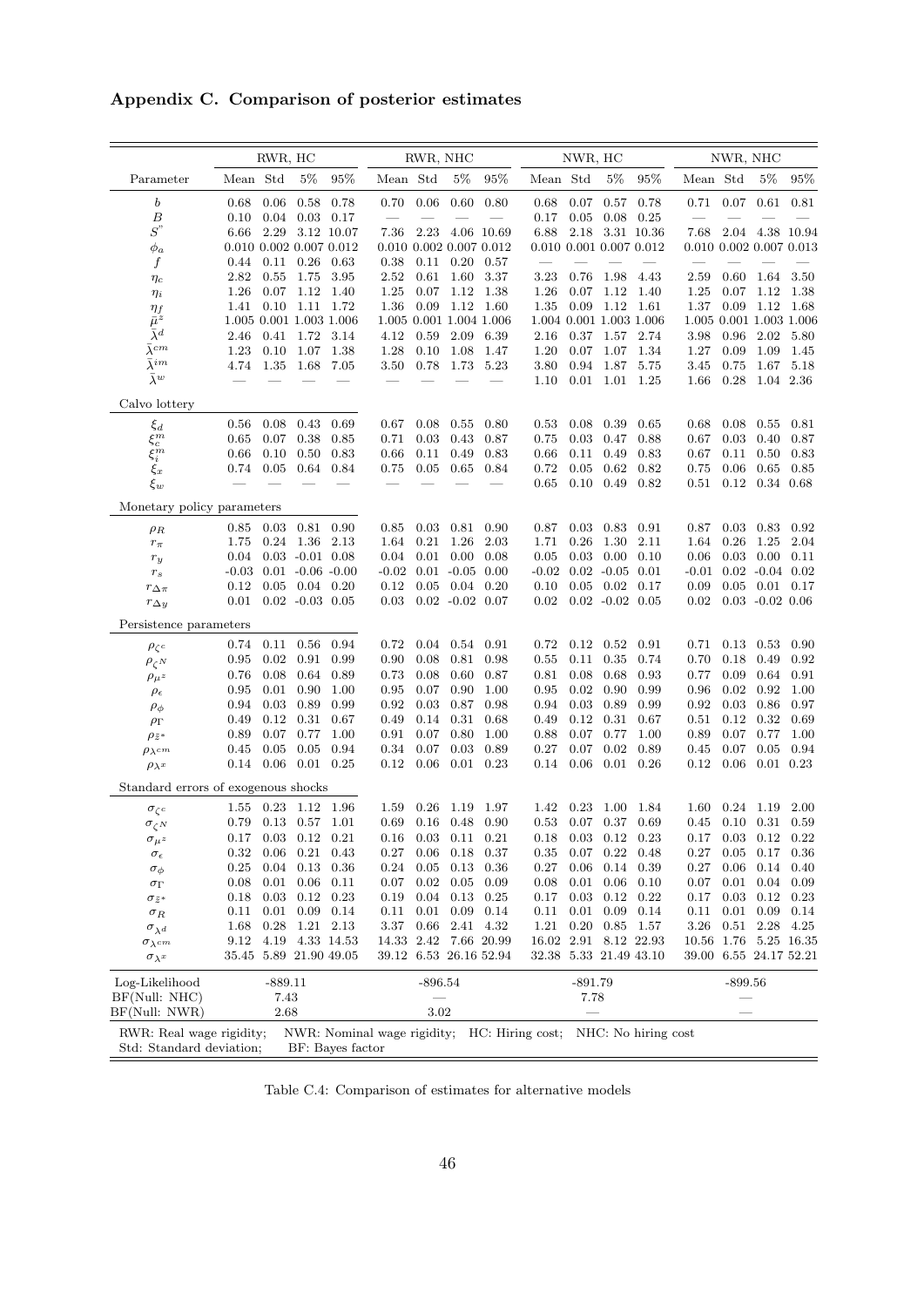

**Appendix D. Comparison of posterior distributions**

Figure D.11: Posterior distributions of alternative models: deep parameters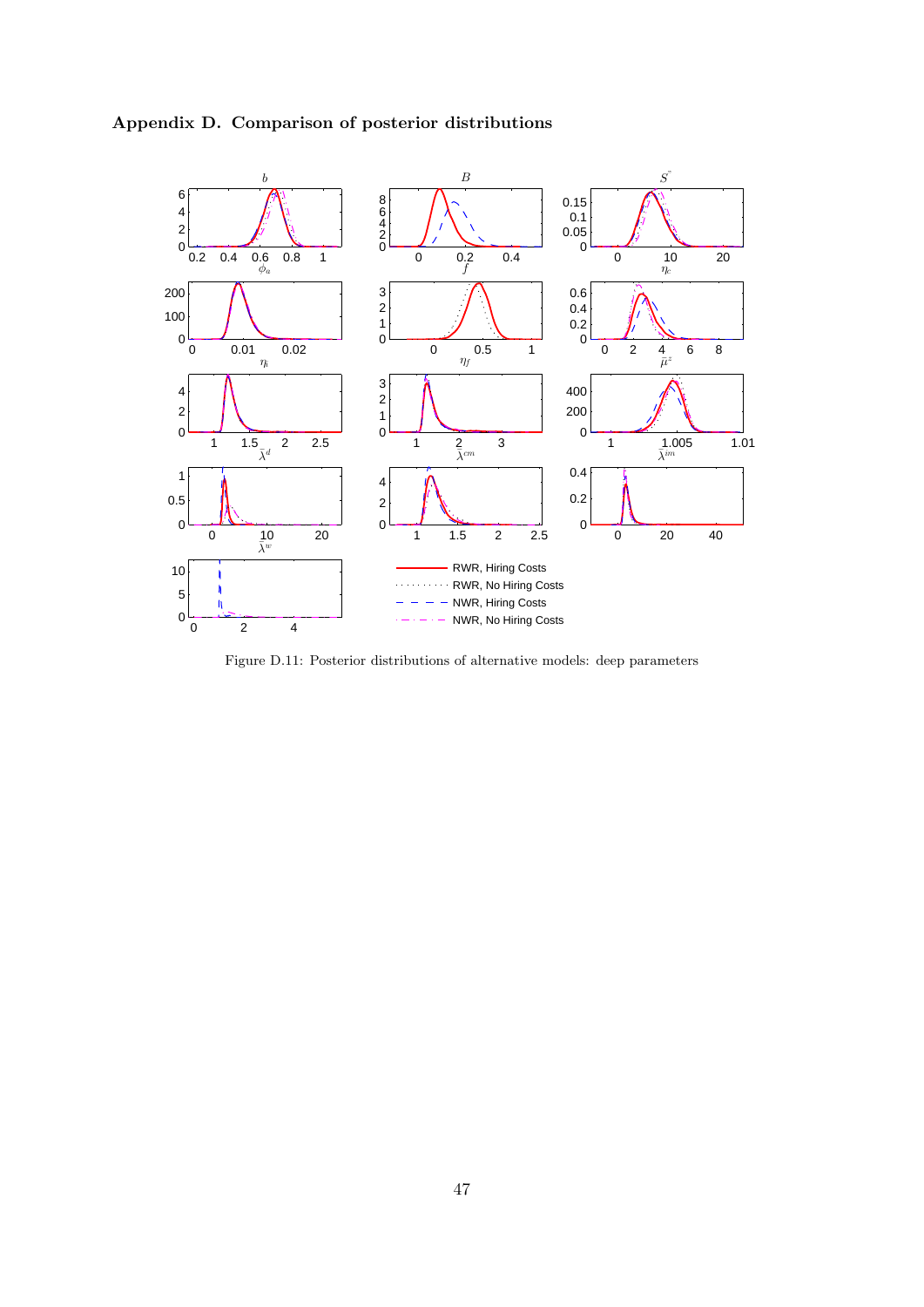

Figure D.12: Posterior distributions of alternative models: Calvo lottery and monetary policy parameters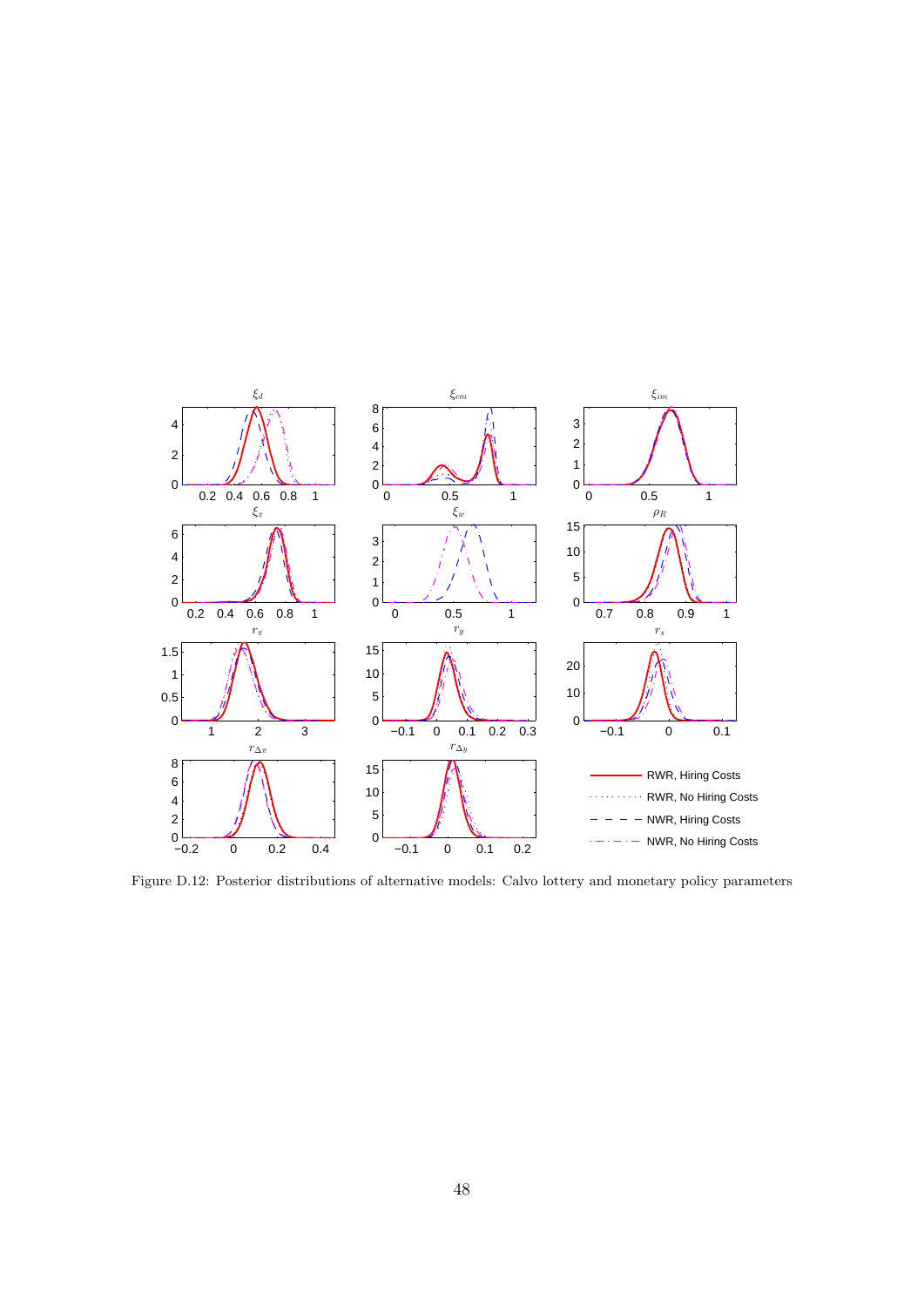

Figure D.13: Posterior distributions of alternative models: persistence parameters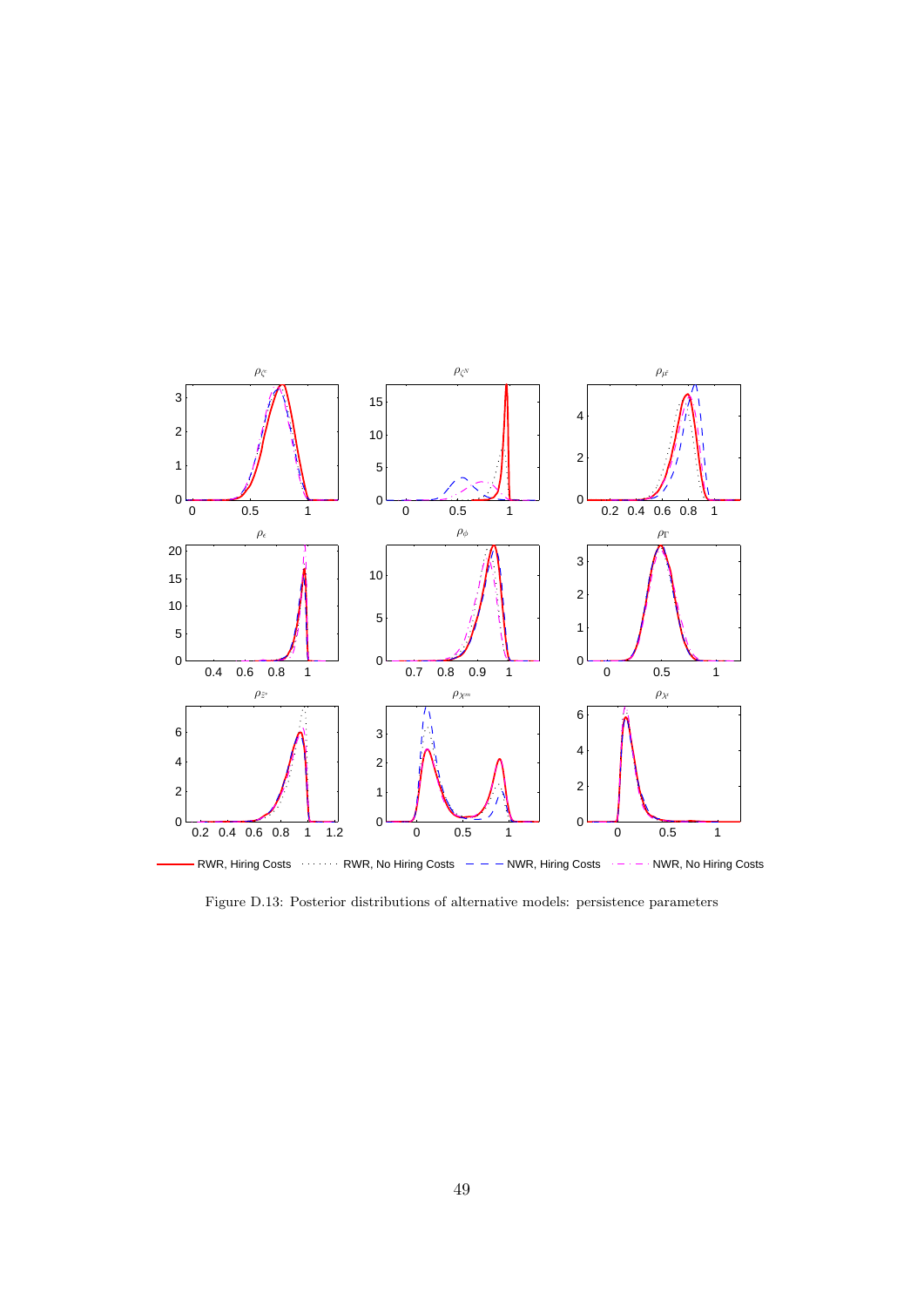

Figure D.14: Posterior distributions of alternative models: standard deviation of exogenous shocks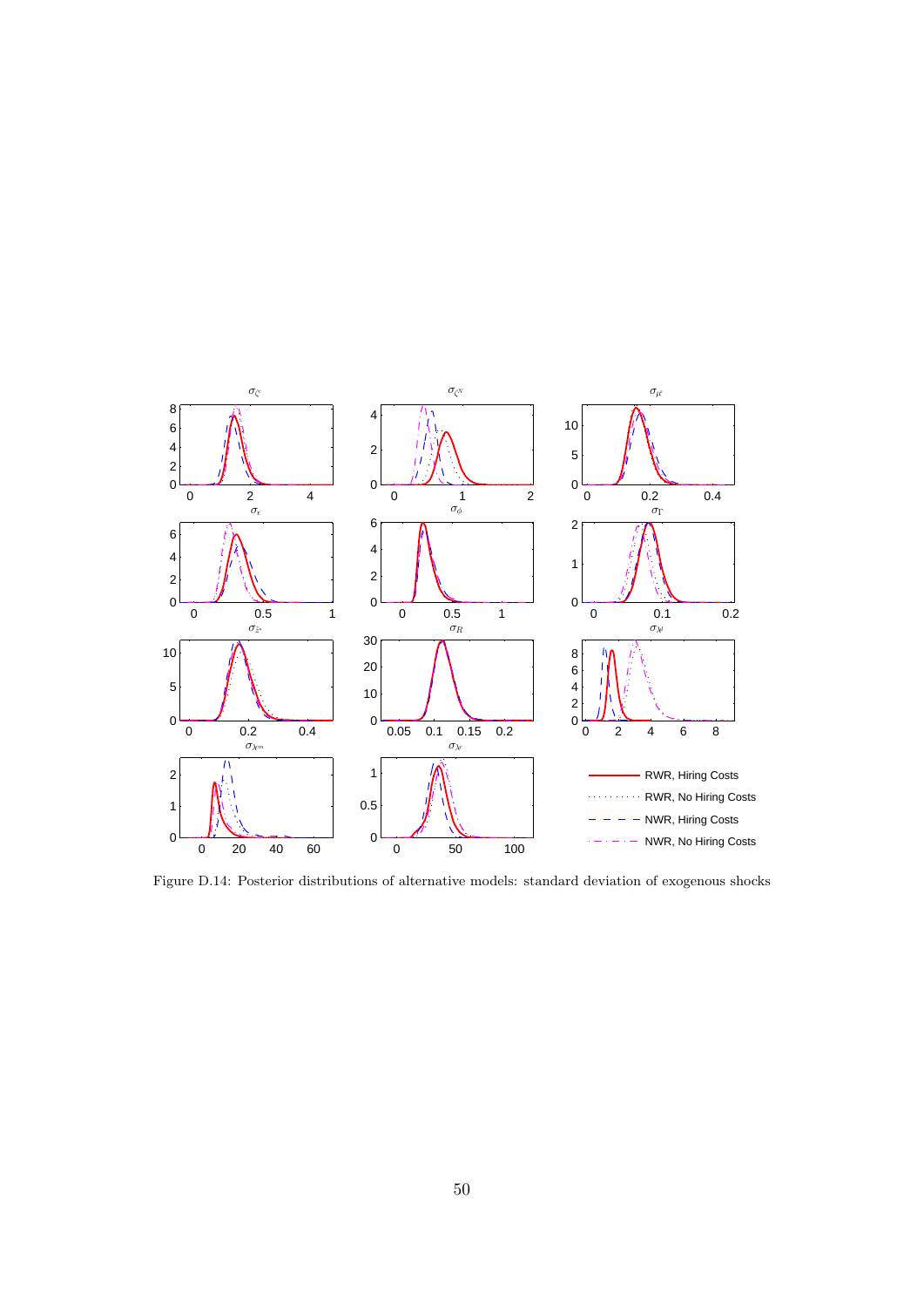- Adolfson, M., Laseen, S., Linde, J., Villani, M., 2007. Bayesian estimation of an open economy DSGE model with incomplete pass-through. Journal of International Economics 72 (2), 481-511.
- Albertini, J., Kamber, G., Kirker, M., 2011. An estimated small open economy model with frictional unemployment. Reserve Bank of New Zealand Discussion Paper Series DP2011/04, Reserve Bank of New Zealand.

Australian Bureau of Statistics, 2003. Employment services 2001-2002, cat. no. 8558.0, ABS, Canberra.

- Basu, S., Fernald, J. G., Kimball, M. S., 2006. Are technology improvements contractionary? American Economic Review 96 (5), 1418–1448.
- Blanchard, O., Gali, J., 2007. Real wage rigidities and the new keynesian model. Journal of Money, Credit and Banking 39, 35–65.
- Blanchard, O., Gali, J., 2010. Labor markets and monetary policy: A new Keynesian model with unemployment. American Economic Journal: Macroeconomics 2 (2), 1–30.
- Buncic, D., Melecky, M., 2008. An estimated new-keynesian policy model for australia. The Economic Record 84 (264), 1–16.
- Calvo, G. A., 1983. Staggered prices in a utility-maximizing framework. Journal of Monetary Economics 12 (3), 383–398.
- Clarida, R., Gali, J., Gertler, M., 1999. The science of monetary policy: A New Keynesian perspective. Journal of Economic Literature 37 (4), 1661–1707.
- Clarida, R., Gali, J., Gertler, M., 2000. Monetary policy rules and macroeconomic stability:evidence and some theory. The Quarterly Journal of Economics 115 (1), 147–180.
- Faccini, R., Millard, S., Zanetti, F., 2011. Wage rigidities in an estimated DSGE model of the uk labour market. Bank of England working papers 408, Bank of England.
- Francis, N., Ramey, V. A., 2005. Is the technology-driven real business cycle hypothesis dead? shocks and aggregate fluctuations revisited. Journal of Monetary Economics 52 (8), 1379–1399.
- Gali, J., 1999. Technology, employment, and the business cycle: Do technology shocks explain aggregate fluctuations? American Economic Review 89 (1), 249–271.
- Gali, J., Monacelli, T., 2005. Monetary policy and exchange rate volatility in a small open economy. Review of Economic Studies 72 (3), 707–734.
- Gali, J., Smets, F., Wouters, R., 2011. Unemployment in an estimated new keynesian model. In: NBER Macroeconomics Annual 2011, Volume 26. NBER Chapters. National Bureau of Economic Research, Inc.
- Gali, J., van Rens, T., 2010. The vanishing procyclicality of labor productivity. IZA Discussion Papers 5099, Institute for the Study of Labor (IZA).

URL http://ideas.repec.org/p/iza/izadps/dp5099.html

- Gertler, M., Sala, L., Trigari, A., 2008. An estimated monetary DSGE model with unemployment and staggered nominal wage bargaining. Journal of Money, Credit & Banking 40 (8), 1713 – 1764.
- Goodfriend, M., 1991. Interest rates and the conduct of monetary policy. Carnegie-Rochester Conference Series on Public Policy 34 (1), 7–30.
- Hall, R. E., 2003. Wage determination and employment fluctuations. NBER Working Papers 9967, National Bureau of Economic Research, Inc.
- Hall, R. E., 2005. Employment fluctuations with equilibrium wage stickiness. The American Economic Review 95 (1), pp. 50–65.
- Jääskelä, J., Nimark, K., 2011. A medium-scale new Keynesian open economy model of Australia. Economic Record 87 (276), 11–36.
- Kass, R. E., Raftery, A. E., 1995. Bayes factors. Journal of the American Statistical Association 90 (430), pp. 773–795.
- Levin, A., Wieland, V., Williams, J., 1999. Robustness of simple monetary policy rules under model uncertainty. In: Taylor, J. B. (Ed.), Monetary Policy Rules. NBER Chapters. University of Chicago Press, pp. 263–318.
- Nimark, K. P., 2009. A structural model of australia as a small open economy. Australian Economic Review 42 (1), 24–41.
- Ponomareva, N., Sheen, J., 2010. Cyclical flows in australian labour markets. Economic Record 86, 35–48.
- Riggi, M., 2010. Nominal and real wage rigidities in new keynesian models: A critical survey. Journal of Economic Surveys Vol.24, No.3, 539–572.
- Riggi, M., Tancioni, M., 2010. Nominal vs real wage rigidities in new keynesian models with hiring costs: A bayesian evaluation. Journal of Economic Dynamics and Control 34 (7), 1305–1324.
- Sack, B., Wieland, V., 2000. Interest-rate smoothing and optimal monetary policy: a review of recent empirical evidence. Journal of Economics and Business 52 (1-2), 205–228.
- Schmitt-Grohe, S., Uribe, M., 2003. Closing small open economy models. Journal of International Economics 61 (1), 163–185.
- Shimer, R., 2005. The cyclical behavior of equilibrium unemployment and vacancies. American Economic Review 95 (1), 25–49.
- Smets, F., Wouters, R., 2003. An estimated dynamic stochastic general equilibrium model of the Euro area. Journal of the European Economic Association 1 (5), 1123–1175.
- Smets, F., Wouters, R., 2007. Shocks and frictions in US business cycles: A Bayesian DSGE approach. American